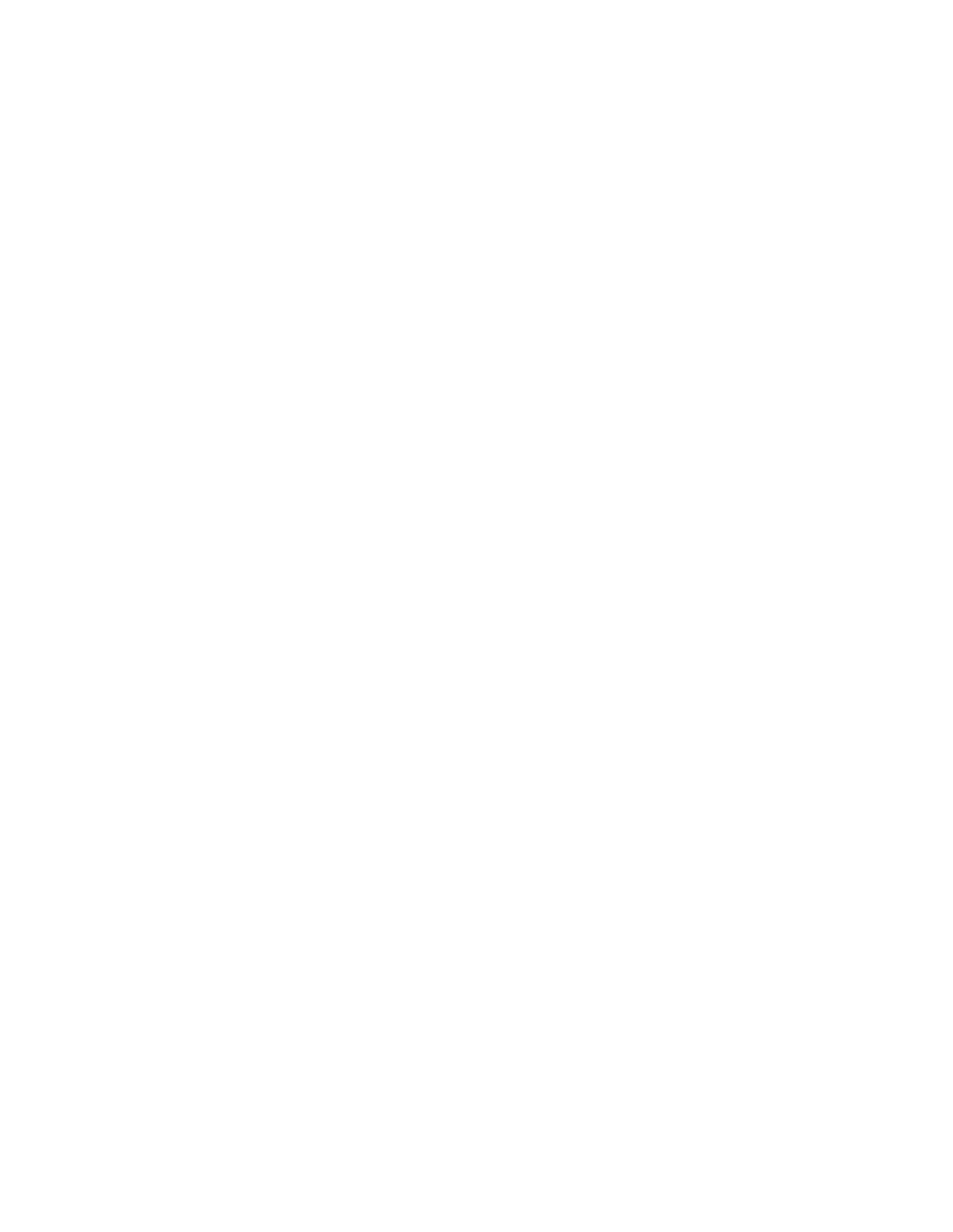# Poverty and Exclusion

## Normative Approaches to Policy Research

September 2004

F. Pearl Eliadis

with the assistance of Leah Spicer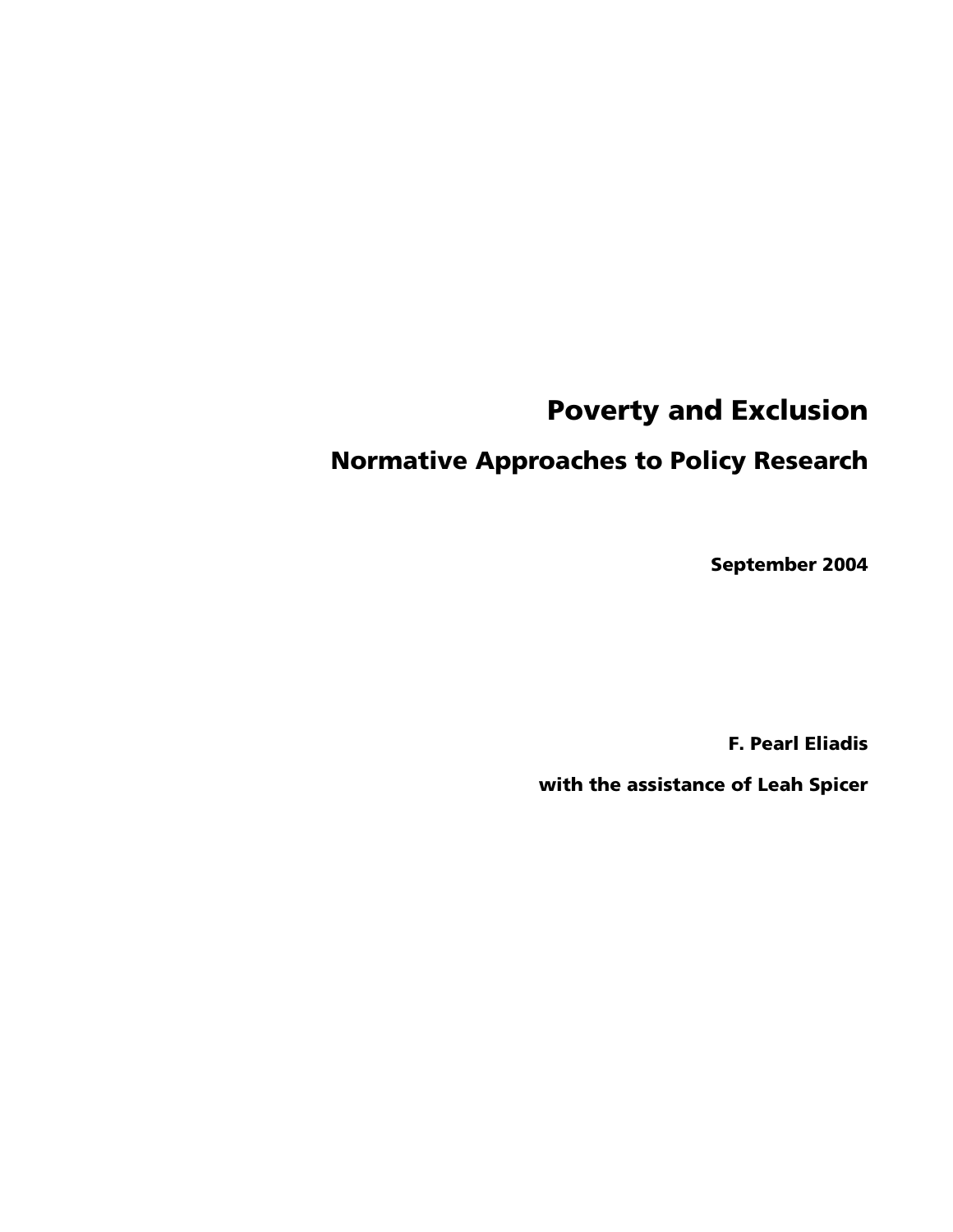Pearl Eliadis is past Senior Research Director at the Policy Research Initiative. She is currently Chief Knowledge Officer at The J.W. McConnell Family Foundation.

Leah Spicer is a law student at the University of Windsor.

#### **Acknowledgments**

Donald Lemaire (Justice Canada) first suggested this project on poverty in early 2002, and championed it in its early phases. Thanks to Peter Hicks, Assistant Deputy Minister at Social Development Canada, who offered time, input, and his considerable experience in social policy related to poverty issues in Canada. Several officials from Justice Canada were generous with their time and input, including Pascale O'Bomsawin and Lise Bertrand from the Quebec Regional Office of Justice Canada, as well as Elizabeth Eid and her team who provided very useful written comments. Thanks also to Nathalie Des Rosiers, Dean of the Faculty of Law (Civil Law Section), University of Ottawa.

The views expressed here in are those of the author.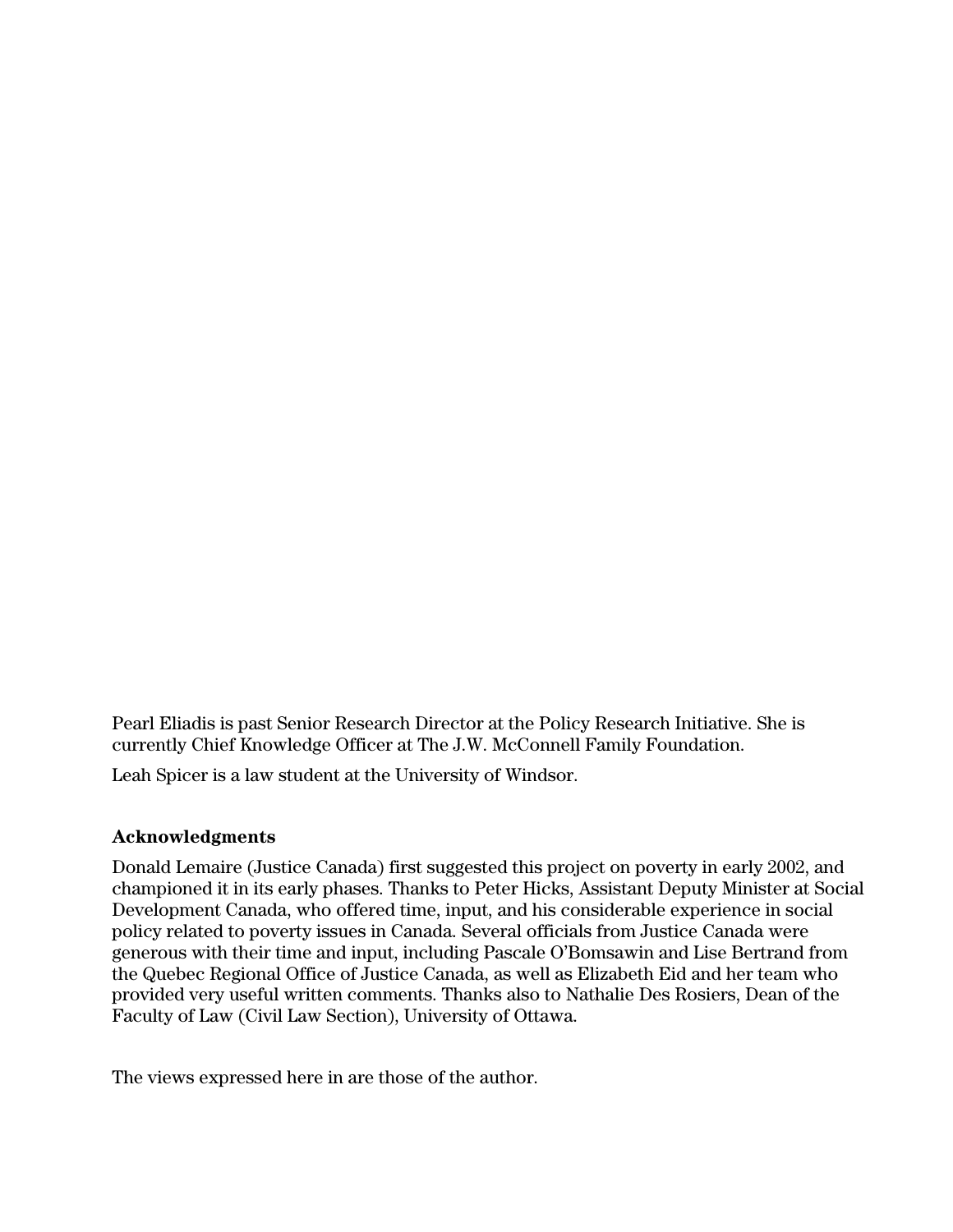## Table of Contents

|    | Part I Normative Approaches To Policy: The Rules Of The Game 5                          |  |
|----|-----------------------------------------------------------------------------------------|--|
| 1. |                                                                                         |  |
| 2. |                                                                                         |  |
| 3. | ${\bf International\ Law.}\label{C1} {\bf {\small\it International\ Law.}\normalsize}.$ |  |
| 4. |                                                                                         |  |
|    |                                                                                         |  |
| 1. |                                                                                         |  |
| 2. |                                                                                         |  |
| 3. |                                                                                         |  |
| 4. |                                                                                         |  |
|    | Part III Designing Policy From The Poverty-Exclusion Nexus25                            |  |
| 1. |                                                                                         |  |
| 2. |                                                                                         |  |
|    |                                                                                         |  |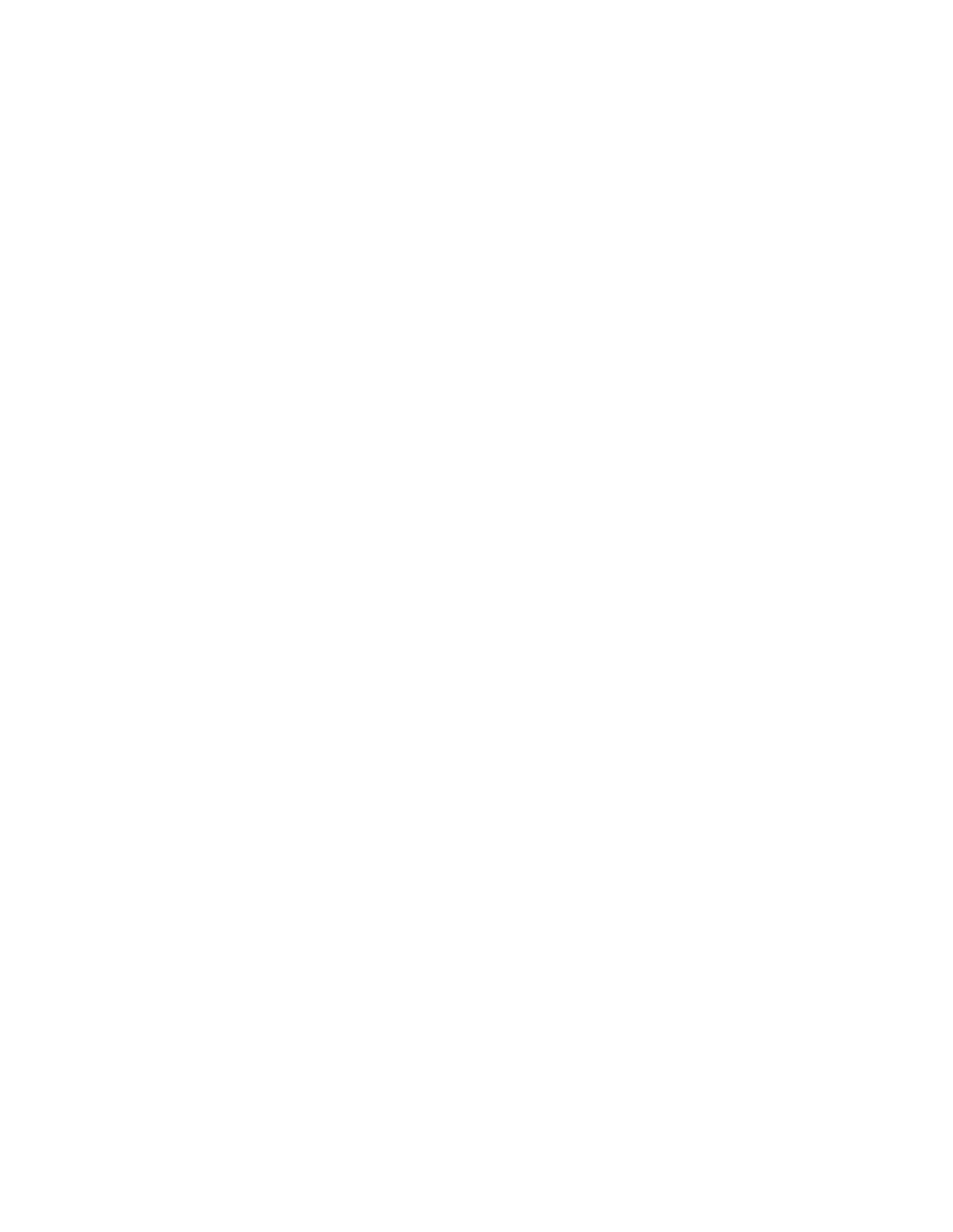## <span id="page-6-0"></span>Executive Summary

This paper examines normative approaches to poverty and exclusion with a focus on legal policy perspectives as drivers of policy rather than policy outcomes. Legal policy offers a valuable tool to help policy makers assess the justification, coherence and, ultimately, legitimacy, of government intervention. Normative approaches provide a critical piece of the policy puzzle by identifying how "the rules of the game" of societies develop, and how they form the building blocks of the legal architecture that houses our social and economic institutions. These normative approaches shift over time, and need to be continually analyzed and "frontloaded" into government policymaking at the central level.

In Canada, this is not generally done because the norms that underpin social policy in poverty issues are frequently assumed and implicit in horizontal policy research projects. Many of these norms were, however, set in a different era. Our understanding of equality issues in relation to social policy that was central to the debate in the 1960s and '70s and even into the '80s, predated the *Canadian Charter of Rights and Freedoms*. Despite the fact that there have been significant changes in case law dealing with human rights, equality rights, and international rights, little has changed in our approach to policymaking at the central and horizontal levels. The thesis is that there have been several normative shifts with broad policy implications over the last two decades that belie the assumption of a stable normative framework.

Applying these ideas to the area of poverty and exclusion, there have been several substantive developments in relation to our understanding of, and responses to, poverty over the last two or three decades. First, the definition of what we mean by poverty has changed dramatically. Second, the advent of the Charter and our adherence to several international human rights instruments have wrought fundamental changes in our understanding of rights and equality in relation to social and economic issues, including those related to poverty and exclusion. The Millennium Development goals alluded to by the Secretary-General of the United Nations during his State visit to Canada in March 2004 reinforced the imperatives to address poverty in a more integrated manner. At the domestic level, the recent creation of the Canada Social Transfer offers a practical opportunity to address poverty and exclusion through co-operative federalism.

While there is no free-standing or enforceable right to be free from poverty in Canada (or anywhere else for that matter), there are several related norms that strengthen the relationship between poverty, exclusion, and rights. Many of these centre on exclusion.

Section 15 of the Charter creates a strong norm of equality based on values, such as human dignity. The basic test developed by Canadian courts is "exclusion from membership and participation in Canadian society." The development of this test, or variations of it, appear in several recent appellate cases in Canada and show that there is a "home grown" Canadian definition of exclusion that is closely linked to equality rights. These rights, in combination with the test of "membership and exclusion from Canadian society," are capable of transforming claims into justiciable rights before the courts. As well, Canada's burgeoning international obligations have important implications for policy on poverty, even though these commitments are not yet systematically reflected in Canadian law or policy. As a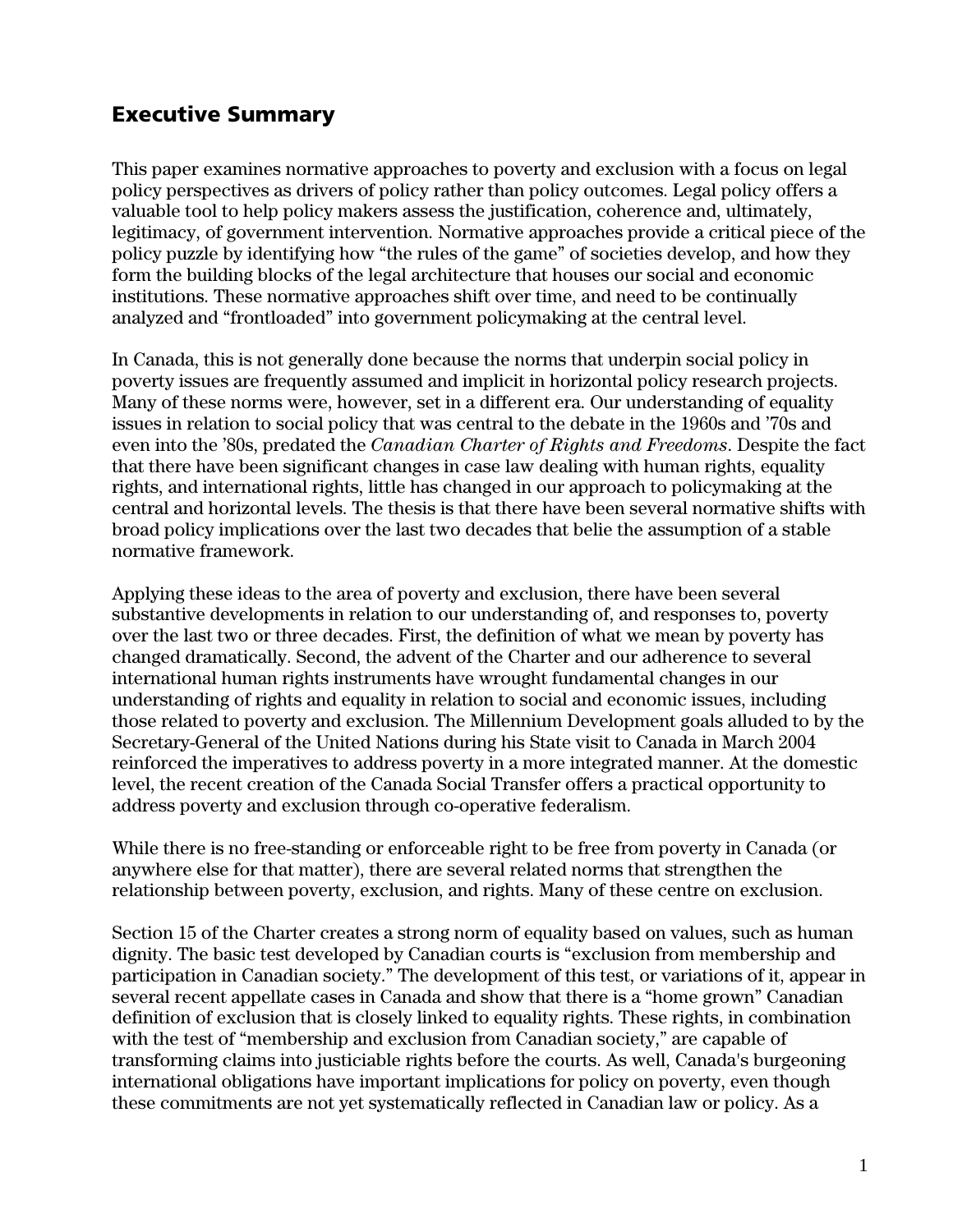matter of principle, the courts have repeatedly stated that adherence to international instruments signals Canada's intent to comply. As a matter of practice, adherence to standards that Canada has promoted and adopted should be a basic feature of policy development.

The intersection between poverty and exclusion creates a powerful vantage point from which both phenomena can be better understood and addressed. Policy makers should use both empirical and normative tools to help fashion appropriate policy responses to poverty and exclusion, especially in relation to equality and its underlying value, human dignity. Just as current empirical research relies on current data and recent research developments, the legal policy underpinnings of this research should be part of a dynamic research program of central and horizontal policymaking.

Practical suggestions for policy makers include the development of an integrated poverty strategy at the national level, starting with a wider-ranging research project that responds to the broader conceptual base of poverty. A research project that tackles these broader dimensions is a start, beginning with the work that the Policy Research Initiative (PRI), among others, is already doing on asset-based approaches. Second is the systematic, frontloaded integration of legal norms, and the domestic and international levels in crosscutting or horizontal research projects, a strategy that can be adopted almost immediately at the policy level beginning with changes to policy development guidelines prepared by central agencies, such as the Privy Council Office.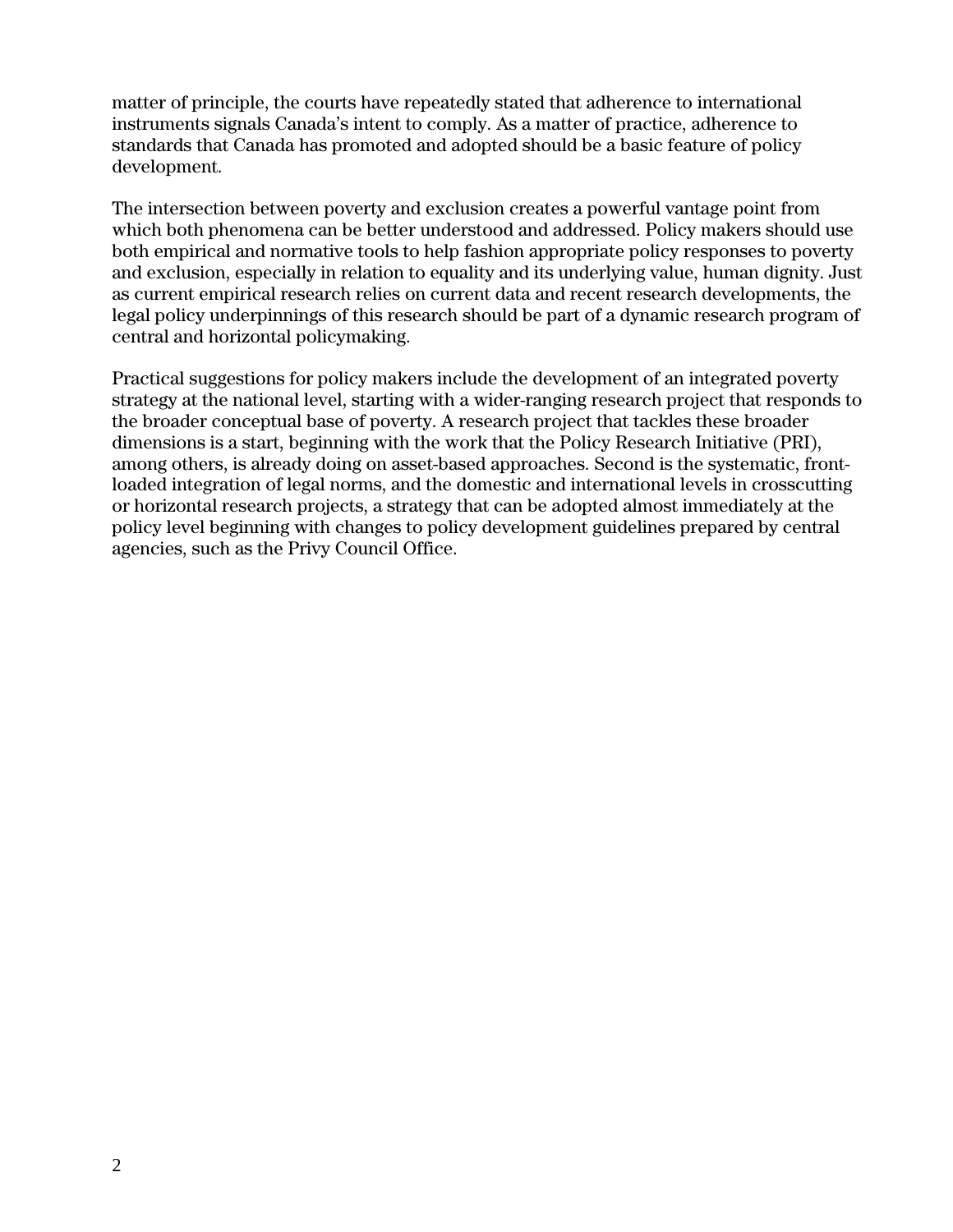## <span id="page-8-0"></span>Introduction

In early 2002, Quebec introduced Bill 112, *An act to combat poverty and social exclusion*. [1](#page-38-0) Bill 112, which is now law, was the result of eight years of social activism since the Bread and Roses protest march of the Quebec Federation of Women in 1995. The Bill brings together several anti-poverty initiatives in a single integrated legislative framework, acknowledging poverty as a barrier to human development and articulating collective values as the basis for a sustainable approach to poverty. Government intervention is identified as a "national imperative" to protect human dignity and rights.

Bill 112 and the subsequent action plan that was announced in 2004 echo developments in the European Union (EU), where more comprehensive approaches to poverty and exclusion have started to change fundamentally the social and governance landscape of member countries. Bill 112 specifically makes the link between poverty and its overall prevention with reference to social exclusion, the need for inclusion, and human rights. In practice, many of the measures announced by the Quebec government's 2004 action plan focus on the alleviation of poverty, with an emphasis on employment, a range of income-targeted measures and improvement of social housing stocks (Quebec, 2004).

Bill 112 differs from the European approach in part, because Western European countries experience unique challenges in terms of social exclusion, not the least of which is a historical attachment to an understanding of nationality based on ethnic and cultural identities. European governments have had to address very different social issues, and have been very directive and interventionist in their management of issues related to housing and access to services (as is the case in France, for example). And, of course, Quebec has chosen a legislative route, while the EU and most of its member countries have chosen the administrative route of target setting and consultation.[2](#page-38-1)

No federal or other provincial jurisdiction in Canada has ever targeted poverty directly or comprehensively in legislation. Rather, the traditional approach has been to use distinct initiatives aimed at the component parts of poverty – temporary low income, lack of housing, and job skills – as part of a broad range of policy initiatives, directed primarily at raising income at a point in time. It has often focused on low incomes in different population groups, such as seniors or children. Bill 112 is thus unique in Canada: it sparked an inquiry into the legal policy dimensions of Canada's approach to poverty. In early 2002, the Policy Research Initiative partnered with Justice Canada (Quebec Regional Office) to examine some of these issues. Does it matter that poverty is addressed in a more integrated way? Can a rights-based approach work? Are rights relevant to poverty-oriented policy? Is there a policy-relevant link between exclusion and poverty, and what does legal policy offer to the equation?

This paper looks at these issues primarily from a legal policy perspective, and identifies guidance from scholars, the courts, and international law as a support for policy makers. For example, in Canada, the courts have developed a nuanced approach to equality rights that hinges, in part, on exclusion. This has important implications for policy development on poverty, which is generally seen as both a cause and a result of exclusion. As the nexus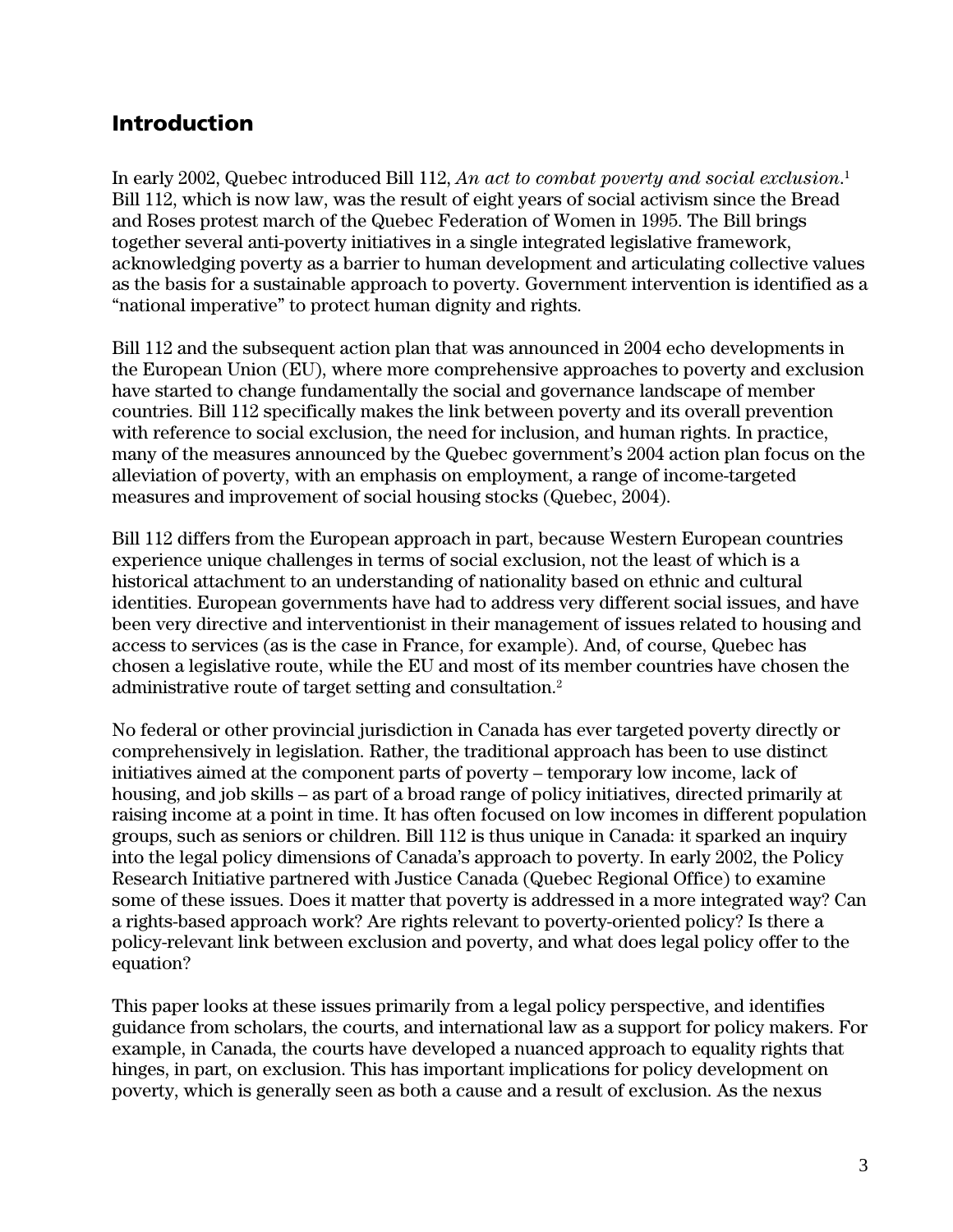between poverty and exclusion becomes stronger, a range of normative principles are coming into play, triggering demands for equality rights in connection with poverty. Layered onto this is an emerging and increasingly dense web of regional and international obligations arising from ratified and signed covenants and other intergovernmental instruments that directly or indirectly affect the obligations of states parties in relation to their domestic strategies to alleviate poverty.

Part I of this paper begins by examining the role of normative approaches to policy through legal policy. It goes on to identify three frameworks that are essential to effective policy development in Canada, namely, (1) the constitutional framework and co-operative federalism, (2) the Charter and the role of the judiciary, and (3) international law. The principal observation of Part I is that federal horizontal policy is rarely informed in its early developmental stages by legal policy as a policy driver, largely because of implicit assumptions about the static nature of fundamental values and norms in Canada. These assumptions are no longer valid, as the norms contained in each of the three have evolved considerably.

Against the normative frameworks discussed in Part I, Part II focuses on the evolution of the policy landscape in relation to poverty and exclusion. It starts with changes to the definition of poverty and its relationship to the concept of exclusion, with an emphasis on recent court decisions. Part II also provides an analysis of the link between poverty and equality rights in Canada and compares it to selected European jurisdictions. As Part II shows, economic and social rights are gaining currency, and the definition of poverty is shifting to accommodate a dimension of social exclusion.

Part III sets out practical suggestions for designing policy from the poverty-exclusion nexus, including recommendations that arise from this analysis for policy makers to integrate legal policy more explicitly in the policy development process and ensure that policy development in this priority area is responsive to, and informed by, norms that are able to assist persons living in poverty.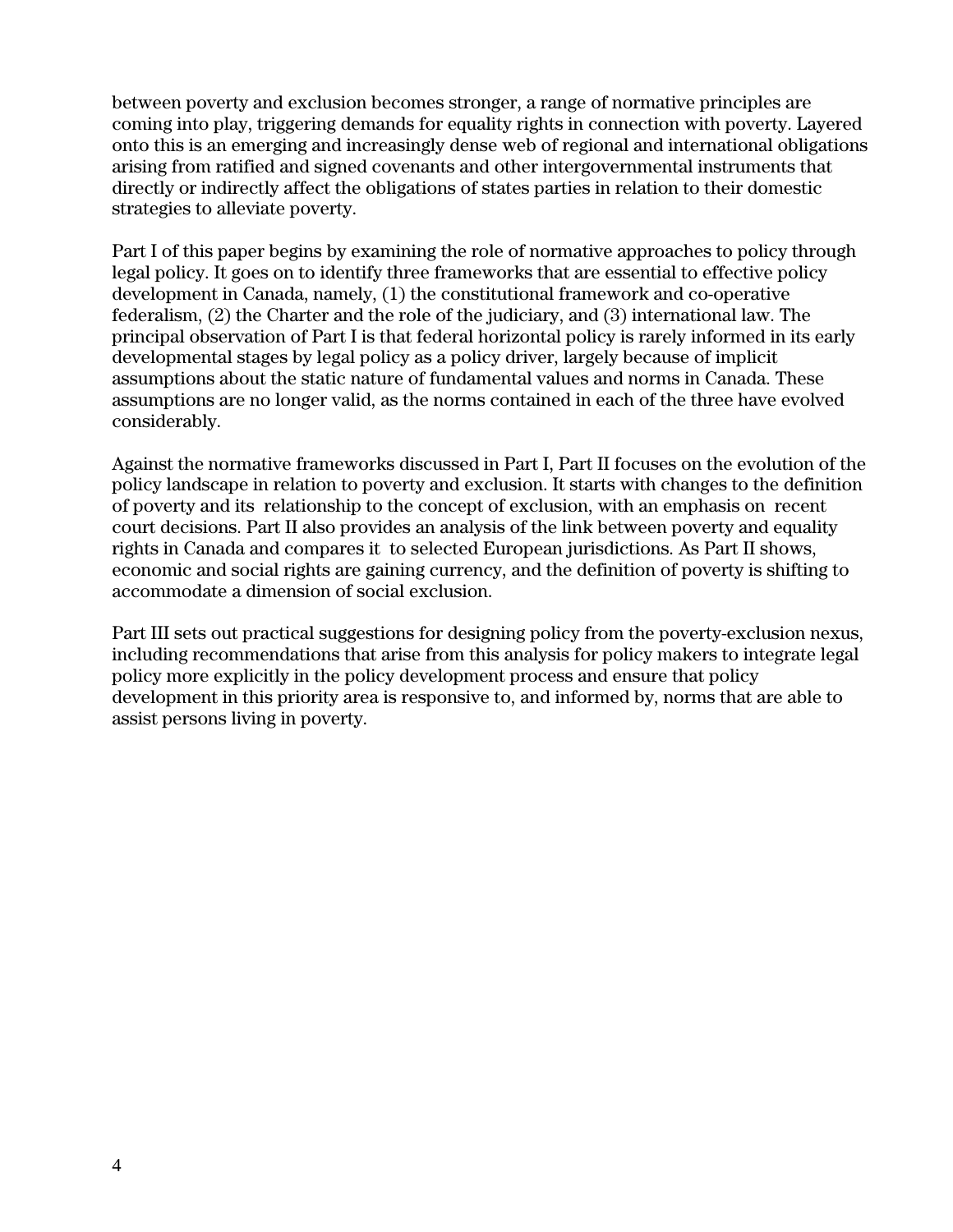## <span id="page-10-0"></span>Part I Normative Approaches to Policy: The Rules of the Game

Norms encompass a vast range of values, principles, and rules, some of which are more powerful than others. Strong framework norms, such as constitutional law, common law, and civil codes are obvious sources, as is the evolving body of case law, and the emerging principles, practices, and benchmarks that arise from business dealings, uniform codes, or voluntary standards. Norms are also shaped by international law, such as treaties and covenants, as well as "soft" law, such as declarations, resolutions, and standards of international and regional bodies (Toope, 2001).

When norms begin to express an emerging consensus, most Western societies will seek to articulate that consensus through a variety of instruments that have varying degrees of legal effect. Assessing when and how values and principles are transformed into norms and then become part of a legal framework is the business of policy makers as well as lawyers.

Getting policy right starts with the "rules of the game of society" (North, 1990). The rules of the game include not only law in its formal sense, but also emerging practices, principles, and norms that, together, form the bedrock of how societies choose to order themselves. This is more than formal adherence to the rule of law: it is also part of a broader shift in looking at social development, namely, a move from macro-economic stabilization, privatization, deregulation, or "getting prices right," to good governance and "getting institutions right" (Trebilcock, 2003: 16).

Most disciplines, from economics to medicine, have norms: equity and do no harm are two well-established examples. Unlike other disciplines, however, law is uniquely concerned with the ongoing process of ordering norms from all disciplines for the purpose of resolving conflicts and systematically assessing the validity, enforceability, and priority of different norms for society at large.<sup>3</sup> From this perspective, legal policy offers a valuable tool to help policy makers assess the justification, coherence and, ultimately, legitimacy, of government intervention. From this vantage point, law is viewed less as a constraint than as a resource (Issalys, 2004). This resource can provide insights into the legitimacy and viability of particular policy choices.

While there is a great deal of discussion and debate about norms in social policy development generally, it is rare to see legal policy perspectives explicitly driving or even feeding into horizontal policy development at the federal level, especially at the early stages (unless of course the issue "belongs" to a department with a legal mandate such as Justice Canada).<sup>[4](#page-38-3)</sup>

There are probably several reasons for this. First, law is usually viewed as an "end-of-pipe" exercise, designed to manage conflict or assess the lawfulness of policy proposals once the basic directions are set. Clearly, the normative content of law has end-of-pipe consequences if a government gets it wrong. These can range from public disapproval to litigation or criticism from international forums. However, to integrate norms that take the perspective of law as a systematic driver of public policy is a different matter.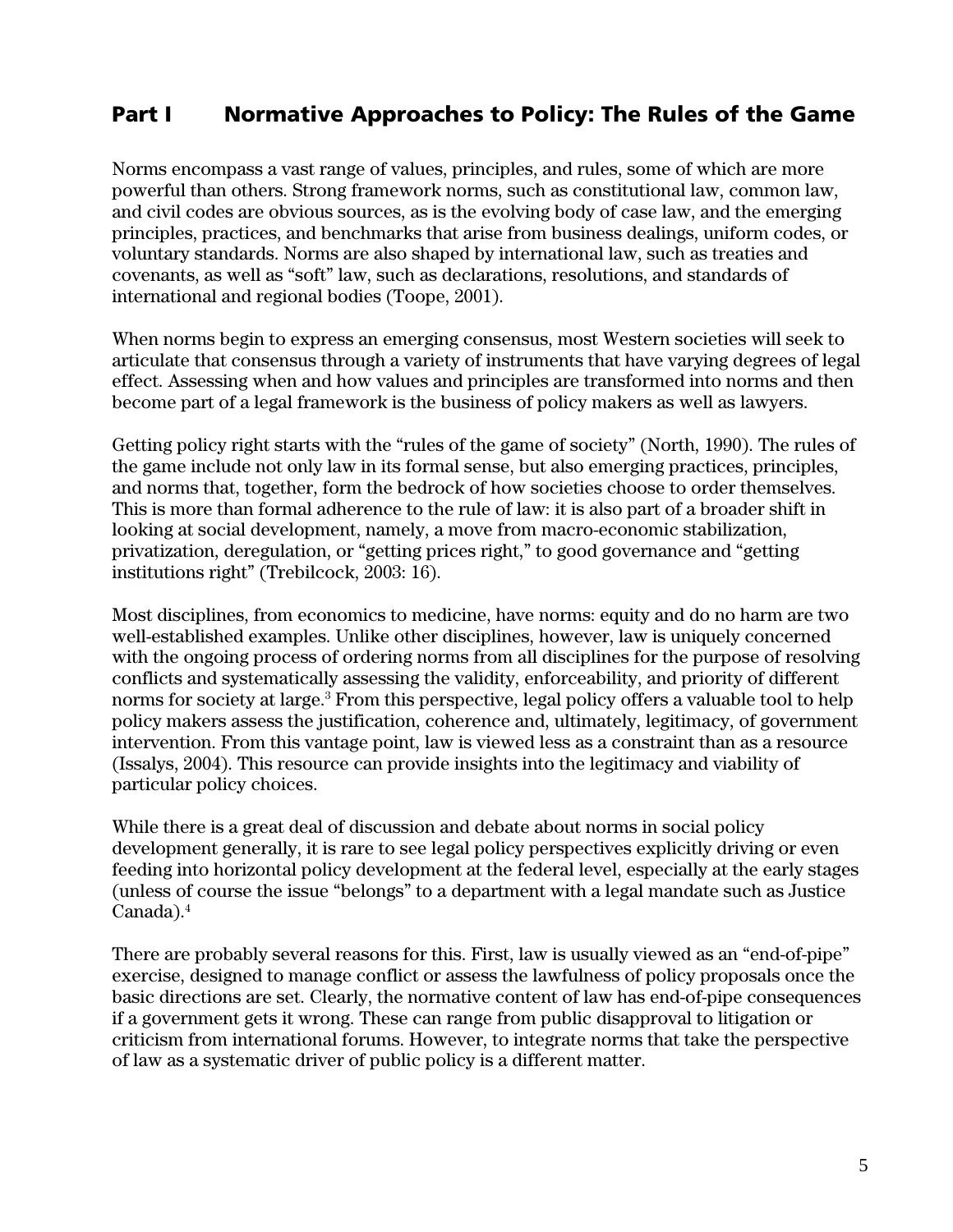The second reason is the view that we have already set the major norms for Canada as a country. Many of them underpin the welfare state, for example, and were in place in the 1960s, '70s, and early '80s, before the entrenchment of the *Canadian Charter of Rights and Freedoms*. Social policy debate at that time focused on norms, such as point in time equality of income, access to education and health care, and included human rights, albeit in a supporting role. Another spate of debate about the normative underpinnings of Canadian society took place around the time of the development of the Charter, but these did not fundamentally alter Canada's social policy structures.

We in Canada assume a stable normative foundation (at least with regard to those strong norms that make up our legal structures). Policy research now tends to be clad primarily in the empirical language of equity, equality of outcomes, and efficiencies, with an emphasis on statistical measurements of trends, such as low income or demographic patterns. This trend has also had the effect of creating a perception of law as a policy "output" or lever of change after social policy is set (and as one of a variety of instruments intended to change behaviours), rather than as a major policy driver. The current tendency to clothe policy in empirical, statistical measurements is in large measure a function of a policy by numbers approach that dominates federal policy making in which

all social action is hypostatized as a market. That is, the market is not just an economic market, and the wealth that once seeks to maximize can be nonmonetary…. On this view, the correction of market failures is the sole legitimate ground to regulate human conduct. Of course, aside from regulating to ensure that a market can function according to the presumed postulates, the rest is inefficient… Of course, the problem is that idea of a naturally-occurring market lying behind a "classical" view of regulation is an assumption only.

A contrasting ethic is one that sees regulation as the symbolic construction of social solidarity through institutions recognizing and legitimating the identities by which people come to express who they are. In this conception of regulation, instrumental efficiency calculations are irrelevant, and redistributional, social, or cultural purposes take pride of place (Macdonald, 2004).

This report is largely concerned with the "contrasting ethic", its relationship with law, and with how legal policy functions as a policy driver. The thesis is that there have been several normative shifts with broad policy implications over the last two decades that belie the assumption of a stable normative framework. Policy makers who are alert to these developments are better placed to assess the legitimacy of proposed forms of government action and to thereby better manage risk early in the policy development process. This applies not only to purely domestic issues, but also to international policy issues where multilateral or bi-national instruments are sources of norms.<sup>5</sup> In short, normative approaches that are grounded in legitimacy – as established through constitutional principles and rules, the rule of law, and international law, to name a few – are able to provide a critical piece of the policy puzzle by identifying how the rules of the game develop, and how they form the building blocks of the legal architecture that houses our social and economic institutions.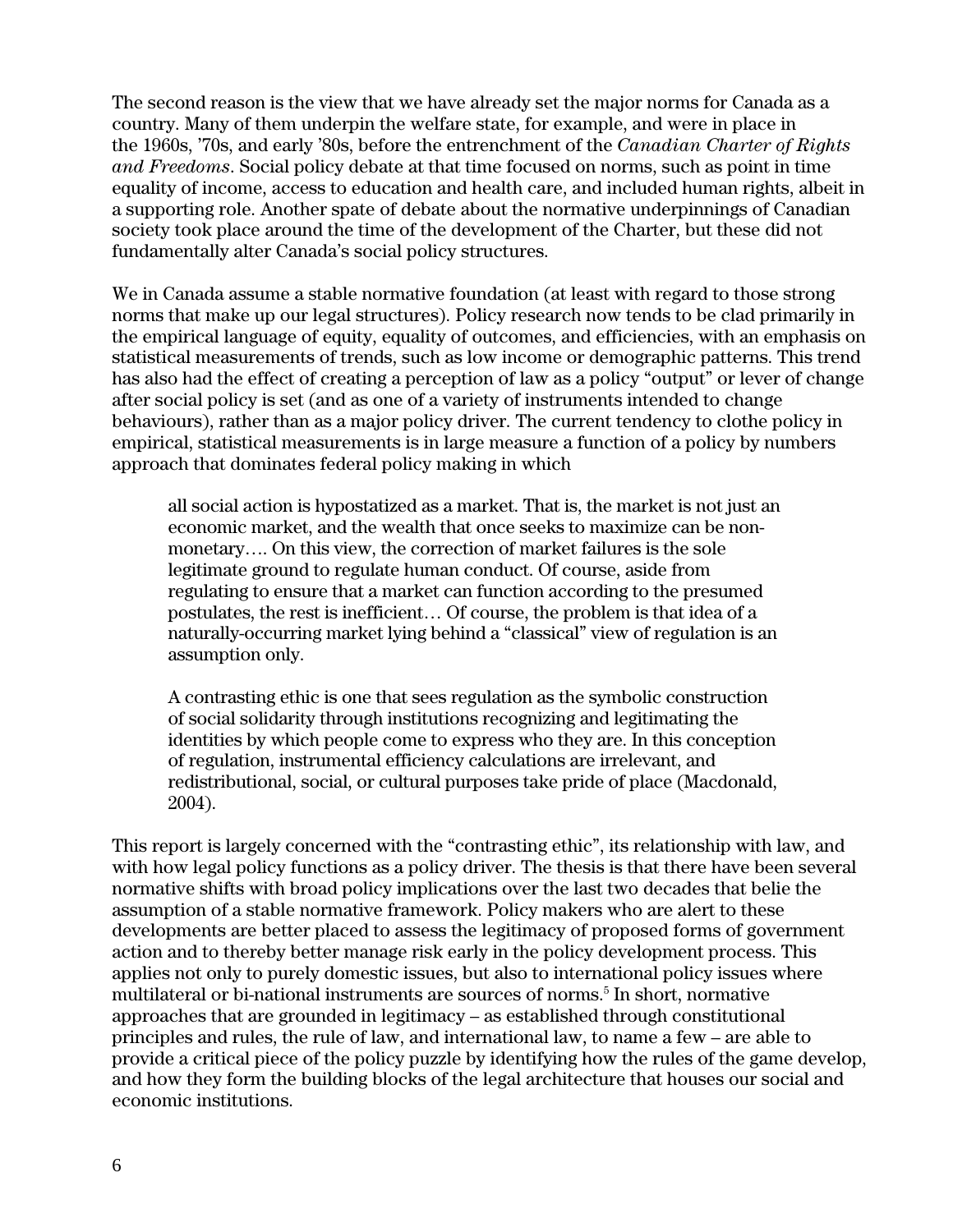<span id="page-12-0"></span>Three of these building blocks – the constitution and co-operative federalism, the Charter and the role of the judiciary, and international law – are discussed in the following section.

#### 1. The Constitutional Framework and Co-operative Federalism

Basic powers are divided between the federal and provincial governments according to the Constitution Act, 1867.<sup>6</sup> Certain powers, such as employment insurance, are specifically given to the federal government, whereas others are allocated to the provinces[.7](#page-38-6) Since the constitutional division of powers is not exhaustive, governments have used a range of administrative and fiscal arrangements to ensure the smooth operation of co-operative federalism and to facilitate the equitable transfer of funds to achieve social purposes across a large and diverse country[.8](#page-38-7)

Despite the number of arrangements over the years, the basic structures of Canada's social policy were set well before the advent of human rights legislation, the Charter, or international human rights instruments. In Canada, the normative components of social policy were built on foundations constructed in the post-World War II period, with critical points of evolution in the 1960s and '70s, and again during the post-Charter period. These principles of co-operative federalism are now enshrined in section 36 of the Constitution Act.<sup>9</sup> Dating from 1982, section 36 is a more recent addition to the Constitution, but it reflects the historical tension between the federal and provincial levels of government over co-operation in relation to funding and control of public policy. Section 36 provides:

- 1. Without altering the legislative authority of Parliament or of the provincial legislatures, or the rights of any of them with respect to the exercise of their legislative authority, Parliament and the legislatures, together with the government of Canada and the provincial governments, are committed to
	- a. promoting equal opportunities for the well-being of Canadians;
	- b. furthering economic development to reduce disparity in opportunities; and
	- c. providing essential public services of reasonable quality to all Canadians.
- 2. Parliament and the government of Canada are committed to the principle of making equalization payments to ensure that provincial governments have sufficient revenues to provide reasonably comparable levels of public services at reasonably comparable levels of taxation.

While section 36 does not impose new obligations on governments, it does set out essential Canadian values that guide government action to ensure legitimacy, promote equal opportunity, reduce regional disparity, and provide essential public services.

One area clearly requiring federal-provincial co-operation is social policy. The former Minister of Human Resources Development Canada (HRDC) observed in 1997 that "there can be no true, solid economic union unless there is also a sound and vital social union to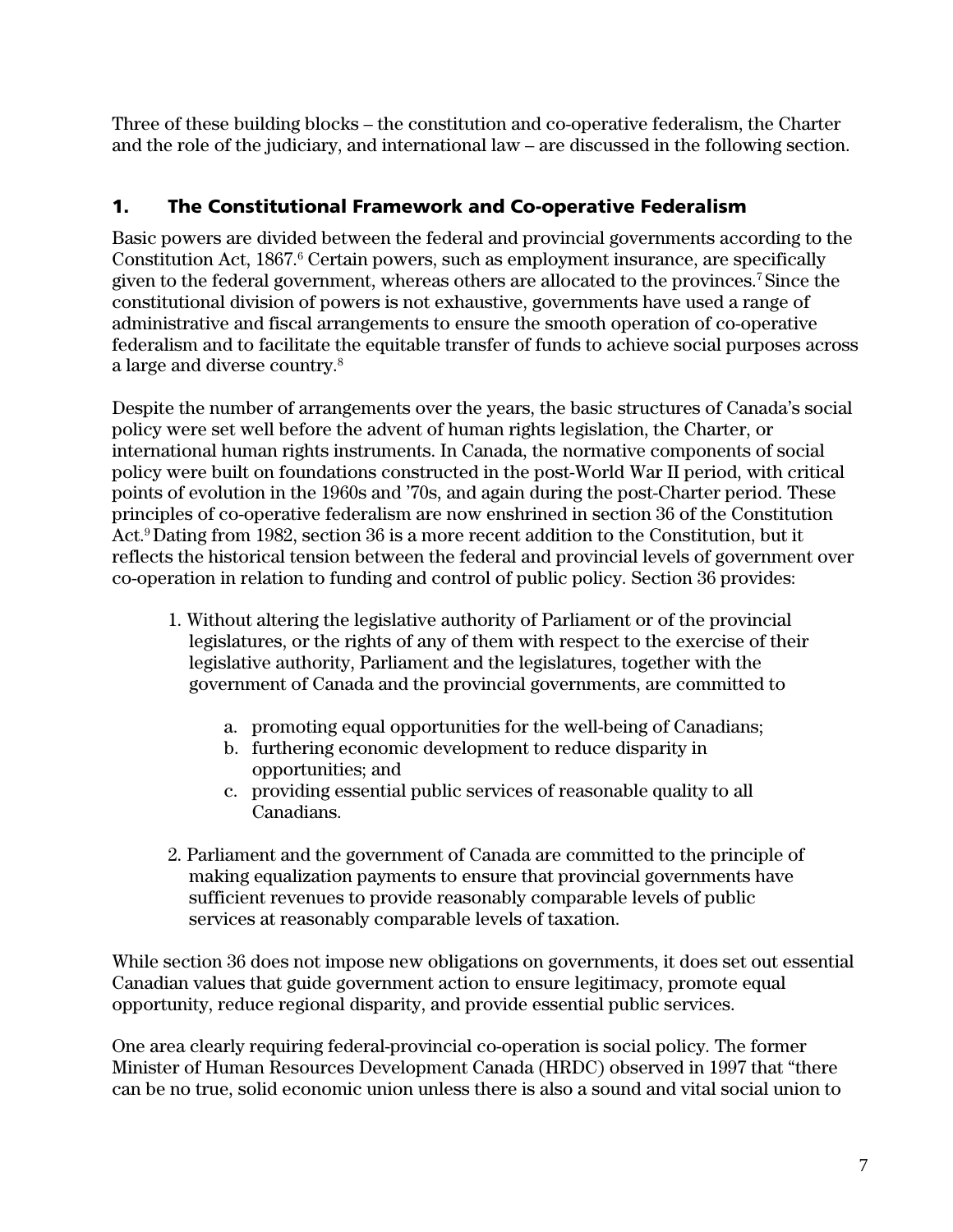<span id="page-13-0"></span>support it" (Pettigrew, 1997). A year later, the Prime Minister and Canada's premiers signed the Social Union Framework Agreement (SUFA).<sup>10</sup> It sought to renew social policy for a stronger social union, providing that programs should reflect and give expression to the fundamental values of Canadians – equality, respect for diversity, fairness, individual dignity and responsibility, mutual aid and our responsibilities for one another, and sustaining social programs and services (First Ministers, 1999). The Agreement was reviewed in the "Three Year Review: Social Union Framework" submitted by the Federal/Provincial/Territorial Ministerial Council on Social Policy Renewal in June 2003. The review suggests that SUFA may not have lived up to expectations in practice, but was perceived to be a useful tool that continues to offer a valuable platform, at least potentially, for intergovernmental work in social policy.

The Agreement is an example of a policy platform that uses co-operative federalism based, at least in part, on a rights framework to address improvements in social programs for Canadians by integrating responses across policy lines and intergovernmentally. The Agreement and other policy framework documents emphasize that social policy and programs should be better connected to their normative foundations. Policy frameworks like SUFA offer flexible mechanisms to integrate economic and social policy at the intergovernmental level, and in light of the recent creation of the Canada Social Transfer, there is an opportunity to revitalize the social union within a rights-based framework.

## 2. The Judiciary and the Legislature

Since 1867, the most significant source of norms in the constitutional framework has been the *Canadian Charter of Rights and Freedoms.*[11](#page-38-10) Before the Charter, the courts accorded legislators a wide berth of deference within their areas of jurisdictional competence. So long as a government did not try to legislate beyond its powers, the courts would not generally interfere with governments' prerogative to set social policy. After 1982, legislatures were subordinated to the rights and guarantees set out in the Charter. These rights and guarantees are based on fundamental principles that have been extensively interpreted by the courts. This has changed not only the legal landscape, but also the policy framework within which public servants operate. Increasingly, the courts have been scrutinizing programs and policies in a way that would have been impossible before 1982 (or 1985, in the case of equality rights). The interaction between the legislature and the judiciary has shifted the balance of power over the years.

The shift is a necessary consequence of a constitution that creates checks and balances, reining in the will of the majority to impose itself in a manner that may contravene the basic norms that underpin our society. But the shift has also been relatively slow and conservative: recent research shows that the complaints of "judicial activism" related to the Charter do not stand up to scrutiny (*pace* the recurrent objections of various columnists such as Jeffrey Simpson) (Choudry and Hunter, 2003).

Indeed, even after the Charter, the balance between the judicial and the legislative arms of government was, in fact, perceived by the courts to be a continuation, albeit modified, of the traditional position in Canada, namely that public policy is the fruit of an "enlightened" exercise of discretion rather than the result of obligations on the part of government, and that courts should only intervene with great caution.<sup>12</sup>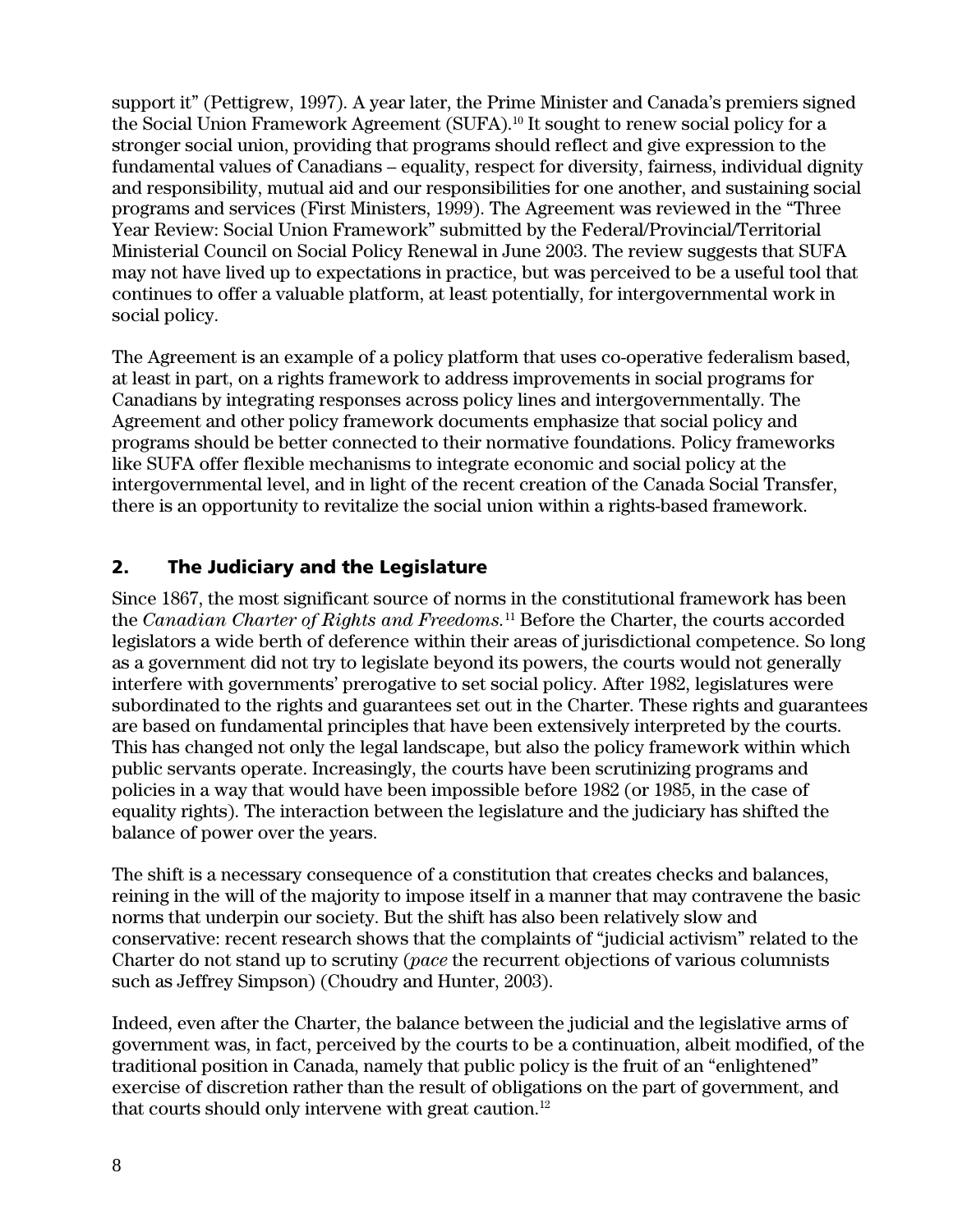<span id="page-14-0"></span>Over the last decade, however, the berth of deference shown by the courts has narrowed markedly where policy is shown to infringe equality rights as a result of "exclusion from membership and participation in Canadian society," a phrase that emerges from several appellate courts, including the Supreme Court of Canada. Courts will be especially careful where there is a demonstrated impact on equality rights of persons who are vulnerable, at risk, or part of a historically disadvantaged group. Case law shows that when courts find that there has been exclusion from membership and participation in Canadian society, they are much more likely to require the government to create or modify social programs to address the "rights gap," even though this has historically been seen as the prerogative of the legislative arm. In short, the rights and guarantees provided by the Charter establish standards against which social policy proposals can be tested, although the standards evolve over time. Examples include decisions to expand access to health care for persons who are hearing impaired (*Eldridge v. British Columbia*), and to social assistance programs created for new categories of older beneficiaries (*Gwinner v. Alberta*). Most recently – and unusually – a court granted a mandatory injunction in a case called *Lowry,* forcing a government to extend a social program to an autistic child who had been denied service on the ground of age. In doing so, the court relied on the equality rights in section 15 of the Charter, as well as the international *Convention on the Rights of the Child*, which has not yet been formally incorporated into Canadian law[.13](#page-38-12) 

The benchmarks against which the courts are assessing government actions are increasingly normative, qualitative, and value driven. The case law shows that courts are much more likely to intervene and "reset" social policy where it can be shown that equality rights have been infringed and where the policy operates to exclude persons from services or programs that have a real impact on equality (equality rights under section 15 of the Charter rather than equality of opportunity in section 36). From a social policy perspective, the areas where the courts seem likely to reset policy tend to coincide with basic social and economic rights – the right to education and to health, for example – especially for historically vulnerable groups, including younger and older persons.

#### 3. International Law

Legitimacy of government action is not only a function of compliance with national law: it is increasingly assessed in relation to international obligations. How good a player is Canada in relation to the "rules of the game" that are set on the international stage? Given Canada's international leadership role, it might be assumed that our international commitments (as evidenced through ratification of covenants and other forms of treaty) are consistently reflected at the domestic level.

In fact, this is not always the case. Federal public policy tends to divide itself between domestic and international spheres, with the result that major normative developments on the international stage in areas such as human rights, poverty alleviation, or even sustainable development have traditionally had less influence on domestic horizontal policy. This division is in large part the result of an anomaly in Canada: ratifying and signing treaties and covenants – major sources of international law – are executive powers that do not generate a formal requirement for debate before Parliament. Leaving aside the implications for democratic deficit, the result is that many important international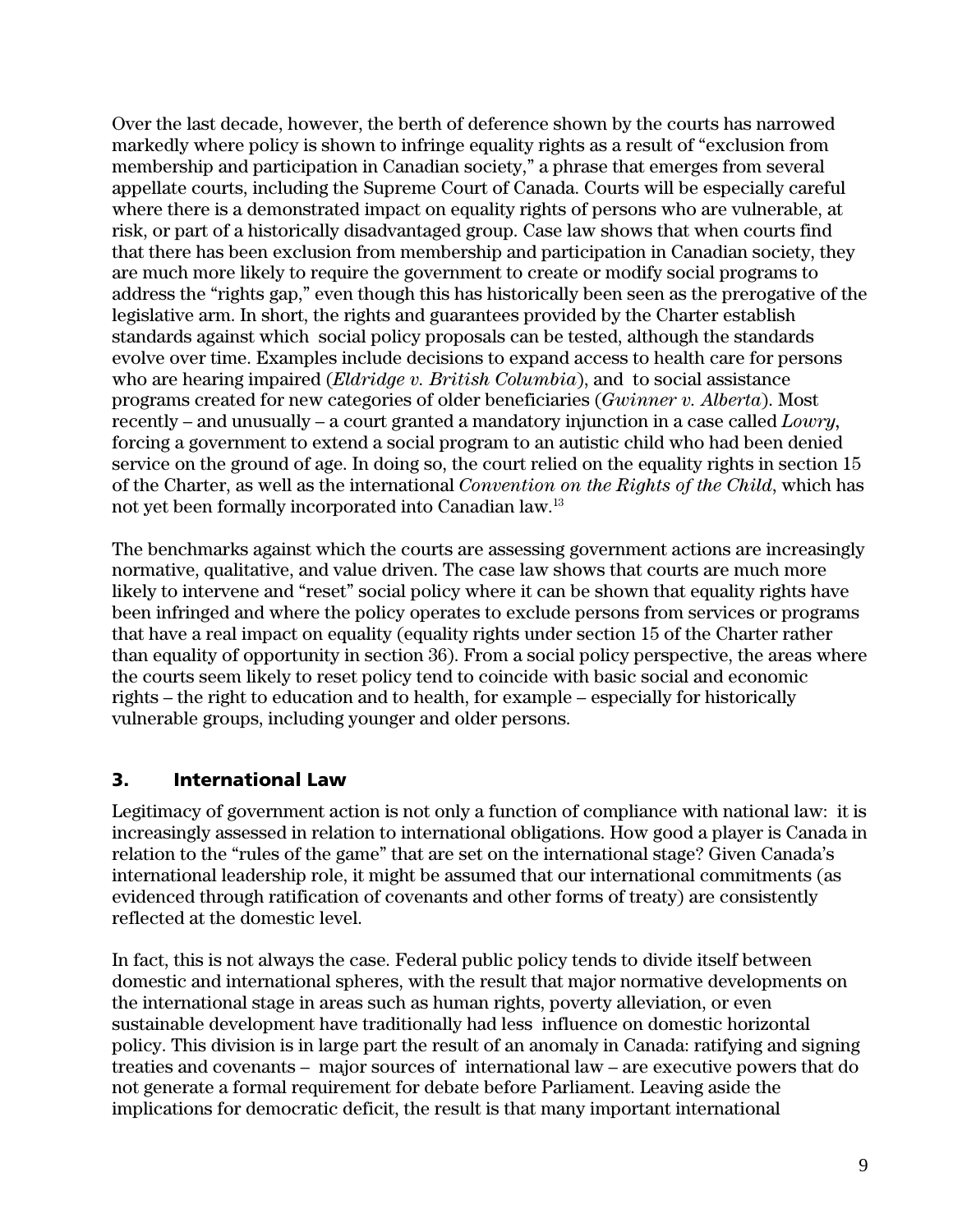obligations have not been debated publicly and have not become part of Canadian law. Canada has not, for example, transformed into law instruments such as the *International Covenant on Economic, Social and Cultural Rights* (ICESCR), which Canada ratified more than two decades ago. Many of the rights contained in that Covenant are central to antipoverty objectives. They include the right to work, and the right to health care and education (e.g., articles 7, 12, and 13 ICESCR).

Canada generally takes the position that the failure to transform international obligations into domestic law is not important, because legislation is not always required to fulfill an international commitment. The argument is that Canada's many social programs and policies can and do fill the gap. Indeed, the Canadian government frequently takes this position when it appears before international committees that oversee State compliance with international covenants. In order for this argument to hold water, Canada would have to take the position that international standards are binding in practice at the policy level. But adherence to international standards in our policy instruments is not, in fact, federal government policy. In its guidelines to the federal public service, the Privy Council Office directs policy makers to ensure "conformity" with international obligations in the lawmaking process, but as regards the burgeoning "tool kit" of other instruments (say, guidelines, partnerships, programs, voluntary standards, etc.), policy makers are simply encouraged to consider the "effects" of international obligations (Canada, PCO, 2001).

Indications are that this position is not sustainable. The twin forces of globalization and the post-9/11 environment have made separation of domestic and international policy spheres not only artificial, but also potentially dangerous. As well, the courts are starting to give norms contained in international instruments legal effect, even where the instrument has not been transformed into Canadian law. The courts have held governments accountable to the standards to which they have obligated themselves. This is most likely to occur when Canada's laws fall short of a standard contained in an international instrument and when the "gap" becomes the subject of litigation. Perhaps the best recent example of this in Canada is the 1999 *Baker* decision. The Supreme Court of Canada decided in favour of a mother who was to be deported from Canada. She sought to restrain the government from deporting her on the ground that her child, a Canadian citizen, had the right to live in Canada accompanied by a parent. There is no such right in Canadian law, but the *Convention on the Rights of the Child* supports such an interpretation. The Canadian government argued that the ratification and signing of that convention *did not* mean that the government had accepted the obligations in question, as was argued in the *Baker* case. In other words, the government was not prepared to act in compliance with the obligation contained in the Covenant that it had ratified. The Supreme Court of Canada held that even "non-transformed" international principles (contained in international instruments that have not been enacted into Canadian law) can be used as a source of values, and that they must be taken into consideration by decision makers. [14](#page-38-13) 

Canada certainly faces the challenges of all federal states, in that legislative responsibilities for acting on legally binding obligations created by international law are split among many jurisdictions. In reality however, the federal government never adheres to major international instruments without prior consultation with the provinces and, increasingly, with the public. This process of consultation and consensus building with civil society, as well as among the federal, provincial, and territorial governments is not easily achieved, but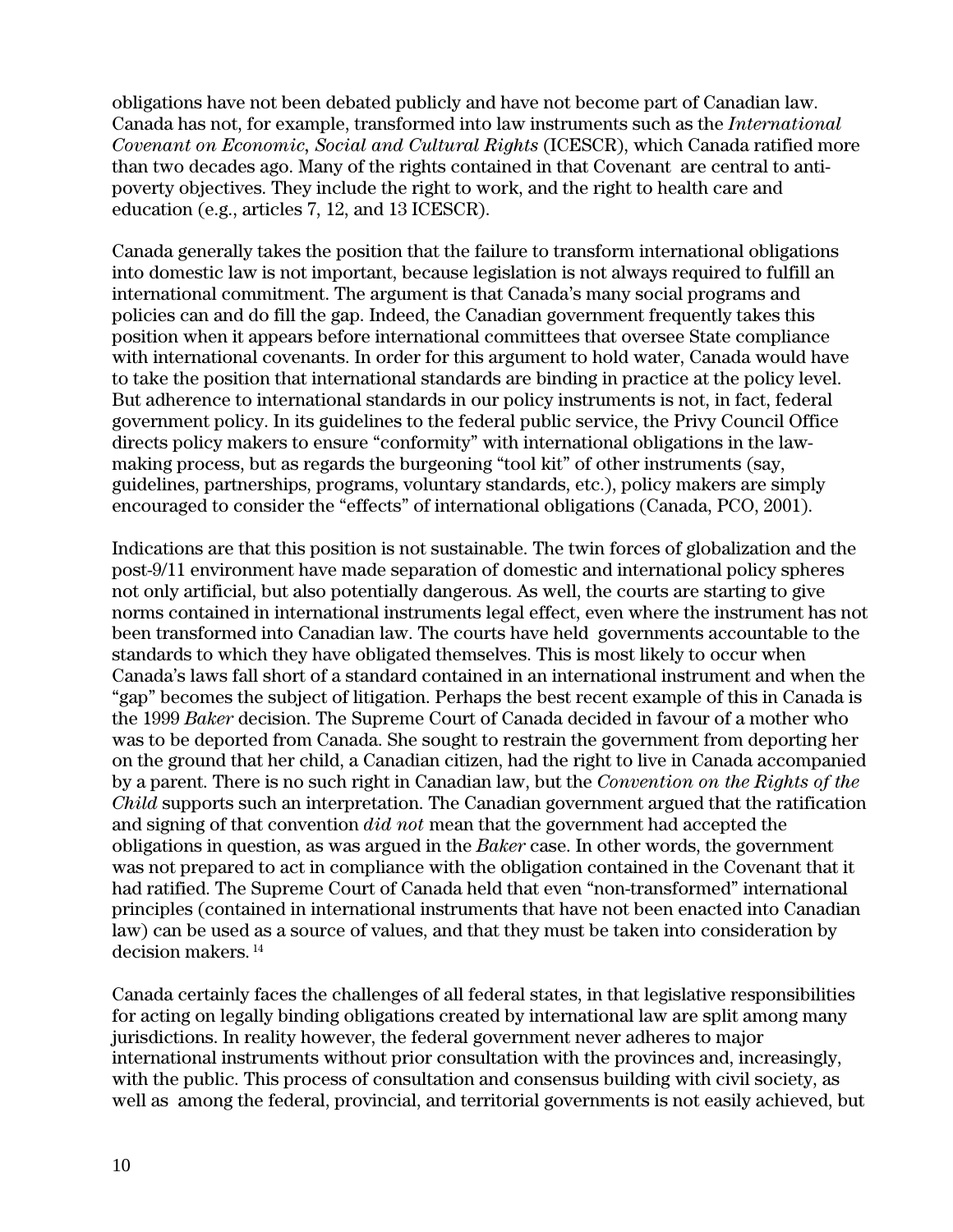<span id="page-16-0"></span>it clearly reflects widely accepted goals of public participation as a feature of good governance.

The Senate of Canada examined the "disconnect" between international rights and domestic implementation, and observed that there was no formal or systematic process for reviewing legislation in light of international commitments. Evidence from Department of Justice officials at that time indicated that, indeed, no such review occurred on a regular basis. The result, as noted by the Senate, is that Canada has not "entirely fulfilled its international commitments and risks denying its people access to certain of their human rights. Moreover, Canadians and international human rights bodies have begun to notice this gap." (Senate, 2001: Part 1A)

The disconnect between our foreign policy and domestic policy affects the legitimacy of Canada's policy positions. It also raises questions of the distinctions between the administrative and litigation positions within Justice Canada. As well, if it is indeed the government position that non-legislative programs and policies can implement international obligations, then policy guidelines from the PCO and other central agencies should clearly provide for this. As noted earlier, in its Guidelines to the federal public service, the PCO directs policy makers to ensure "conformity" with international obligations in the lawmaking process, but as regards other instruments, policy makers are simply encouraged to consider the "effects" of international obligations (Canada, PCO, 2001). The issue of how international law should inform policy development is linked to the very practical matter of how the public service respects international obligations when crafting domestic policy.

## 4. Conclusion

There have been substantive and significant changes in the underlying normative frameworks that inform policy in Canada, especially over the last fifteen years. These changes are especially evident in legal policy through the constitutional, judicial and international law frameworks. The implicit assumption in horizontal policy making at the federal level that our fundamental norms and values have remained stable over the last several years appears, therefore, to require some adjustment.

The following section looks at how basic norms are shifting in the social policy area of poverty and exclusion, and at the implications for horizontal or cross-cutting policy in Canada.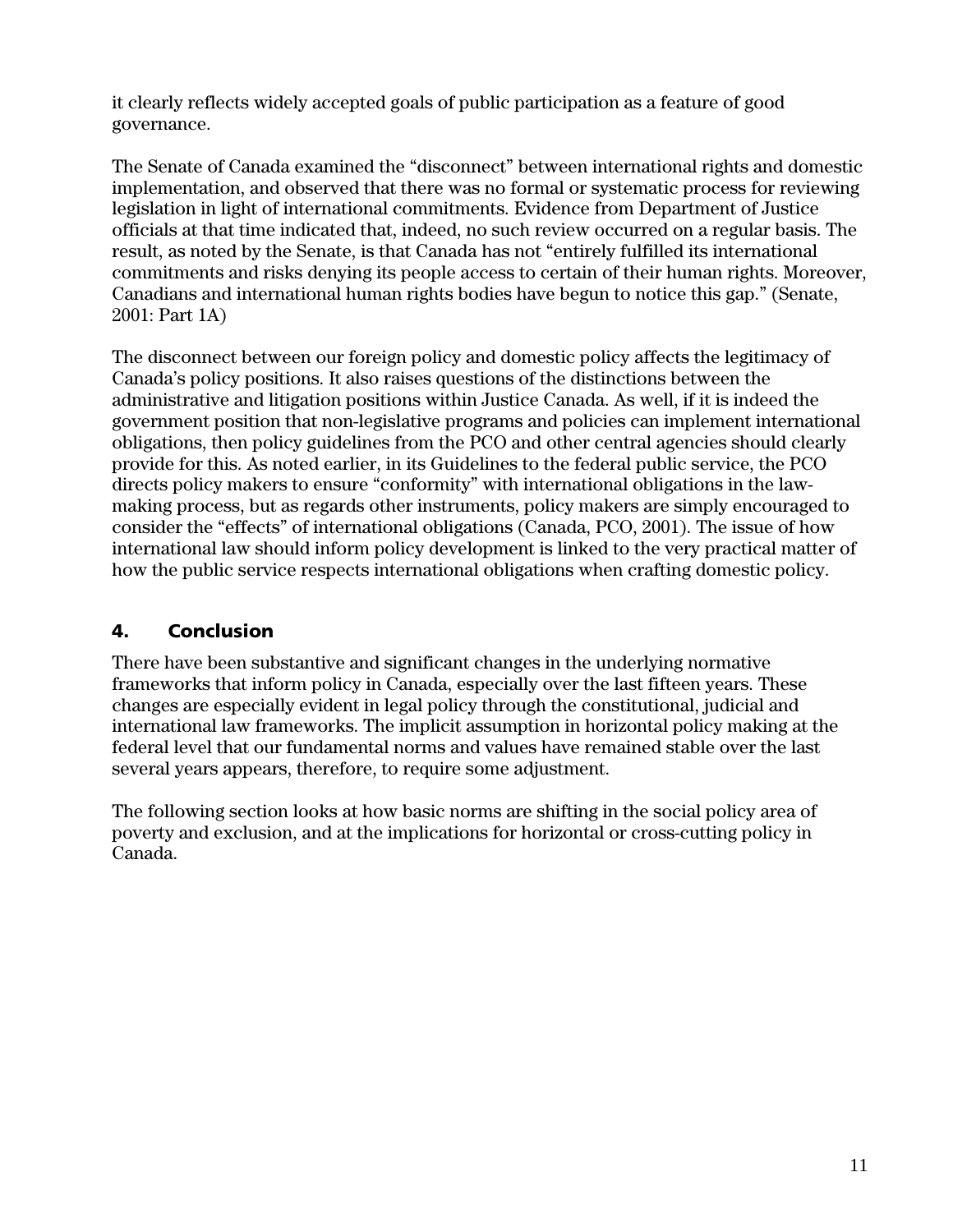## <span id="page-17-0"></span>Part II Poverty and Exclusion: A Shifting Landscape

#### 1. New Perspectives, New Definitions

Poverty is generally described in terms of its primary feature, namely inadequate income. Academics and the international community, however, are recasting poverty in terms of capabilities and power as much as income or financial resources. A more integrated definition of poverty is a starting point for developing this policy perspective, one that can account for and assess human dignity and capabilities. One feature of a more integrated definition is the broader range of attributes that are subsumed in our understanding of poverty, including the degree of exclusion (or inclusion) which persons experience as a cause and an outcome of poverty. In Europe, for example, the European Commission has tended to treat poverty and exclusion as concepts that have equivalent effects.

Poverty and social exclusion affect persons who cannot fully participate in economic and social life, enjoy the benefits of citizenship, and/or whose access to revenue and other resources (personal, family, social and cultural). They cannot benefit from a standard of living and quality of life considered generally acceptable by the society in which they live. In such situations, these persons are only rarely able to fully access their basic rights. [15](#page-38-14)

European Union countries are implementing this approach through the administrative, consultative process of agreeing to high-level objectives and setting national targets in line with those objectives. France and Belgium have gone further and are implementing this approach through legislative instruments as part of an integrated instrument mix that provides for minimum income level supplements and basic standards in relation to housing, training, and employment.<sup>16</sup>

Belgium has gone further still: in 1993, it amended its constitution to incorporate social, economic, and cultural rights. Article 23 of the Constitution now provides for rights in relation to employment, social security, legal aid, medical insurance, housing, a healthy environment, and the right to cultural and social development.<sup>17</sup> This provided significant leverage and authority for subsequent intergovernmental agreements in that country and ultimately, legislation. In 1998, the three levels of government signed the *Accord de cooperation relatif à la continuité de la politique en matière de pauvreté,* which set out basic principles of intergovernmental co-ordination along the lines of constitutional competence. Various other agreements, plans, and strategies have been established since then, a key feature being shared target setting by not only the government, but also by poverty associations, community groups, social agencies, and medical insurance groups[.18](#page-38-17) 

Following the European Summit in Nice (2000), member states adopted a common policy to address social exclusion and articulate shared principles, including the principle of maximizing the participation and quality of life of all persons, and ensuring that social inclusion is integrated into social and economic policies. In July 2002, the Belgian government completed the policy process by enacting the *Law on the Right to Social Integration*, to support the integration of policy approaches to poverty and social integration. The 2002 law focuses on income, job planning and training, and housing. The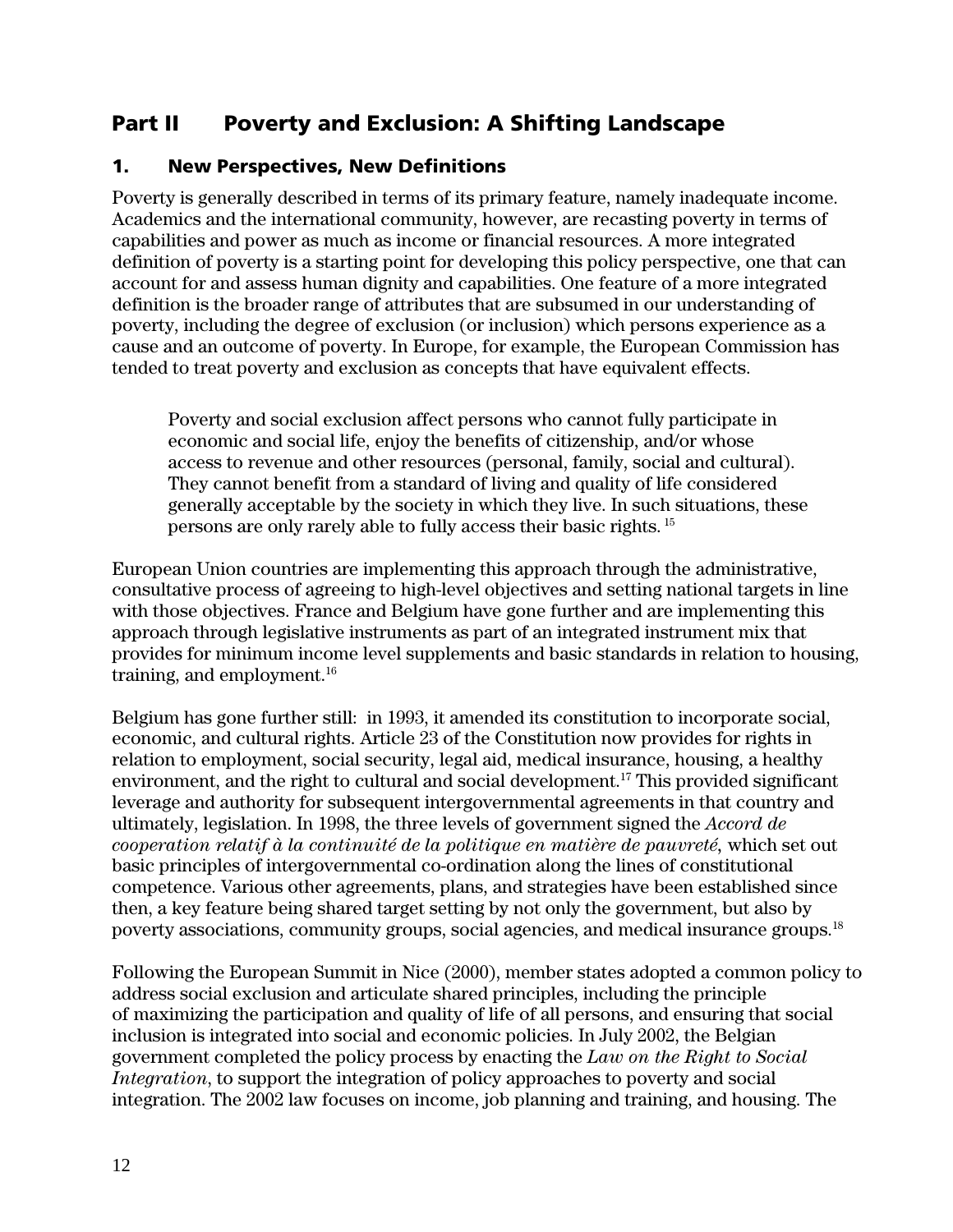change in language from a negative right (the right not to be excluded) to a positive formulation (the right to be integrated) is also of interest.

France's unitary state does not have the jurisdictional complexities that required constitutional change in Belgium. Departments, civil society, and social agencies co-operate to set objectives through the *Conseil national des politiques de lutte contre la pauvreté*, which is under the prime minister's authority, and brings together elected officials and nongovernmental representatives. Foreshadowing Quebec's Bill 112, the French government established a national observatory on poverty and social exclusion. The legislative framework in France is set out by the *Loi du 29 juillet 1998 relative à la lutte contre les exclusions*. It guarantees fundamental rights with respect to employment, housing, health, justice, education, culture, the family, and childhood. The French legislation consolidates various pre-existing measures to reintegrate the unemployed into the work force through contractual vehicles and the subsidization of salaries – measures that have been in place since the late 1980s. The legislation consolidates other initiatives, such as subsidizing payment of utilities, training, and housing initiatives for young persons between 16 and 25 years of age. It also includes measures for homeless persons with respect to housing, legal, voting, and health rights. As in Belgium, the involvement of "social partners" in France is fundamental and is implemented through, among other bodies, departmental councils and not-for-profit organizations. In particular, the French program relies heavily on the social sector. Job-seeking services and housing are offered through community services, as well as various supports for homeless persons.

Quebec's Bill 112 was clearly inspired by the more comprehensive European approach to defining poverty and by the legislative examples in France and Belgium. It defines poverty in terms of the broader, more integrated approach referred to earlier in this paper. It is based only partly on income, but also refers to a deprivation of life choices and means, echoing the "capabilities framework" prevalent in much current writing about poverty. It extends to persistent poverty in addition to temporary poverty. Quebec is following accepted practice in including people in a state of temporary poverty, which is what the statistics typically measure and how typical programming is delivered. It is only in very recent years and only in a handful of countries, such as Canada, that we have been able to measure persistent poverty in a way that can sustain practical policy analysis. Ensuring the sustainability of social policy means being able to identify and address persistence of poverty, but we are far from being able to design practical policies based on the persistence concept[.19](#page-38-18)

Bill 112 is by no means identical to these European models. It is a broad legislative response to poverty as a tool to prevent exclusion, rather than a head-on attempt to manage exclusion itself. While there are few details in the Bill itself, the April 2004 action plan highlights the key features of the strategy: it focuses on employment as the principal strategy for preventing poverty, and sets a guaranteed income floor for persons on social assistance and the working poor. It creates a bonus system for persons looking for work, and provides additional supports to persons with work limiting disabilities. There is some movement toward greater use of an asset-based approach, and the punitive prohibitions on persons in receipt of social assistance who cohabit were removed. The legislative requirement to establish an observatory on poverty and social exclusion was deferred in the action plan, but several initiatives were announced in connection with social housing.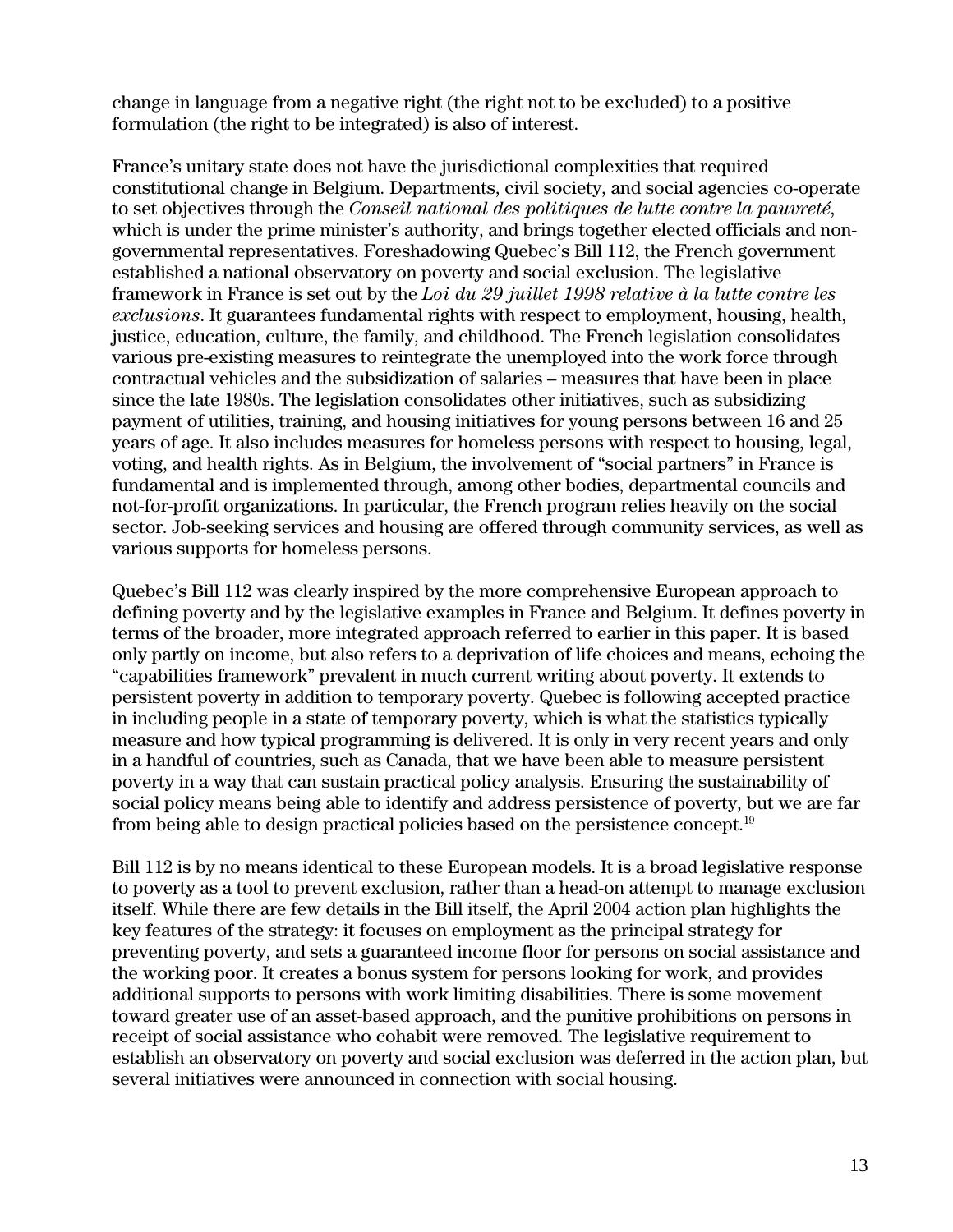<span id="page-19-0"></span>Like the European models, however, Bill 112's definition of poverty is closely linked to social understandings of inclusion (or exclusion), based on normative, rights-based frameworks.

2. [Definition]: For the purposes of this Act, "poverty" means the condition of a human being who is deprived of the resources, means, choices and power necessary to acquire and maintain economic self-sufficiency and favour active inclusion in Quebec society.

Similarly, the United Nations and its agencies approach poverty from this more integrative perspective, expressed in terms of social features as well as in economic terms.

[A] human condition characterized by the sustained or chronic deprivation of the resources, capabilities, choices, security and power necessary for the enjoyment of an adequate standard of living and other civil, cultural, economic, political and social rights (UNOHCR, 2003, emphasis added).

It is evident from these examples that something is going on in the definition of poverty itself, namely that it is closely bound up with exclusion, and that its social aspects are fundamental to understanding both the concept and its real-life impacts on people. A more integrated approach to poverty also subsumes many other indicators – illiteracy, increased ill health, gender inequality, environmental degradation, and racialized impacts – all of which are aspects of being poor.

## 2. Benchmarking Canada's Policy

How does Canada's policy framework on poverty and exclusion fare when assessed against the norms discussed in Part I, and against the evolving conceptual basis of poverty in the preceding section?

The first and most general observation is that there is no comprehensive policy framework to address poverty and exclusion at the federal level. The traditional objectives of Canada's policy approach have been more narrowly focused on raising the gross domestic product (GDP) per capita and setting appropriate low-income cut-off rates. In short, the goals are typically seen as raising people above a low-income cut-off line to address needs at times when people are without sufficient earnings. Since poverty is increasingly characterized not only by low income, but also by other indicators, Canada's record may be less clear if other factors are included in the determination of a broader, more integrative understanding of poverty. Indeed, some of the research discussed below demonstrates that this appears to be the case, especially for vulnerable or marginalized groups. Social policy must also take into account people's different abilities and capabilities to enhance fair and equal access to resources and services.

Looking at our constitutional framework, Canada's division of powers has clearly been the driver of the structure of the current system, which is based on a separation of powers or responsibilities. The federal government is responsible for pension plans, old age security, and child benefit schemes. Transfers to the provinces are used for a wide range of other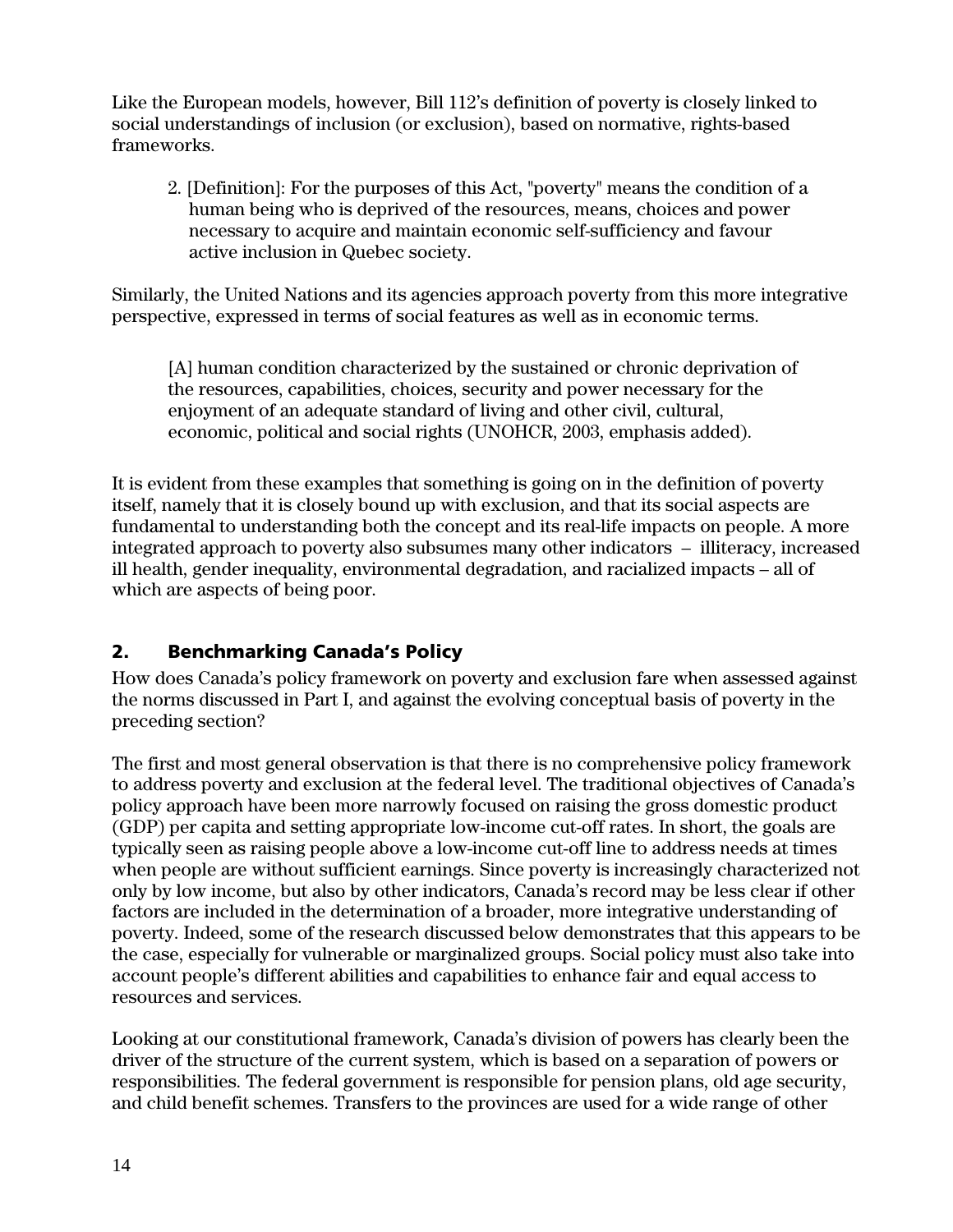programs, such as social assistance. Other less obvious examples are seen in what are effectively redistribution schemes to achieve economic equality in private relations, such as family law, that provides for support for dependent family members.

In terms of actual results, these policies and programs, operating through various levels of government, have been successful, and form a strong social safety net. Canada has also been successful at ensuring intergenerational equity as it relates to intergenerational mobility.<sup>20</sup> Canada is among the countries with the best records for intergenerational income mobility, in the sense that low incomes do not tend to be transmitted from generation to generation (Hicks, 2002). In addition, several social policies contribute to Canada's overall success. According to the Index of Economic Well-Being (measuring access to economic resources), Canadians have, on average, significant control over material resources in comparison to many other countries[.21 C](#page-38-20)anada also fares well in broader integrative indices, such as the United Nation Development Programme's Human Development Index and the International Development Research Council-sponsored Wellbeing Index (Prescott-Allen, 2001). Yet, there are concerns for the future, particularly in the process for reconciling both normative and empirical considerations. As regards the empirical considerations, Canada does not fare as well as many OECD countries, and the economic well-being of certain vulnerable groups, such as recent immigrants, has slipped (CCSD, 2004). <sup>22</sup> As regards normative considerations, the structure of the CHST (now divided into the Canada Health Transfer and the Canada Social Transfer), which was arguably Canada's most important social policy instrument for responding to, and working within, the constitutional division of powers, contained few principles, and little or no normative expression of the values underpinning health and social policy related to poverty or exclusion.

When the CHST was introduced in 1996, the federal government's contributions were decreased, and were substantially lower than they would have been under the previous system. These reductions were passed on to the provinces and then to citizens through tighter eligibility criteria and a range of programs, such as work-for-welfare schemes.<sup>23</sup> But because these programs were primarily conceived in terms of the political sphere with mechanisms designed to function within a division of powers, as distinct from a normative framework of rights, it is not surprising that the bulk of public reaction was aimed at political decision makers rather than the courts. When social systems were cut back, the response in Canada was framed mainly in political rather than legal terms.<sup>[24](#page-38-23)</sup>

At the international level, these developments and their implications for Canada's international commitments did not go unnoticed. In 1998, the Economic, Social, and Cultural Rights Committee, in its concluding observations on Canada's third report under the *International Covenant on Economic, Social, and Cultural Rights*, <sup>25</sup> expressed concern about the relationship between poverty and alleged infringement of several social and economic rights, especially among identified vulnerable groups (CESCR, 1998).

In 2003, the United Nations Committee on the Elimination of All Forms of Discrimination against Women (CEDAW), commented on Canada's most recent report (UN, CEDAW, 2003, para. 33). The Committee noted the impact of cuts in social programming on poor women, and observed the links between poverty, social policy, and women's rights. However, CEDAW commended Canada on women's progress overall, but also commented: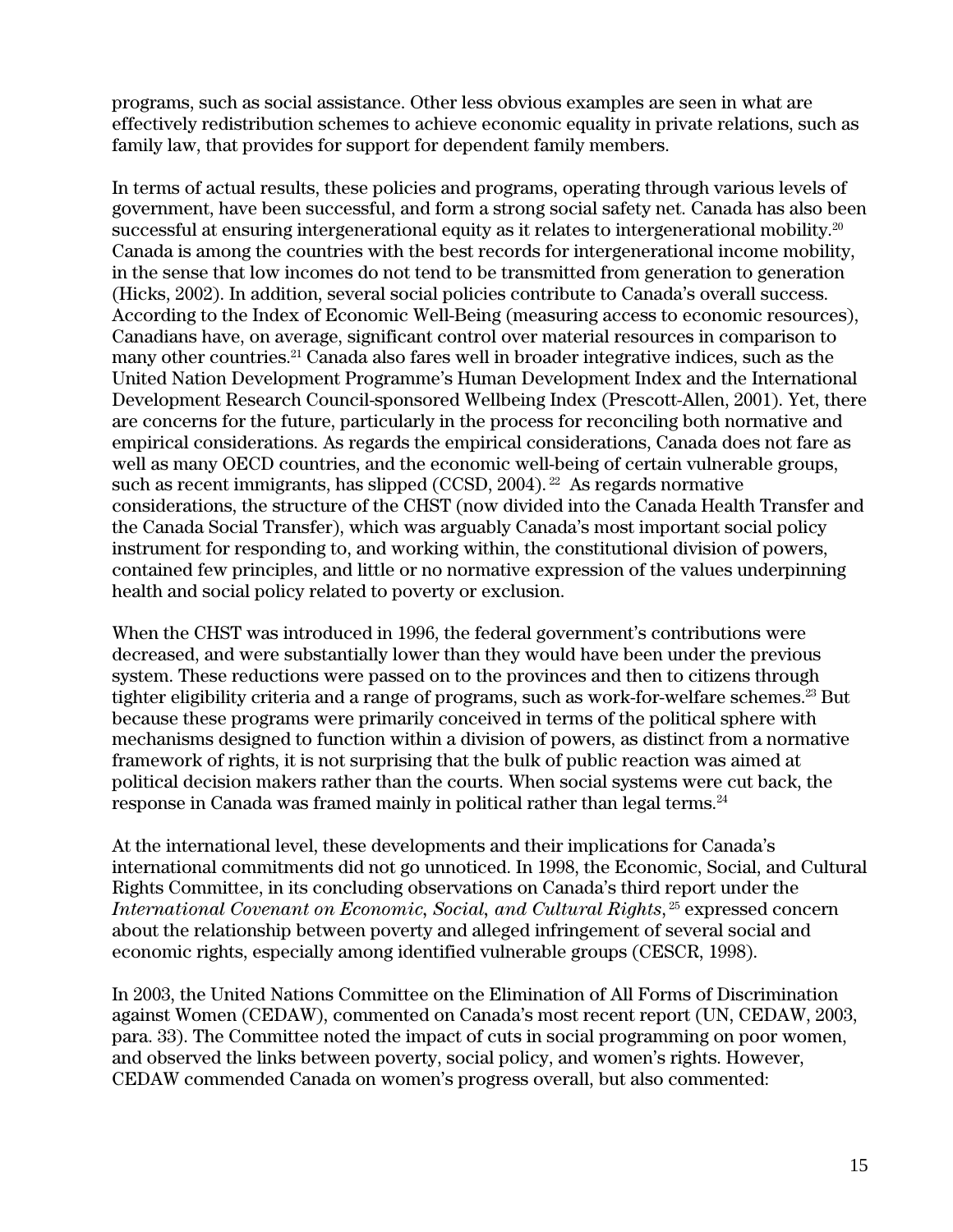the Committee is concerned about the high percentage of women living in poverty, in particular, older women, female lone parents, immigrant women, Aboriginal women and women with disabilities, for whom poverty exists or even deepens…. The Committee is also concerned that the State's party's measures are mostly directed towards children and not towards these groups of women (para. 33).

Canada has been a party to CEDAW since 1981[.26](#page-38-25) 

This observation is supported in the Canadian context by empirical evidence of what is happening in relation to poverty in Canada: Canada's success in terms of addressing poverty issues overall has not been shared equally by all groups in society. According to an HRDC analysis (Hatfield, 2000, 2001), persistent poverty seems to concentrate in certain groups for whom traditional policies appear to be less effective: lone parents, single people aged 45 to 59, people with disabilities, recent immigrants, and Aboriginal peoples. Most child poverty is found in these groups, and persons with disabilities and certain racial minorities experience especially high rates of poverty. Aboriginal persons experience profound and persistent forms of exclusion that are systemic in nature. These kinds of exclusion, which can include poverty or at least some of its manifestations, are increasingly seen as justiciable issues before the courts[.27](#page-38-26) 

There are other fault lines as well: as noted earlier, much of the current federal policy framework is based on a structure and on normative assumptions created before the Charter. But against the newer, more integrated definition of poverty, and against the changes discussed in Part I, many of the traditional income-based approach in Canada appears fractured, overly narrow, and inadequately informed by the more recent developments on the legal policy side.

For example, Canada's income at a point in time approach is not very good at capturing the role of other resources or assets. Asset-based approaches (including investments in human and social capital) reflect a broader approach than income-based measures permit. They reinforce the importance of forward-looking investments in resources (assets, capital) that can be sustained into the future. New policy thinking that relates to the sustainability of stocks of resources at both the individual and community level is being examined closely in the Poverty and Exclusion project at the PRI (PRI, 2003).

The courts have understood that such overly narrow approaches can lead to inequality and exclusion. In an equality rights case under the Charter, the Alberta Court of Appeal struck down a social assistance scheme for poor older women in *Gwinner v. Alberta (Human Resources and Employment).* The Court held that the scheme failed to consider the assets of beneficiaries when assessing their need for the program. The program was alleged to be both over-inclusive, in that it benefited women who were asset rich, and under-inclusive because it excluded similarly situated women (separated and divorced income-poor women). The scheme was struck down, because it was considered by the Court to infringe constitutional equality rights under section 15 of the Charter*.* 

The evolving approach before the courts reflects the enormous change in society in terms of what success looks like for particular groups, even those we have successfully targeted in the past. Poverty and old age are excellent examples. A few decades ago, poverty – in its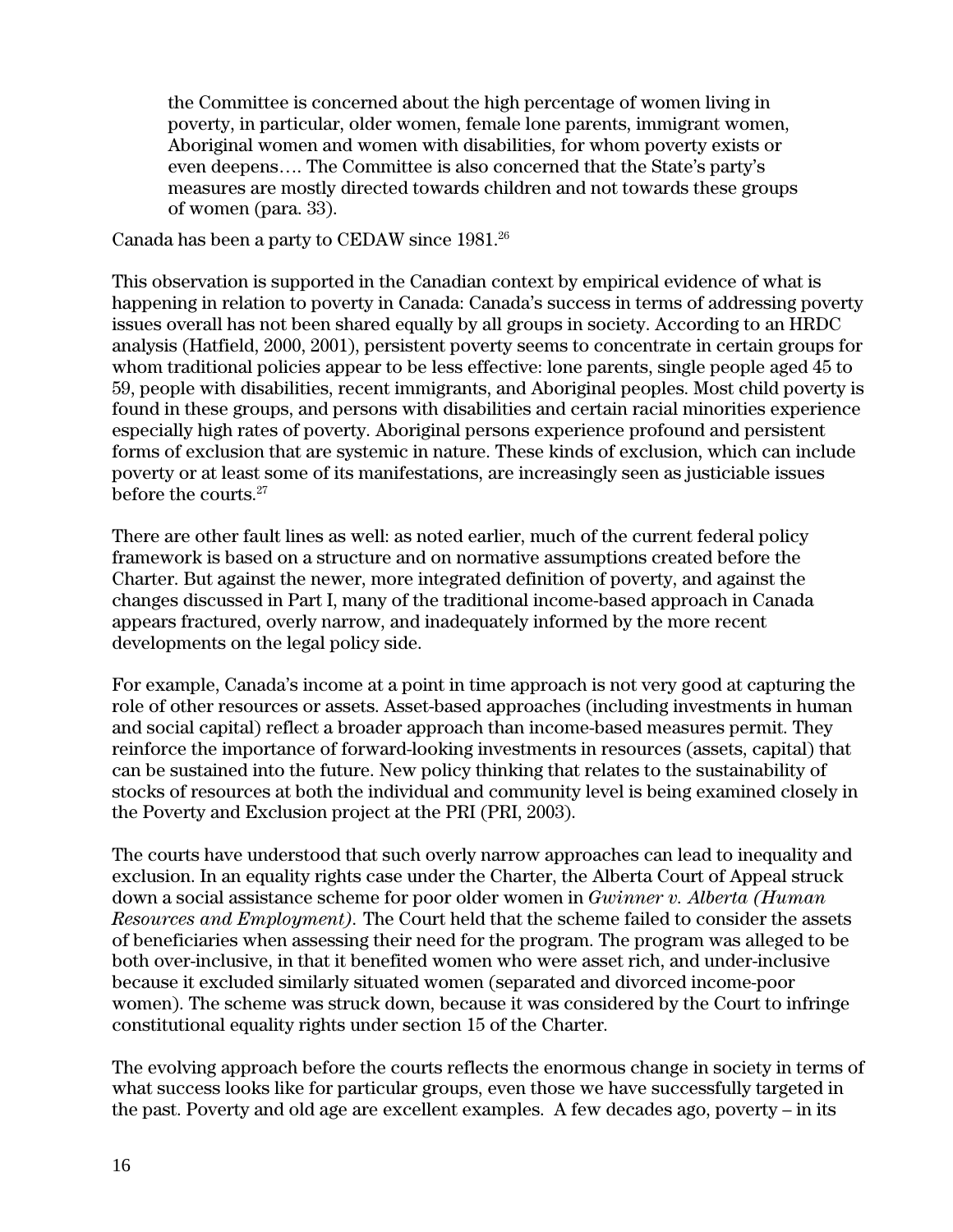<span id="page-22-0"></span>income-based sense – among older people was a major problem in Canada, with a record much worse than most OECD countries. That changed remarkably and quickly as a result of point in time income policies[.28](#page-38-27) This made Canada a world leader in this area. However, as we look forward, many of the remaining problems of exclusion among seniors – a group whose demographics, demands, and influence have changed appreciably – can no longer be easily addressed by income at a point in time policies taken alone.

A 2001 study in Ontario revealed that, despite the overall improvement in economic wellbeing, persistent forms of disadvantage among older persons are deeply and systemically ingrained in cultural and social structures and norms, resulting in reduced quality of life, lack of power over life choices, and a corresponding diminution of human dignity.<sup>29</sup> A growing number of healthy, active older persons are pushing for a stronger set of social rights, in particular, the right to be included in areas where their exclusion was presumed to be acceptable. Access to work is one example, either through mandatory retirement in some jurisdictions, or indirectly through labour laws, negotiated collective agreements or limited human rights protections. Indeed, this kind of age discrimination had been more or less approved by the Supreme Court of Canada in 1990 for persons over 65 years of age in the *McKinney* case. With changing demographics, however, it is clear that this form of age discrimination – exclusion from employment – has become less and less acceptable. This change has been reflected in recent case law, which has called into question the legitimacy of previous policies and case law[.30](#page-38-29) 

The picture of what poverty is, how it is perceived and how it sustains itself, is a function of social phenomena, such as a lack of power and choice, and the vicious circle between lack of income and other, complex social indicators. While exclusion appears to offer a valuable way to think about these aspects of poverty, the question then becomes, exclusion from what? As the following section shows, it is "exclusion from membership and participation in society." This test has evolved as a result of the courts' analysis of section 15 of the Charter.

## 3. Exclusion from What? The Equality Rights Test

In most democratic countries, there is a series of powerful norms that are usually elevated to constitutional or quasi-constitutional status.

- Human beings share a birthright of respect and dignity by virtue of their shared humanity.
- Every person is entitled to equal protection of the law.
- No one is above the law. States must respect their own constitutions and laws, and live up to international commitments.

These norms enable instrumental rights and freedoms that help create sustainable structures within societies: they provide opportunities for people to act in their own selfinterest, reduce their vulnerability, and improve quality of life. Amartya Sen's freedoms and capabilities framework links these ideas to principles of sustainable development (Sen, 1999).

Historically, many of these rights and freedoms have found expression at two levels in Canada: the first is through human rights legislation and the second is through the Charter.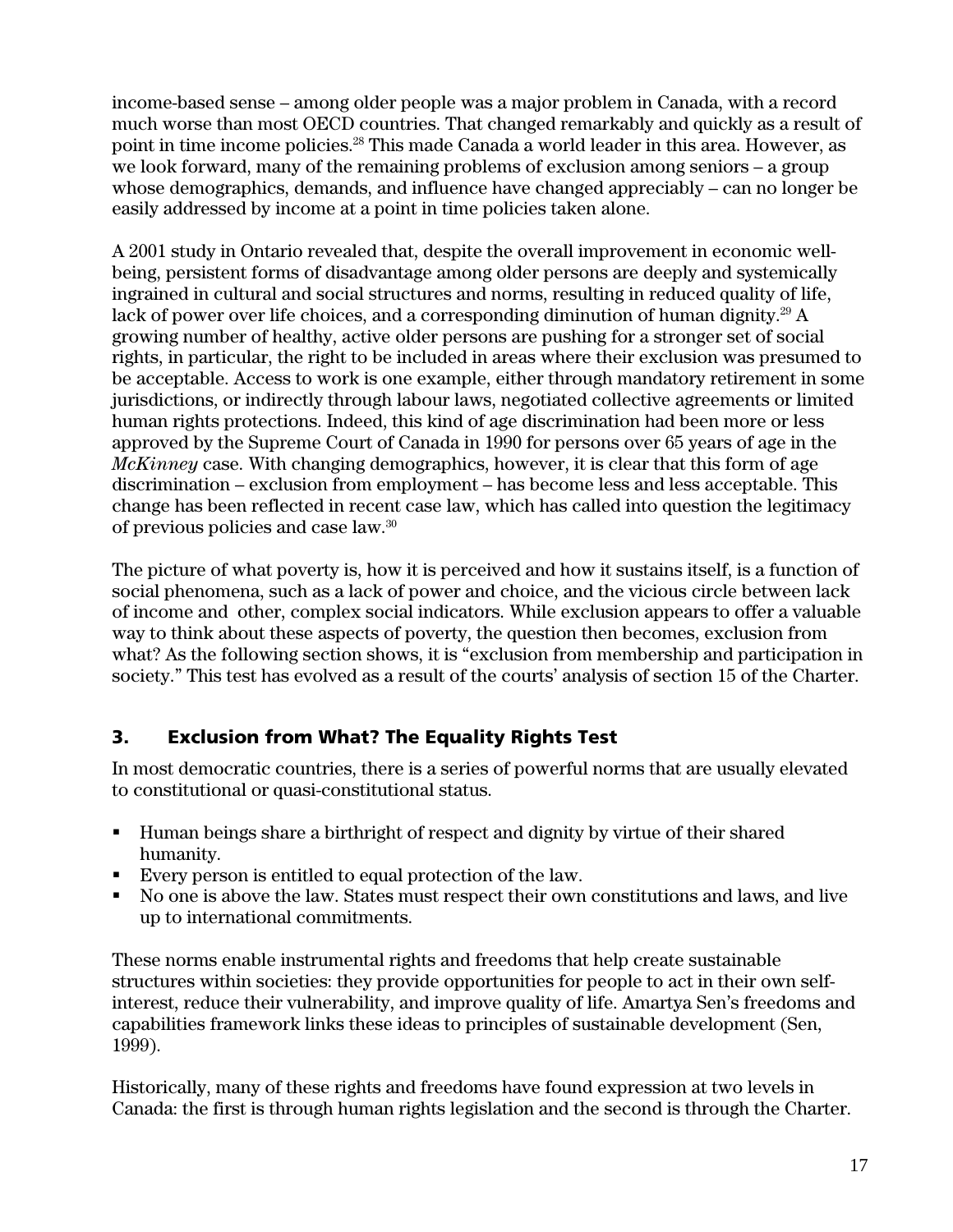Perhaps because it is easier to prevent exclusion than to compel inclusion, prohibitions against some forms of exclusion have a stronger normative base in law. Federal, provincial, and territorial human rights legislation prohibits certain kinds of exclusion (e.g., discrimination on the basis of race, colour, national or ethnic origin, religion, age, disability, and sex).[31 H](#page-38-30)uman rights laws generally seek to achieve social harmony and to prohibit discrimination, which is a key area of social and economic exclusion. Human rights laws generally predate the Charter, and although the level of protection across the country varies, human rights codes typically protect against exclusion from a range of social goods and services, including employment, education, and health services.

Section 15 of the *Canadian Charter of Rights and Freedoms* is central to understanding the relationship between exclusion and equality in the Canadian constitutional framework. It came into force in 1985.

15. (1) Every individual is equal before and under the law and has the right to the equal protection and equal benefit of the law without discrimination and, in particular, without discrimination based on race, national or ethnic origin, colour, religion, sex, age or mental or physical disability.

(2) Subsection (1) does not preclude any law, program or activity that has as its object the amelioration of conditions of disadvantaged individuals or groups including those that are disadvantaged because of race, national or ethnic origin, colour, religion, sex, age or mental or physical disability.

Section 15 protects essential human dignity and freedom and promotes a society where all persons enjoy equal recognition and are seen as equally capable and equally deserving of concern, respect, and consideration.<sup>[32](#page-38-31)</sup> The relationship to exclusion is obvious, and the link to poverty is only one step removed.

[E]quality and non-discrimination are among the most fundamental elements of international human rights law. It follows that th[is …] normative framework has a particular preoccupation with individuals and groups who are vulnerable, marginal, disadvantaged or socially excluded. Thus, the human rights approach to poverty reduction requires that laws and institutions that foster discrimination against specific individuals and groups be eliminated and more resources devoted to areas of activity with the greatest potential to benefit the poor (UNOHCHR, 2002)

In Canada, the current authoritative test for section 15 was set out in *Law v. Canada.*

[T]he proper approach to…s. 15(1) of the Charter involves…three broad inquiries. First, does the impugned law (a) draw a formal distinction between the claimant and others on the basis of one or more personal characteristics, or (b) fail to take into account the claimant's already disadvantaged position within Canadian society resulting in substantively differential treatment between the claimant and others on the basis of one or more personal characteristics? If so, there is differential treatment for the purpose of s. 15(1). Second, was the claimant subject to differential treatment on the basis of one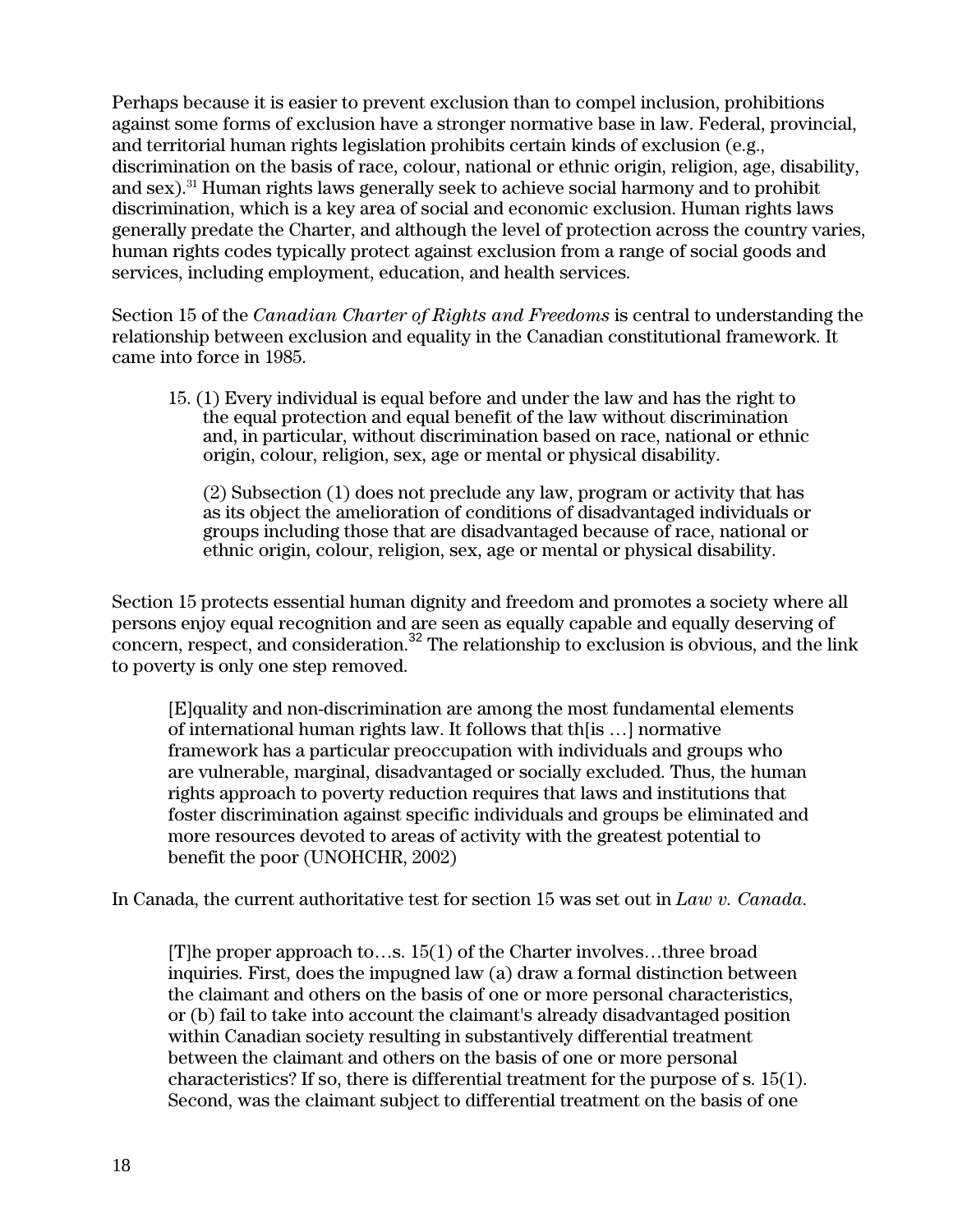or more of the enumerated and analogous grounds? And third, does the differential treatment discriminate in a substantive sense, bringing into play the purpose of s. 15(1) of the Charter in remedying such ills as prejudice, stereotyping, and historical disadvantage? [Emphasis in original.]

Historically, the third part of the test has caused the most difficulty, since the assessment of "substantive" differential treatment cannot be easily quantified or articulated in a clear standard. In the third part of the test, courts look to the impact of exclusion in terms of its effect on human dignity. According to *Law*, a plaintiff has to show:

that a legislative provision or other state action has the effect of perpetuating or promoting the view that the individual is less capable, or less worthy of recognition or value as a human being or as a member of Canadian society will suffice to establish an infringement of section  $15(1)$ .<sup>[33](#page-38-32)</sup>

It is possible for an individual to prove a violation of human dignity, without being part of a historically disadvantaged group.<sup>34</sup> However, beyond manifestly offensive cases of discrimination based on personal characteristics, the general trend in the Supreme Court has been to interpret the third part of the *Law* test relatively narrowly by requiring claimants to refer to any one of a variety of contextual factors, such as historical disadvantage, to assert equality rights. According to the Court, these factors are relevant because:

to the extent that the claimant is already subject to unfair circumstances or treatment…further differential treatment will contribute to the perpetuation or promotion of their unfair social characterization, and will have a more severe impact upon them since they are already vulnerable.<sup>35</sup>

When public programs and policies operate to exclude the membership or participation of individuals in Canadian society, there is a heightened level of constitutional scrutiny, and the courts are more willing to order the creation of a particular social program. One example is the exclusion faced by persons with disabilities in relation to the health care system. In one case, a government-sponsored program to provide health services to the general population was held to be unconstitutional, because it failed to include a program to provide sign language interpreters. This meant the program operated in a manner that made it practically inaccessible to persons who are deaf or hearing impaired.<sup>36</sup> In this case, a program to offer sign language interpretation was imposed, even though this is a matter of social policy in which courts are generally loathe to interfere.<sup>37</sup>

Obviously, not every kind of exclusion results in a successful challenge. Virtually every government social assistance program creates distinctions and differences. To prohibit any distinction would be to paralyze government action. However, analyzing appellate cases over the last decade in equality areas, the courts are actively using exclusion from membership and participation, or equivalent phrases, as a test for the kind of distinctions that give rise to successful section 15 challenges.

In the course of research for this paper, decisions of the Supreme Court of Canada and courts of appeal that dealt with equality rights were examined to assess whether judicial consideration was given to the relationship between exclusion and equality. On analysis, 10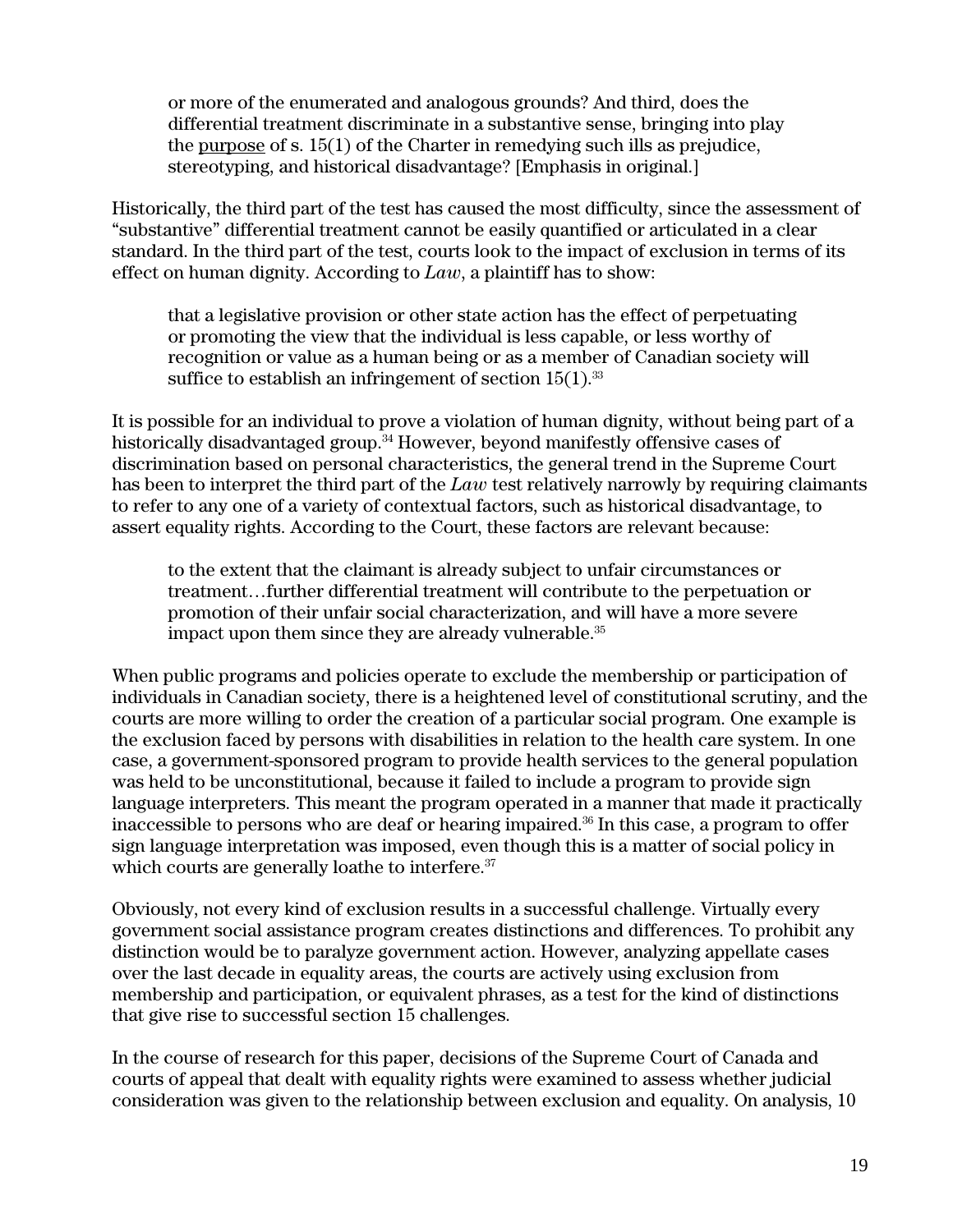of these cases made explicit reference to "exclusion" as a marker of equality rights, and half of those occurred within the context of social assistance or social security programs. In one case, *Vancouver Society of Immigrant and Visible Minority Women v. M.N.R.,* the Court specifically articulated "exclusion from membership and participation in Canadian society" as the key factor.

- In *Corbière v. Canada (Minister of Indian and Northern Affairs)*, [1999] 2 S.C.R. 203, the Supreme Court of Canada considered the exclusion of off-reserve Aboriginal band members from band governance.
- In *Egan v. Canada*, [1995] 2 S.C.R. 513, the Supreme Court of Canada considered the exclusion of persons from old age social security legislation because of sexual orientation.
- In *Gosselin v. Quebec (Attorney General)*, [2002] 4 S.C.R. 429; the court considered the exclusion from supplementary payments under a welfare scheme on the basis of age.
- In *Gwinner v. Alberta (Human Resources and Employment)* [2002] AJ 1045, the Alberta Court of Appeal considered the exclusion of divorced and separated women from a social assistance scheme designed for widows.
- In *Granovsky v. Canada (Minister of Employment and Immigration)*, [2000] 1 S.C.R. 703, 2000 SCC 28, the court stated that "exclusion and marginalization (of persons with disabilities) are generally not created by the individual with disabilities but are created by the economic and social environment and, unfortunately, by the state itself."
- In *Halpern v. Canada* (2003), 225 D.L.R.  $(4<sup>th</sup>)$  529 (Ont. C.A.), the Court held that because same-sex couples are excluded from the institution of marriage, this exclusion perpetuates the view that same-sex relationships are less worthy of recognition than opposite-sex relationships.
- In *Law v. Canada (Minister of Employment and Immigration)*, [1999] 1 S.C.R. 497, the Supreme Court of Canada considered the exclusion of a younger person from the Canadian Pension Plan.
- *M. v. H*., [1999] 2 S.C.R. 3 dealt with the exclusion of gays and lesbians from the operation of family law legislation.
- In *Vancouver Society of Immigrant and Visible Minority Women v. M.N.R.*, [1999] 1 S.C.R. 10, the Court examined whether the denial of charitable status to a communitybased organization constituted "exclusion from membership and participation in Canadian society."
- In *Vriend v. Alberta*, [1998] 1 S.C.R. 493, [1998] S.C.J. No. 29, the Court considered the exclusion of gays and lesbians from provincial human rights law protections in Alberta.

The role exclusion plays in equality rights thus appears to be well established in Canadian case law under s. 15 of the Charter.

The next section turns to the application of this analysis to poverty issues in particular.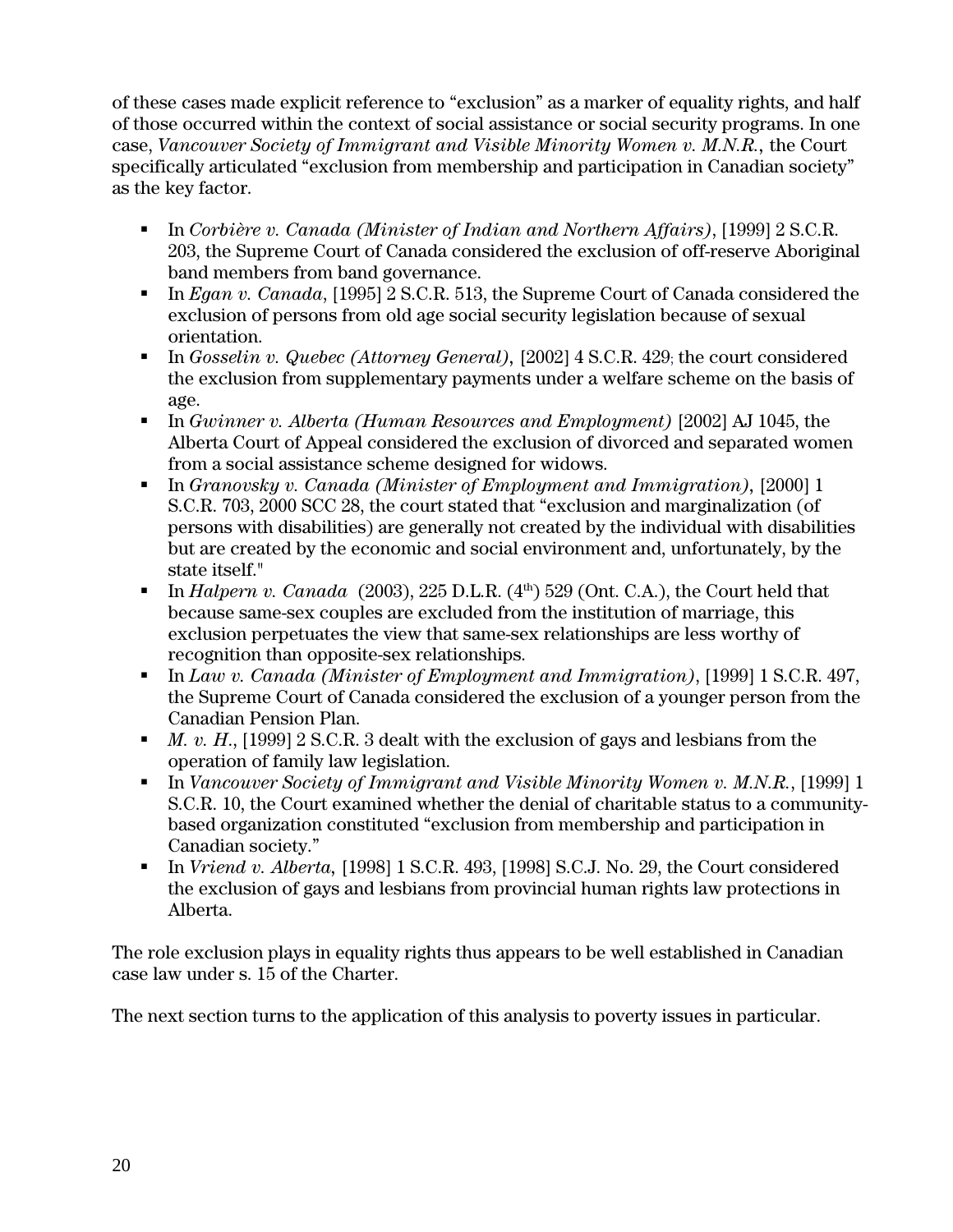## <span id="page-26-0"></span>4. Poverty and Rights

Poverty is increasingly being understood not just as a development issue, but also as a rights issue (UNOHCHR, 2002). The case law on section 15 of the Charter shows that equality rights are closely linked to "exclusion from membership and participation in Canadian society, and this section is focused building on this analysis in the context of poverty. If persons living in poverty are unable to access social and economic goods, they can be effectively excluded from membership and participation in society. This exclusion can trigger a finding that basic constitutional rights have been infringed.

There is no explicit right to be free from poverty in Canada, and section 15 of the Charter does not mention poverty as a ground. No appellate decision in Canada has as yet recognized poverty per se as a so-called analogous ground. (Section 15, it will be remembered, sets out a non-exhaustive list of grounds, but these are intended to be illustrative, thus opening the door to evidence about new, non-enumerated grounds.)<sup>38</sup>

But when one looks at poverty from the broader definition, there is a group of associated rights that, when combined with the test of "membership and exclusion from Canadian society", is capable of transforming some claims into justiciable rights before the courts, thus bringing the poverty-exclusion nexus more sharply into focus. According to the Supreme Court's decision in *Law*, a claimant who can show that her or his human dignity has been violated by government action can prove the case by providing evidence as to contextual factors to demonstrate the breach of equality guarantees. Courts look to evidence of these contextual factors (e.g., persistent disadvantage, stereotyping, systemic discrimination and – bringing us back full circle – exclusion and poverty) to show that equality rights have been infringed.<sup>39</sup> When programs operate (even inadvertently) to create an adverse impact among certain groups or to affect their significant interests, the courts will be more likely to find that the exclusion constitutes a breach of the equality guarantees of the Charter.

In Canada, many rights and freedoms find expression not only in the Charter and human rights laws, but also in criminal law, the application of the rule of law, international covenants and other instruments, to name a few. Human rights commissions have offered limited economic and social protections for several decades`, even though these protections are rarely described in terms of social and economic rights in Canadian literature (OHRC, 2001d: 28-29).[40 F](#page-38-38)or instance, most human rights laws prohibit discrimination against persons who receive public assistance in areas such as housing. In Quebec, broad protection is provided on the ground of "social condition." In fact, Quebec is the only province to offer this protection[.41](#page-38-39) Social condition is an example of a tangible intersection of both economic and social elements of a person's status in society. It seeks to ensure that all individuals, regardless of social condition (which includes low income) can enjoy the benefits of the law or compete on a rational basis in the market for goods and services (Lamarche, 1999).

A Canadian example of how the nexus between poverty and exclusion plays out in relation to social and economic rights is a group of cases dealing with access to rental housing. For years, property managers in Ontario screened out applicants by using a 30 percent minimum income test. If the apartment's rent exceeded 30 percent of the applicant's gross income, the applicant was refused. The rationale for the policy appeared straightforward, namely to ensure that applicants – especially poor ones – could pay the rent. A board of inquiry<sup>42</sup> relied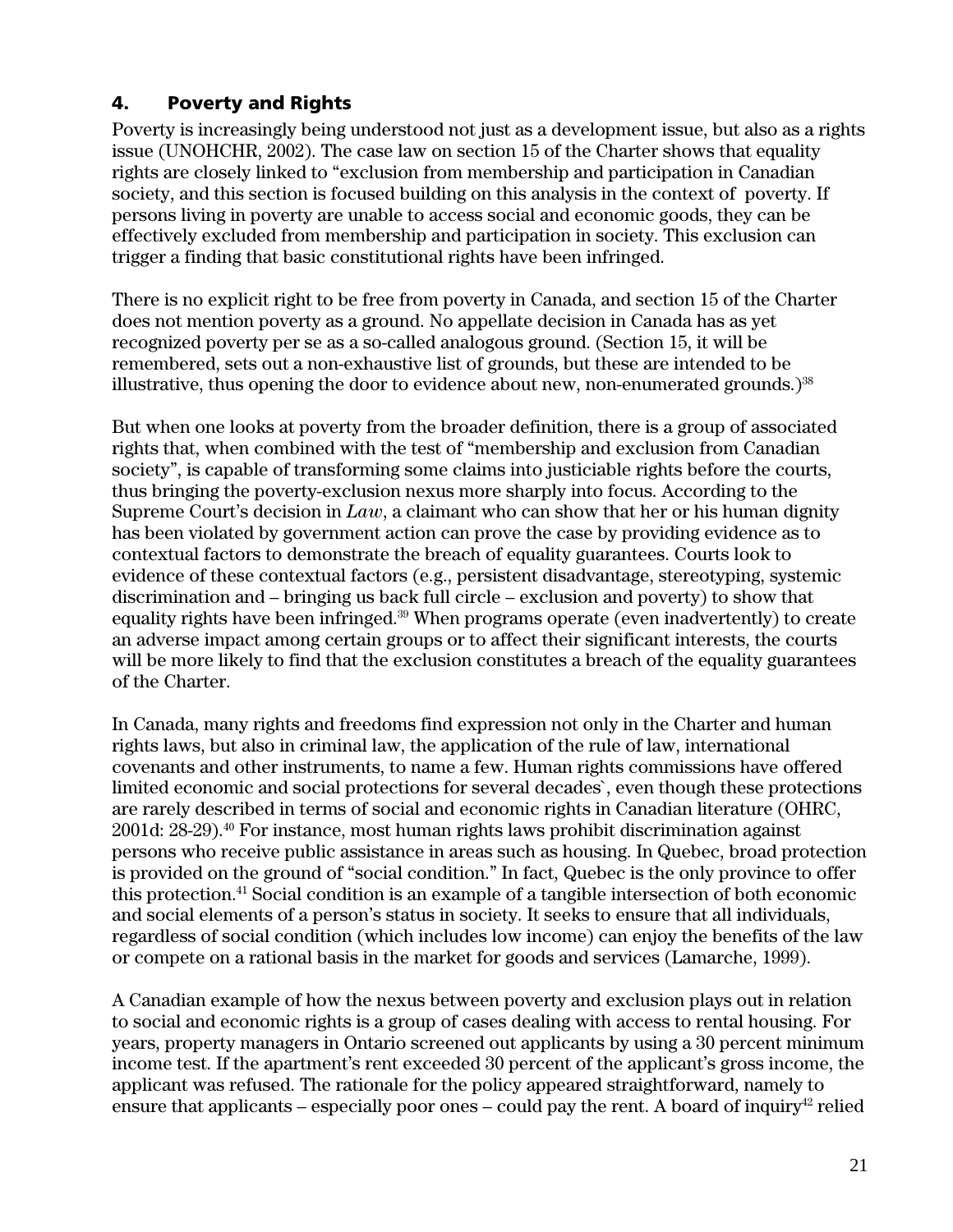on expert evidence to show that income-based criteria unfairly excluded applicants from the housing market by restricting their *choices* and thus their ability to rent accessible housing, in part because of stereotypes about persons living in poverty (that they are less likely or willing to pay). These rental practices excluded persons on social assistance, and other vulnerable groups, including lone parents and new arrivals to Canada.

The minimum income test was also found to distort the rental market by restricting the range of affordable housing and forcing persons with low incomes away from monthly rentals into higher cost and inferior housing (such as by-the-week rentals or rooming houses) or onto the street. The practice was declared to be a violation of the Ontario *Human Rights Code*, and landlords were prohibited from using minimum income criteria and rent-to-income ratios. What is interesting about this case is not that it is authoritative (it is not a court decision), but that the board of inquiry rejected the narrow economic approach of the property managers with respect to the circumstances of poor applicants. Instead, the board insisted on a more integrated approach that took into consideration the social impact of the rental application practice on the applicant's choices and power (in essence, the integrated definition of poverty), and then linked it to the offending practice, namely the exclusion of certain groups from the housing market. The property managers decided not to appeal the case with the result that a systemic and exclusionary practice has been abolished.

The nexus between poverty and rights has been strengthened by two decisions of Canadian appeal courts, which held that receipt of social assistance is an analogous ground under section 15 of the Charter.<sup>43</sup> Persons receiving social assistance – a large group of persons living in poverty in Canada – are considered to be a discrete and insular minority, and they are entitled to section 15 Charter equality rights (regardless of province of residence), because of the stigma associated with being in receipt of social assistance that diminishes human dignity.

A growing body of section 15 Charter cases provides direction with respect to the kinds of government action likely to be considered to exclude certain groups of vulnerable persons. This guidance is evident both in cases where the government has succeeded and where it has not.

In the first category is a case involving a Quebec scheme to reduce welfare among young people who did not sign up for a training course. In the *Gosselin* case, the Quebec government had created a special scheme to support youth employment by capping the base amount of welfare payable to those under the age of 30 at roughly one third of the base amount payable to those 30 years of age and over. However, the scheme was changed in 1984 to allow people under 30 to increase their welfare payments to a comparable level as those in the 30-and-over group if they signed up for a training program. $44$ 

The plaintiff, Ms. Gosselin, was unable to complete the program for a number of personal reasons, and was therefore denied the top-up benefit. She complained that she had been discriminated against because only persons under 30 were required to take the training program. She decided to make the case on the ground of age, rather than social assistance (a decision that would later prove to be a strategic error). The Court accepted the government's evidence that young persons were experiencing significant unemployment and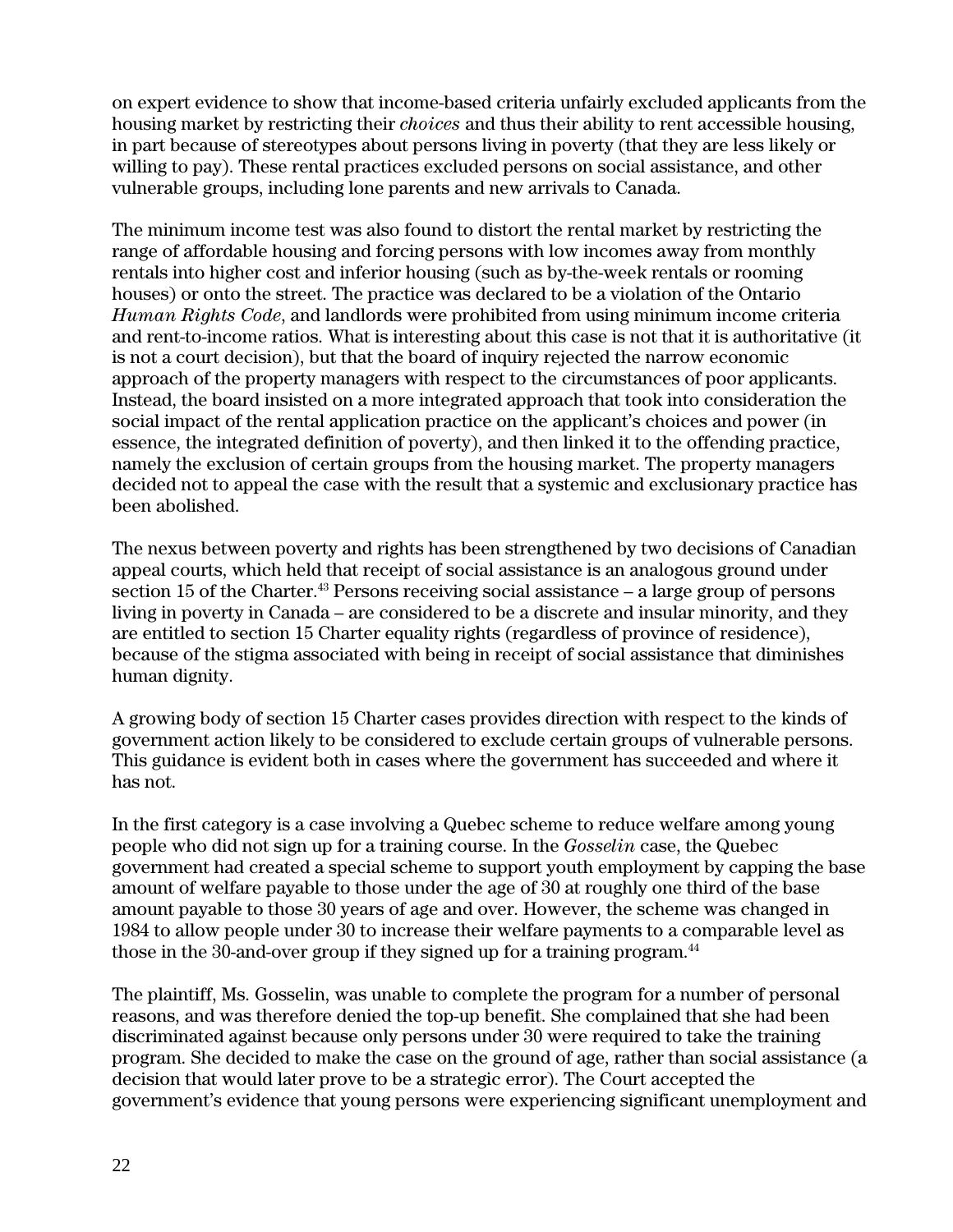that the objective of breaking the cycle of welfare dependence was a valid social policy objective. Ms. Gosselin's challenge was unsuccessful. The Supreme Court found no evidence that the claimant's rights to equality and human dignity had been violated.<sup>[45](#page-38-27)</sup>

The Supreme Court of Canada emphasized that policy makers do not have to demonstrate a precise fit between the program and the targeted group, provided the policy design is rational and evidence based, and that distinctions do not violate human dignity. Although a precise fit is not required, the impugned distinctions do have to have an empirical basis and demonstrate that the needs and dignity of persons who may be excluded were given due consideration. The government won the case, but the Court was badly split. While the decision was viewed by many as a step back for poor litigants, it was also criticized by one think-tank as a warning that the Court was on the verge of creating a right to welfare.<sup>46</sup>

The government lost, however, in the *Falkiner* decision, which established a new precedent on the constitutional rights of people on social assistance. *Falkiner* dealt with Ontario's decision in the mid-1990s to restrict eligibility criteria for welfare, partly as a result of diminished funding under the CHST. The government passed a regulation, which created a legal presumption that a person cohabiting with a person of the opposite sex was the spouse of that person. Applied to social assistance applicants or recipients, this meant that – even in the absence proof of spousal status – thousands of social assistance recipients, mostly single mothers, lost eligibility for assistance. The government lost the case at the Court of Appeal, where Mr. Justice Laskin, held that the regulation disproportionately affected a vulnerable group (single women), and most important, that the regulation violated the rights of persons by creating a demeaning rule that applied to them solely because they were social assistance recipients. In saying this, the Court overruled earlier decisions that had gone the other way, including the earlier decision from the same court in *Masse*.

What is most interesting about this case from the policy maker's perspective is that the public servants designing the regulation in *Falkiner* were focused on income as the marker of poverty. They believed that the real income of welfare recipients was being kept artificially low when these persons cohabited with other persons. This may or may not have been accurate, but by failing to consider the impact of the regulation change on the capabilities of persons on social assistance (especially single women, according to the evidence in the case), the government had effectively diminished their capacity to enter into stable relationships, thus creating a form of exclusion that existed for no one else in society. *Falkiner* has been appealed to the Supreme Court of Canada.

These principles were applied in the context of economic rights in the Alberta case of *Gwinner*, which was discussed earlier. The Alberta provincial government had created an income-based benefit plan for widows between 55 and 64[.47](#page-38-17) The government was able to show that this group was in real financial need, but was unable to justify the exclusion of similarly situated women, such as divorced or separated women whose partners or exhusbands had died. In considering the exclusion of divorced and separated women, the Court examined the validity of the personal characteristic or "marker" used to distinguish between the beneficiaries and others. The markers were (1) being widowed, (2) being between 55 and 64, and (3) being poor. The Court found that in light of the underlying policy objectives, the markers *should have* included a broader assessment of economic position (i.e., overall wealth, including assets) and social position (i.e., disruption of dependency due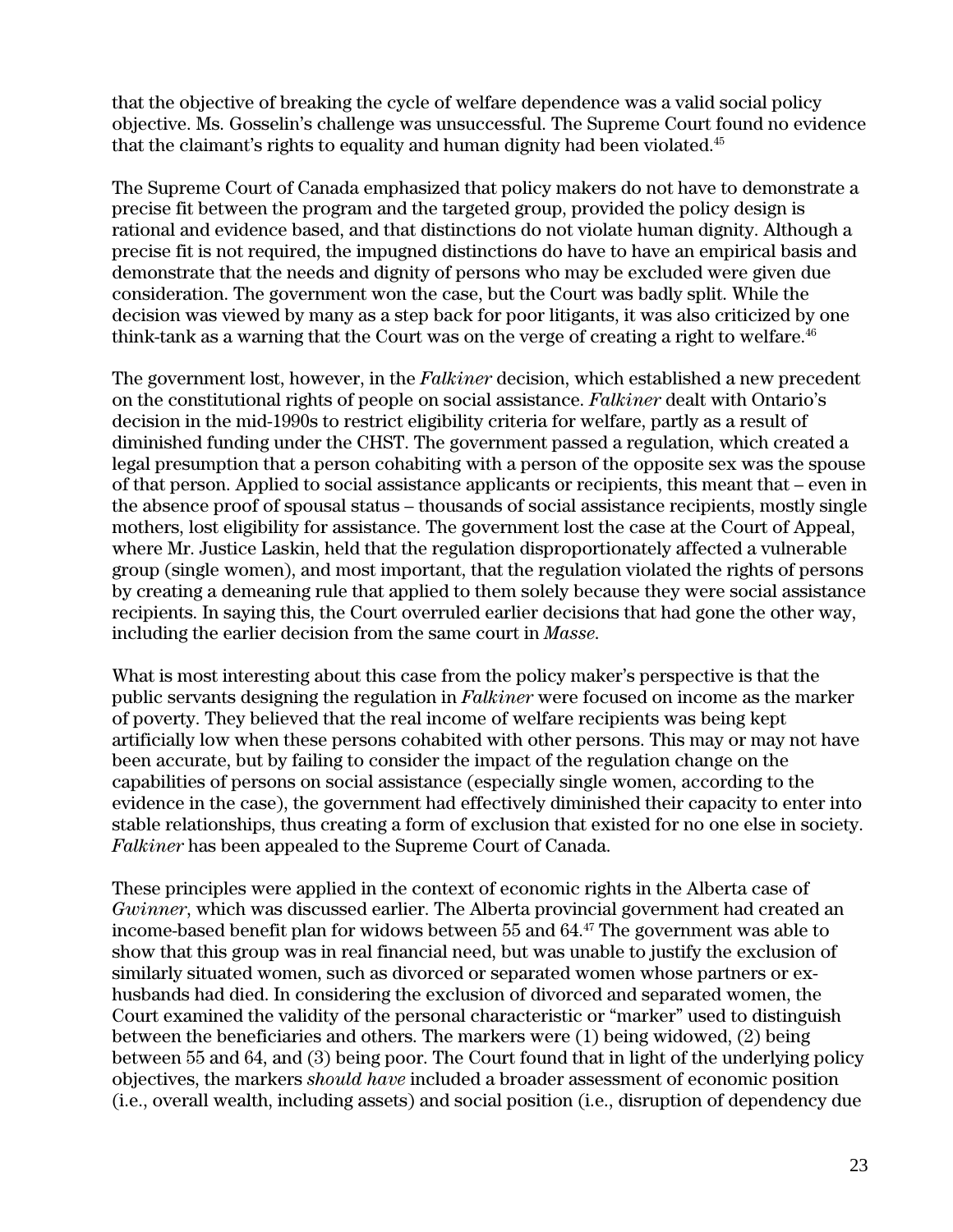to the death of the person's partner or ex-partner). The legislative criteria did not include meaningful markers for either factor, and the legislation was declared to violate the rights of the excluded classes of persons, namely divorced and separated women. The substantive violation of human dignity was an important part of the test, in addition to the empirical assessment of financial position.

Finally, the doors to claiming poverty as an analogous ground under section 15 of the Charter were pushed further open recently in a very interesting decision of the Ontario Divisional Court in *Polewsky v. Home Hardware Stores Limited*. The plaintiff alleged that he was poor, and that the requirement to pay court fees in order to file a claim before the Small Claims Court violated his equality rights and the common law right of access to the courts. With respect to his Charter rights, the applicant had filed little or no compelling evidence to demonstrate his own poverty, nor any empirical evidence with respect to the political and legal history of Canadian society's treatment of the poor. The Court stated that evidence had to be led with respect not only to this differential treatment, but also that the differential treatment brings into play human dignity. Failing this, the Charter case could not succeed. At first instance, Gillese J. had stated that

Decisions on an issue as fundamental to Canadian society as [its] treatment of those in financial need and access to the courts must be carefully considered as they will profoundly affect the lives of Canadians and all residents of Canada. In light of the importance and impact that these decisions may have, the courts ought not to be asked to rule on such matters on the basis of bald assertions. Such rulings should only be made after the careful presentation and preparation of the appropriate factual basis. The relevant fact should cover a wider spectrum of scientific, social economic and political aspects[.48](#page-38-34)

This – rather than an inherent difficulty with poverty as a potential ground under s. 15 - was the focus of the decision. But the implicit invitation by the Court to researchers seeking to establish poverty as an analogous ground under the Charter in future cases through historical and social research was clear enough, and the invitation should be heard not only by the anti-poverty movement but also by government researchers and policy makers.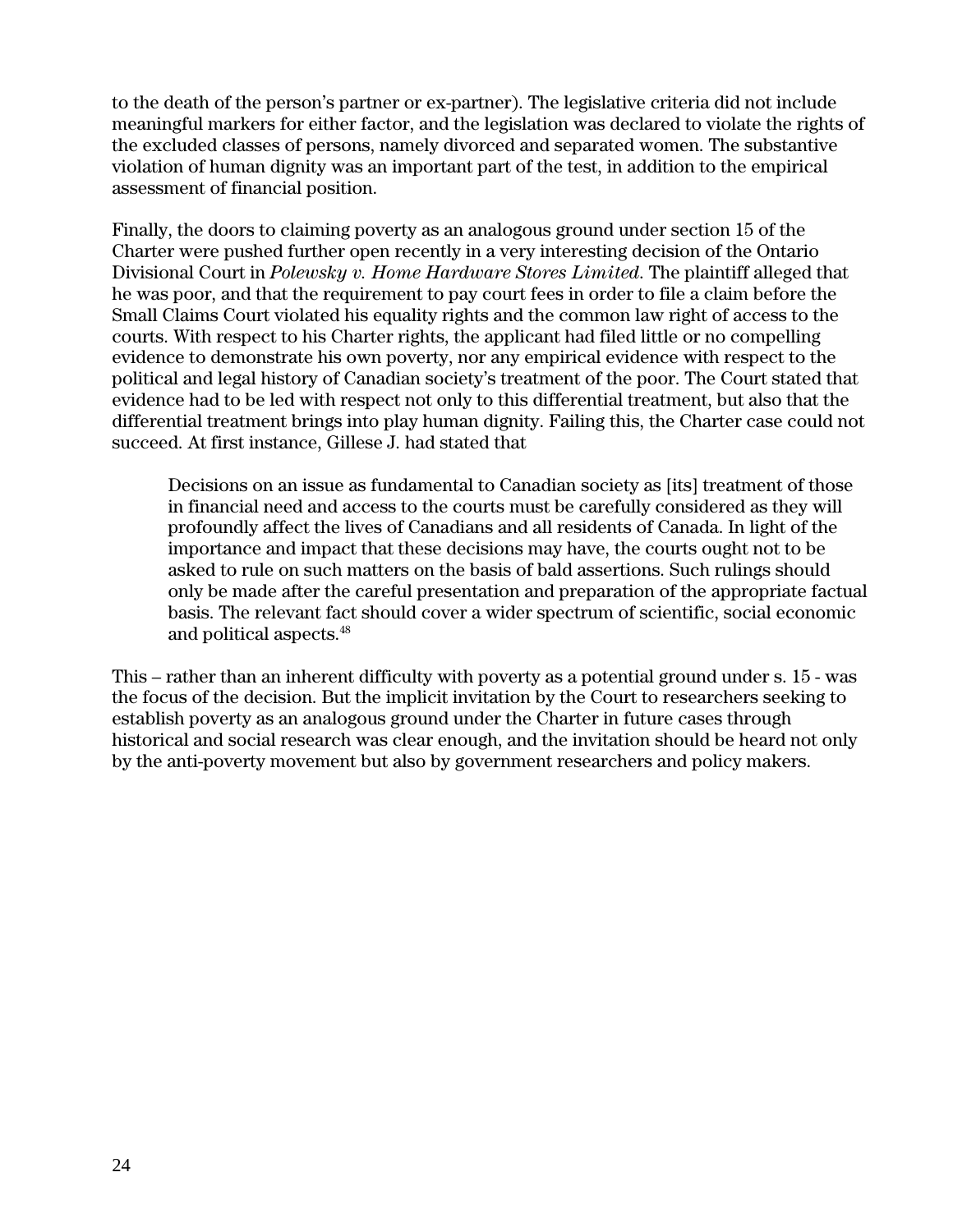## <span id="page-30-0"></span>Part III Designing Policy from the Poverty–Exclusion Nexus

Poverty and exclusion are related but separate concepts that, together, form a powerful policy nexus. Deprivation of resources, and particularly income, may be a key feature of poverty, but the policy approach, as mentioned earlier, refers to the *human condition that is characterized by the deprivation of the resources, capabilities, choices, security, and power*. Exclusion, on the other hand, continues to have a distinct meaning that is more closely related to segregation or discrimination, and that is directly linked to norms with legal and constitutional relevance.

The focus of this paper is the intersection of the two concepts and the implications of that intersection. What are the implications for policy makers?

The first set of observations is linked to the ambit of economic rights. Policy-relevant research on poverty that is targeted to vulnerable groups experiencing exclusion should be sensitive to wider indicators of actual resources (assets and income, for example). (See the discussions on the *Gwinner* case, *supra*.) When policy makers make rational choices to assist such groups they cannot unfairly exclude others. On the other hand, where the choices are rational and do not harm human dignity, the courts are likely to respect these social policy choices. (See the discussion on *Gosselin*, *supra*.) As well, policies should also encompass persistent poverty, in addition to the more traditional spheres of temporary incidence of low income.

Second, poverty is a phenomenon that engages social factors as well as economic ones. The capacity of social programs to address poverty meaningfully is a significant issue for much of today's public policy. According to Nobel Laureate Amartya Sen, economic growth is only one of many factors involved in reducing poverty and improving well-being. In a democratic society, essential freedoms and personal capabilities are the real measures of national development and quality of life (Sen, 1999). Policy makers should consider the broader impacts of policy proposals on poor people, and the possibility that policy measures (especially those that remove or restrict benefits) may worsen the circumstances of persons living in poverty (as occurred in the *Falkiner* case).

In summary, existing policies are typically addressed to alleviating low incomes at a point in time through tax measures, pensions, social assistance, or employment insurance among others. Such income-based measures will remain important in the future but they should be placed in the context of an overall strategy or framework based on the broader definition of poverty discussed at the outset of this section, a framework that allows a reconciliation of both the human rights and empirical effectiveness dimensions of policy making.

## 1. A National Strategy Against Poverty

As noted earlier, there is no comprehensive policy framework to address poverty and exclusion at the federal level. It is true that a more integrated and normative approach to poverty and exclusion is particularly challenging in Canada, because of our federal structure. Because of the jurisdictional complexity of poverty issues across federal and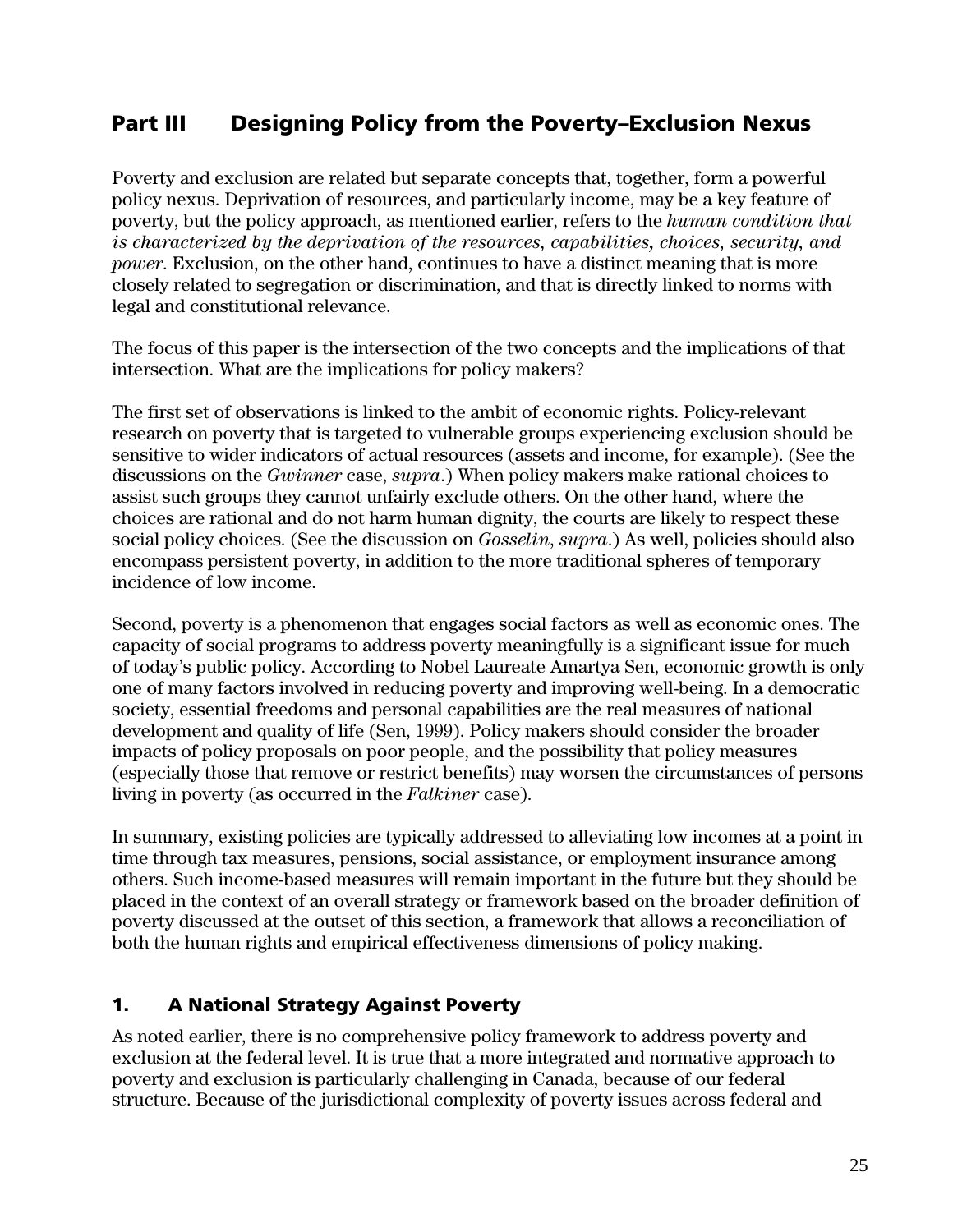provincial lines, a comprehensive strategy against poverty is more likely to succeed if located within the framework of co-operative federalism and section 36 of the *Constitution Act*. The Social Union Framework Agreement provides a good model, despite the perception that it may not have lived up to its potential in the past. It could become a mechanism that provides a platform to link economic and social factors of poverty and exclusion at a national level, especially in light of the recent creation of the Canada Social Transfer.

Such a strategy would be a tangible step in the attainment of the Millennium Development Goals for Canada, while respecting federal and provincial areas of jurisdiction. The importance of these objectives was reaffirmed by the Secretary-General of the United Nations during his state visit to Canada on March 8, 2004 and by the Prime Minister of Canada on that occasion.

## 2. Integration of Legal Norms

As noted earlier, much of the crosscutting or horizontal research carried out by the federal government on social policy on poverty-related issues tends to focus on quantitative research that implicitly assumes a certain set of norms. In fact, the legal policy framework is evolving and, in particular, exclusion and poverty are moving closer together and closer to equality rights. This is critical for horizontal policy making, but has not been generally or explicitly accepted or integrated in federal policy-making circles, even though certain aspects of the capabilities framework may be implicit in certain sectors of policy research in law-based departments such as Justice Canada.

The development of an updated normative framework, and particularly one that incorporates the legal policy side of the equation, should be integrated much earlier in the process to ensure that appropriate, policy-relevant research is informed by legal developments. It should be emphasized that this would not necessarily be a "legal opinion" in the sense that might be requested of legal services branches. Nor would it replace the legal assessment of Charter compliance that occurs at the back end of the policy process. Rather, this would be "front end" integration of legal policy considerations. Two sub-areas for consideration are discussed in the following sections.

#### Charter and Human Rights Norms

Front-loading legal norms is not as wide-ranging or onerous an endeavour as might appear at first glance. The number of grounds in the Charter and in human rights laws is finite (at least at any given point in time), and the known or likely consequences of a policy can be taken into consideration as a function of policy objectives.

At the domestic level, the courts have rendered several decisions that have substantively changed our understanding of equality and its relationship to exclusion and the rights of persons in vulnerable or at-risk groups. When people are excluded from government programs in a manner that constitutes "exclusion from membership and participation in Canadian society," courts are willing to wade into social policy areas to redress the balance using equality rights. The research link between who is identified as vulnerable and which groups are considered to be "discrete and insular minorities" for the purposes of section 15 of the Charter are thus closely connected, and this includes groups of persons who are living in poverty.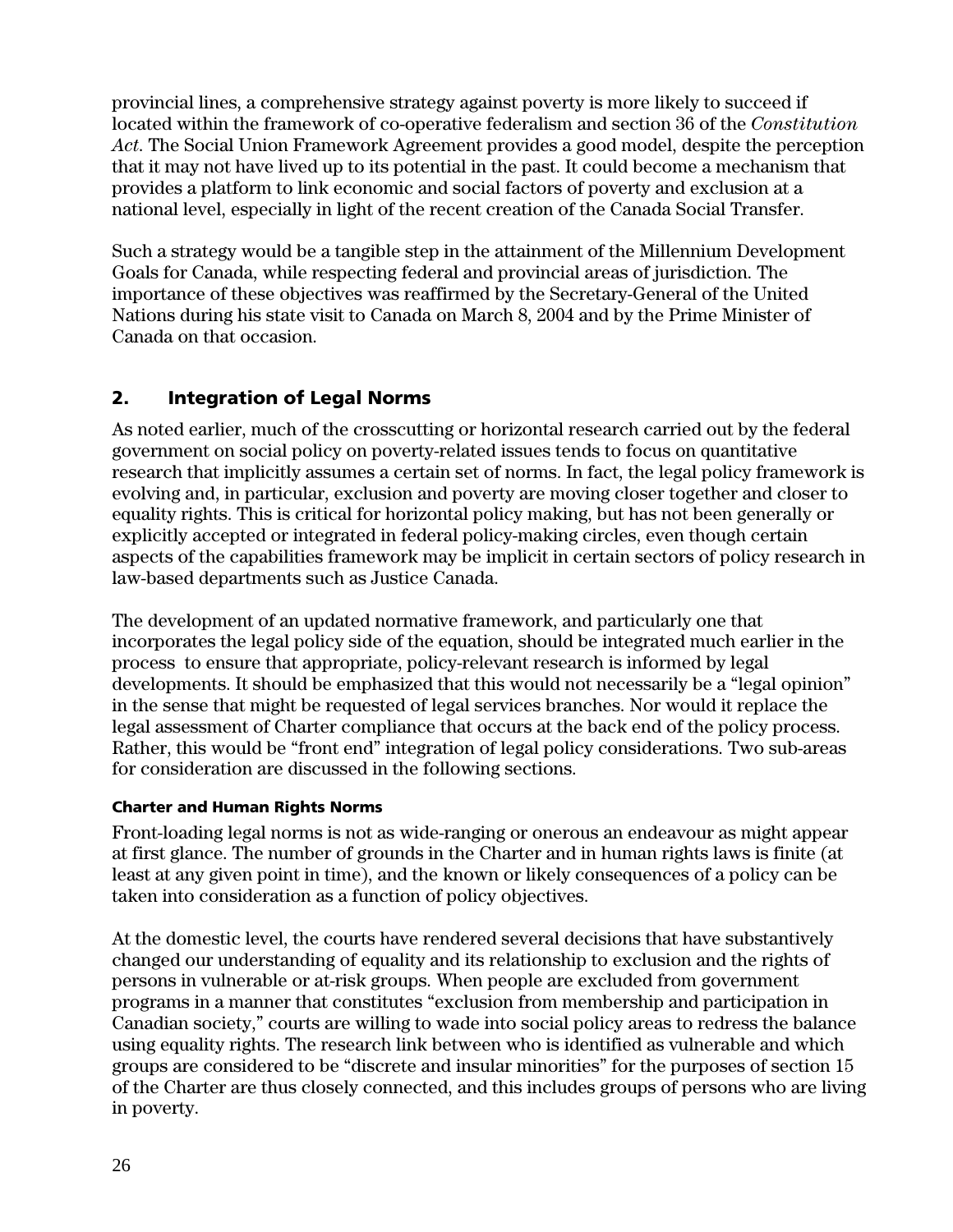The legal norms have to be taken into consideration early in the process. Recent case law suggests that the principal bar to a finding of poverty as an analogous ground under section 15 of the Charter may be more linked to lack of a sound evidentiary basis and a lack of research brought before the courts than to an inherent prohibition against such a finding.<sup>[49](#page-38-30)</sup> As discussed earlier, a research strategy on poverty at a national level would proactively address some of the evidentiary gaps discussed by the courts.

#### International Law and Domestic Law: Bridging the Gap

Finally, international rights are likely to have an impact at the domestic level, whether or not the instrument or covenant has been transformed into law. Equality law cases and decisions such as *Baker* show that Canadian courts are likely to be required to consider such rights. Falling into this category is the progressive realization of rights to adequate food, shelter, housing, health, education, decent work, personal security, access to justice, and rights to participate in public life (which includes privacy) and, of course, the full range of political and civil rights (UNOHCHR, 2002).

Canada should examine the integration of international human rights standards with domestic law and policy as part of a national strategy to address poverty. As noted earlier, the Senate in 2001 made reference to barriers in fighting poverty and discrimination as a result of Canada's failure to implement or "transform" international human rights obligations into domestic law (Senate, 2001, Part IA). The gap is such that it has been argued that Canada's understanding of its own legal system has not yet adjusted to the changes in global governance affecting the evolution of Canadian law and policy. Developing this understanding also requires improved policy coherence and integration between government departments (Toope, 2002).

One obstacle to formal transformation of international obligations is that many of them were undertaken with little or no public debate, a debate that would have integrated public comment and opinion, including those of persons living in poverty. And, practically speaking, many of these rights cannot simply be legislated overnight. One proposed solution is an "international law filter" to assist policy makers in the systematic design and implementation of policy proposals to improve the capacity to evaluate whether they are consistent with international norms. For example, when policy proposals are being researched in their early stages, researchers should, as a matter of course, review applicable international treaties and covenants to which Canada is a party to assess the compliance of the proposal with international law. This should apply not only to policy proposals that will be implemented though legislative instruments (as is now the case), but also to other kinds of policy instruments. As noted earlier in this paper, in its guidelines to the federal public service, the PCO directs policy makers to ensure "conformity" with international obligations in the law-making process, but as regards other instruments – policies, guidelines, partnerships, contracting-out, negotiated rule-making, and the creation of new entities such as foundations – policy makers are simply encouraged to consider the effects of international obligations (Canada, PCO, 2001). Given the burgeoning number of new instruments and the active encouragement by the PCO and other central agencies to use law making as an instrument of last resort, a change to the guidelines is especially appropriate.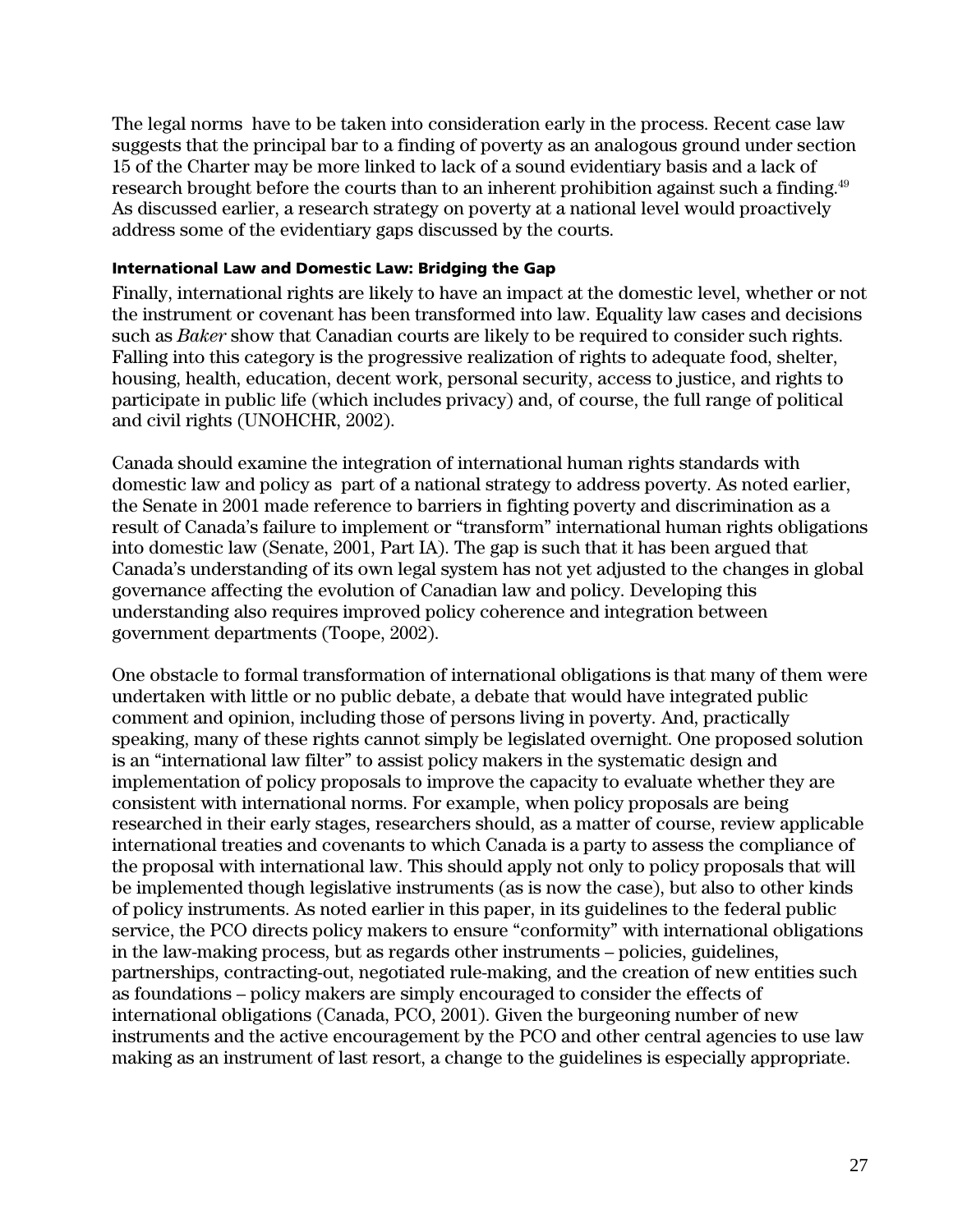## <span id="page-33-0"></span>**Conclusions**

Canadian policy makers can improve their effectiveness by taking a normative approach that sees the Charter, the courts and, increasingly, international law and related international developments as policy drivers with a critical impact on how policy is formed.

In particular, the Charter has changed the relationship between courts and legislatures, with the result that developments in equality rights have already been drivers of policy in certain areas, If policymakers do not integrate these developments "up front", the courts will, in some circumstances, intervene to "reset" social policy. Social areas, such as health and education, tend to be especially vulnerable to challenge since they touch on basic issues, such as education and health.

A second set of developments comes from international law, which is increasingly a driver of policy, at two levels. The first is that the courts are more likely to use international law – even if it is not yet transformed into Canadian law – to inform their decisions. As well, the policy implications of international law have increasing relevance for how governments should manage the horizontal policy development process, including the recognition of principles that are developing legal force.

Applying these considerations to the area of poverty and exclusion, this is especially important because the conceptual and normative foundations have developed and changed considerably over the last two decades. These changes have not been fully integrated into social policy development across the federal government's crosscutting policy research agendas. At the international level, equity and poverty eradication have emerged as global priorities within the context of a broader policy approach based on sustainability of policies for OECD countries. Applied to the social field, sustainable social policy underscores the

importance of moving beyond a curative role for social policy, towards a greater focus on prevention and on the incentive structures of agents. Second, [is] the need to move away from the typical one problem / one instrument approach in the formulation of social interventions, towards greater ex-ante integration of social goals into other areas of policy making (OECD, 2003).

It may be difficult to see the need for broad reorientation of policy approaches in Canada because, for the most part, current approaches seem to work well in terms of broad averages. In comparison to other countries whose poverty levels are much worse, there seems to be little cause for concern. If a law or policy violates a person's rights or freedoms, there are legal recourses. Further, international instruments that address human rights and freedoms may be perceived by some to be directed at developing countries where the poverty situation is much worse. While Canada undoubtedly remains one of the best countries in the world with respect to addressing poverty, none of these arguments is especially persuasive.

First, parallel research in PRI shows that, once one gets behind the broad averages of our historical accomplishment with respect to poverty, the changing fabric of our society suggests that new approaches will be needed to address new problems, or new aspects of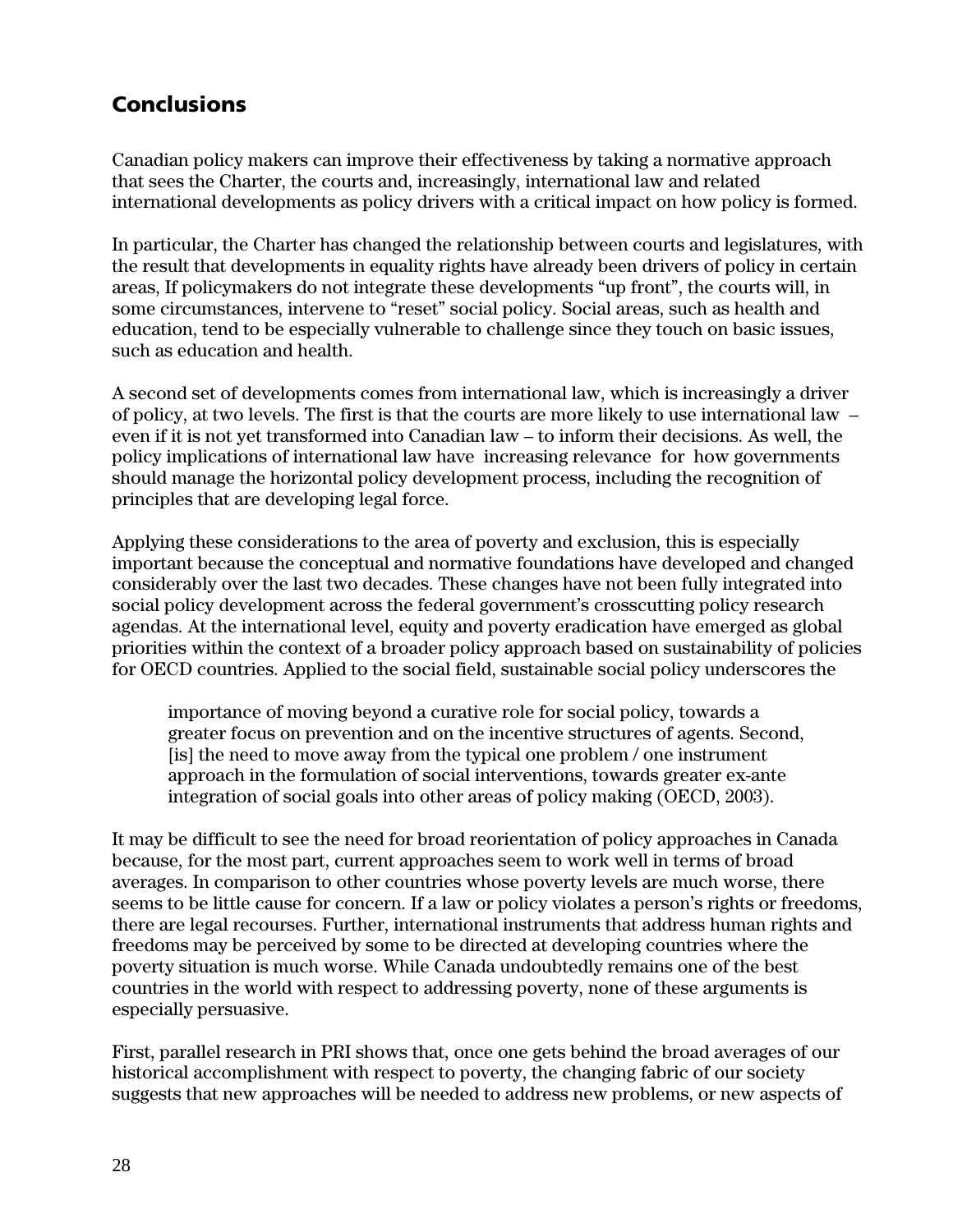traditional problems. These new approaches also need to reflect important changes in the norms that emerge from both the international and the domestic spheres. A related legal development is the trend to view poverty in relation to exclusion, and there is a "home grown" judicial test of "exclusion from membership and participation in Canadian society" which has evolved as a litmus test for determining whether government policies violate equality rights. The exclusion test ensures not only that government policies respect the rule of law and are consistent with the values expressed in the Charter, but also that they reflect the values contained in international instruments that Canada has ratified. Much of the case law on this point has been rendered over the last decade.

Second, the courts should be a venue of last resort. Compliance with the rule of law and sensitivity to emerging norms is as much the business of the policy maker as it is of the judiciary. The issue of accountability for compliance with international norms remains, in particular, a matter of concern. If international instruments are not "really for Canada" then, of course, Canada should not sign them. As a matter of principle, the courts have repeatedly stated that adherence to international instruments signals Canada's intent to comply. As a matter of practice, adherence to standards that Canada has promoted and adopted should be a basic feature of the development of both legislative and non-legislative instruments.

Third, a more comprehensive understanding of poverty and exclusion offers a policyrelevant lens through which the norms around social policy issues can be examined through a more sustainable perspective that supports a rights-based capabilities framework. This means that policy responses to poverty should:

- integrate economic and social well-being, including Charter-inspired values of human dignity;
- be forward-looking (proactive and preventive), with one facet of this being the capacity of the research underpinning policy responses to examine persistent poverty as well as point in time responses to temporary poverty;
- be developed in accordance with basic principles of good governance, including public participation in their development; and
- reflect ongoing and dynamic changes in norms, in both the domestic and the international spheres.

Normative approaches to policy provide us with a mirror on ourselves – about how our own country behaves, how other countries perceive us, and how others are likely to behave and interact. In short, normative approaches provide a critical piece of the policy puzzle by identifying the current rules of the game and the analysis of what the next set of rules is likely to be.

As noted at the outset of this paper, getting policy right has to start with the rules of the game of society. These include formal law, as well as emerging practices, principles, and norms that, together, form the bedrock of how societies choose to order themselves. Although poverty and exclusion persist as social problems, policy that is capable of integrating norms at the outset of its development will be better able to meet the demands of those it is setting out to help.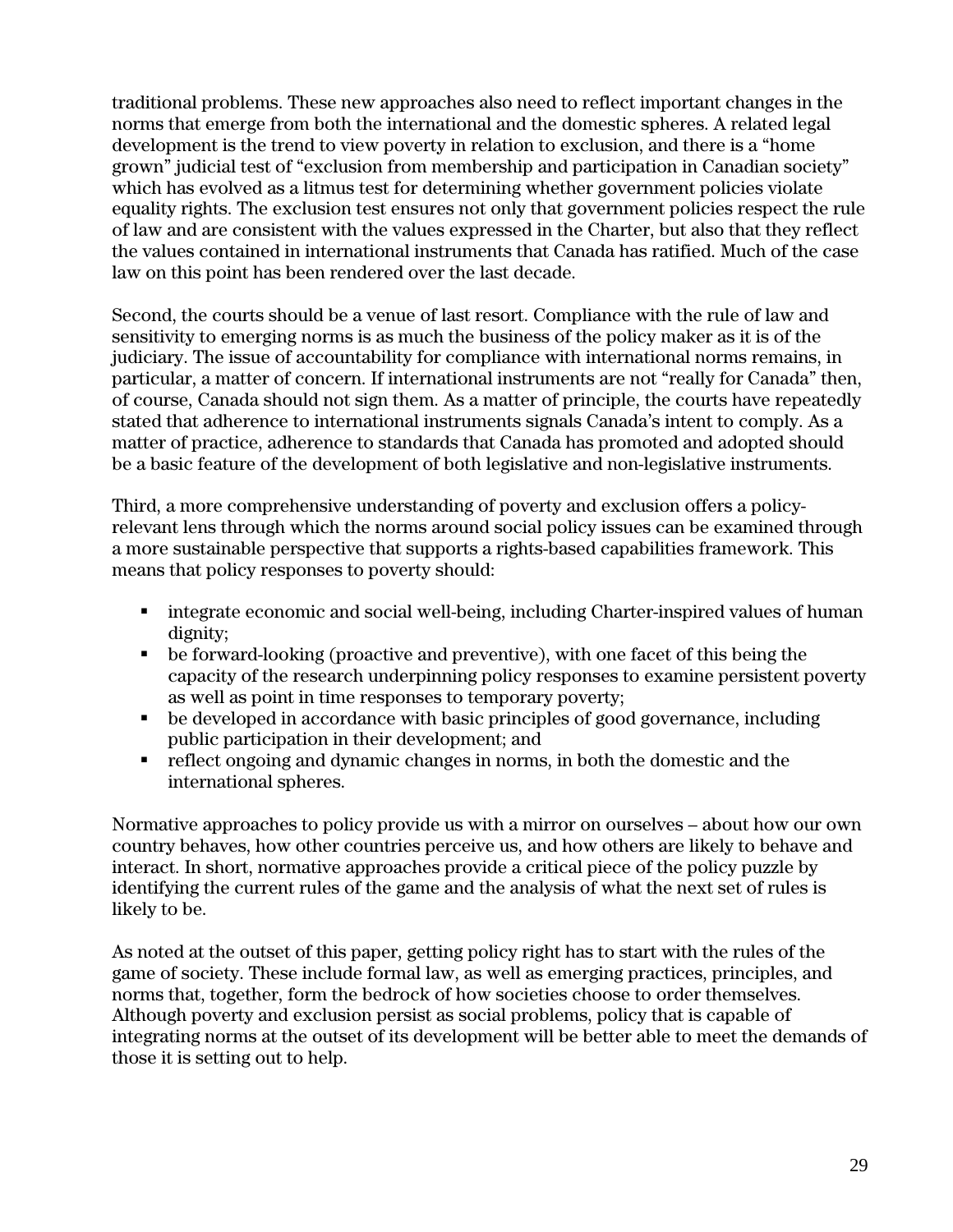## **Notes**

 $\overline{a}$ <sup>1</sup> An Act to combat poverty and social exclusion. R.S.Q. c. 61.

2 As part of the European Social Policy Agenda, EU countries have a joint approach to poverty and exclusion with common objectives and specific targets. Each country develops its own strategy to achieve these targets. As discussed below, France and Belgium also have taken a legislated approach.

3 Richard A. Posner (2001: 95) goes further and posits that norms are fundamental to law in a way that is not the case for more quantitative and descriptive disciplines.

4 For example, the Policy Research Initiative, which was created by the Clerk in 1996 to develop policy for the medium and long term in the federal public service, has issued a number of publications and books over the last seven years. Very few of the products were informed by a legal policy perspective. See, for example, Growth, Human Development and Social Cohesion (1996) and Canada 2005: Global Challenges and Opportunities (1997).

5 On the role of law and the interrelationships with international relations and political science, see the Canadian study by Finnemore and Toope (2001).

6 Constitution Act, 1867 (U.K.), 30 and 31 Victoria, c. 3, reprinted in R.S.C. 1985, App. II, No. 5.

7 The power over unemployment insurance, for example, was added to the federal jurisdiction in 1940. Authority for matters not otherwise prescribed lies with the federal government, whereas matters of a local and private nature are under provincial jurisdiction. Ibid. ss. 91, 92.

The creation of shared cost and transfer programs has been a prominent feature of co-operative federalism. Since the 1960s, major programs included the 1966 Canada Assistance Plan (R.S.C. 1985, c. C-1) and the 1977 Established Programs Financing Plan, covering income support, social services, health care, and education. These were replaced in 1996 by a block fund called the Canada Health and Social Transfer (CHST), pursuant to the Budget Implementation Act, 1995, S.C. c. 17. Since that time, there have been several changes to programs through new funds and benefits, such as the Equalization Fund. In 2003, the federal government announced a health reform fund and a year later, the Compassionate Care Benefit was added as part of the Employment Insurance package of benefits. Most recently, the CHST was replaced on April 1, 2004 by the Canada Health Transfer and the Canada Social Transfer following a recommendation of the Romanow Commission.

9 Constitution Act, 1982, being Schedule B to the Canada Act, 1982 (U.K.), 1982, c.11.

10 Except for Quebec.

11 Canadian Charter of Rights and Freedoms, Part I of the Constitution Act 1982 (U.K.), 1982, c. 11.

12 Symes v. Canada, [1993] 4 S.C.R. 695, citing with approval Décary J.A., at 785.

13 Lowrey (Litigation guardian of) v. Ontario [2003] O.J. No. 2009. A similar issue was also litiagated in British Columbia in the Auton case, which will be heard by the Supreme Court of Canada.

14 Baker v. Canada (Minister of Citizenship and Immigration), [1999] 2 S.C.R. 817, [1999] S.C.J. No. 39.

15 Conseil de l'Union européenne (2001). Unofficial translation. An earlier statement noted:

Social exclusion refers to the multiple and changing factors resulting in people being excluded from the normal exchanges, practices and rights of modern society. Poverty is one of the most obvious factors, but social exclusion also refers to inadequate rights in housing, education, health and access to services. It affects individuals and groups, particularly in urban and rural areas, who are in some way subject to discrimination or segregation; and it emphasizes the weaknesses in the social infrastructure and the risk of allowing a twotier society to become established by default. The Commission believes that a fatalistic acceptance of social exclusion must be rejected, and that all Community citizens have a right to the respect of human dignity (Commission of the European Communities, 1993). <http://pages.123-reg.co.uk/gallant-52694/socialinclusion2000/id4.html>.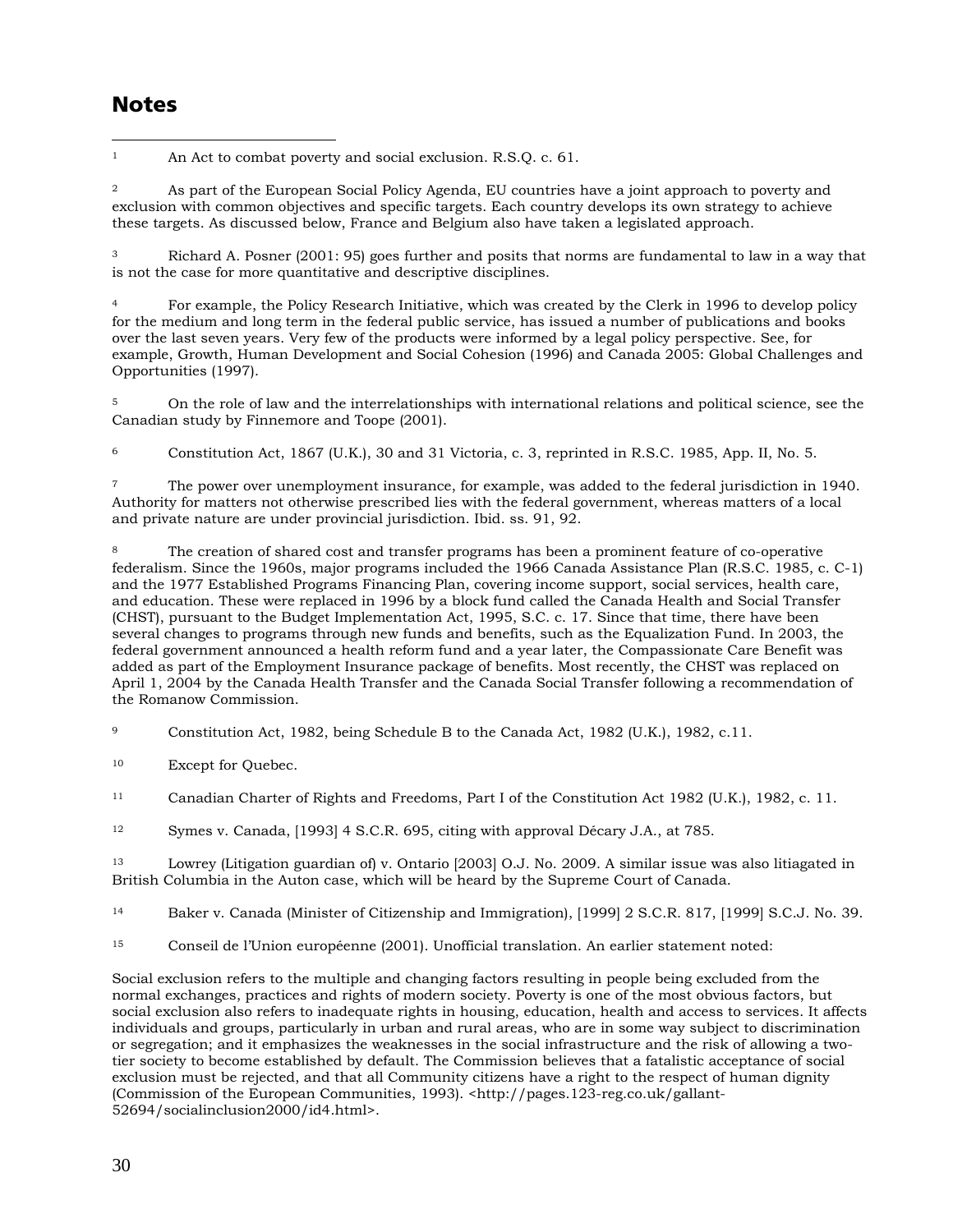16 In France, the government's legislation to address social exclusion and poverty was enacted in 1998. Belgium adopted its legislation in 2002. See the Loi concernant le droit à l'intégration (May 2002). The text of the legislation is available at H <Hhttp://socialassistance.fgov.be/law\_26\_05\_02/wet\_26\_mei\_2002.pdf**HH**>.

17 Constitution de la Belgique, 1993. Article 23.

<http://www.arbitrage.be/fr/textes\_base/textes\_base\_constitution.html>.

H

 $\overline{a}$ 

The principal objectives of the Belgian plan include the integration of persons into the work force, encouraging entrepreneurialism, and reducing the work week. Since 2002, the federal government has also focused on personalized service for unemployed persons, subsidized work contracts, and flexible or shared work arrangements, especially for smaller businesses.

19 Thanks to Peter Hicks for his insights with respect to this issue.

20 Intergenerational equity is concerned with the fair distribution of, and access to, resources for future generations. The solutions brought to bear on social problems that affect individuals in a given phase of their lives can also affect opportunities later on, not only for the individuals themselves but also for their children. The OECD has observed that most social programs represent a "form of intergenerational transfer, whose financing may weigh heavily on the employment opportunities of current and future generations of workers" (OECD, 2003: par. 2).

21 Trends in Canada, and comparisons with other countries based on the Index of Economic Well-Being are discussed in more detail in an associated compendium being developed at the PRI under the Poverty and Exclusion project.

As well, The Economic Well-Being Index shows that on average Canada became more secure during the 1960s progress levelled off in the '70s and '80s. During the 1990s, however, it also indicates that Canada experienced deterioration. The United Nations Development Programme Human Development Index ranked Canada third out of 173 nations in 2002, and Canada fell to eighth in 2003. See UNDP (2002, 2003).

23 See the discussion in SRDC (2002 at ES-5).

24 But see the Falkiner and Masse cases, discussed below.

25 International Covenant on Economic, Social and Cultural Rights, GA Res. 2200A (XXI) UNGAOR, (1966).

26 Covenant on the Elimination of All Forms of Discrimination against Women, GA Res. 34/180, UN CEDAW (September 3, 1981), <Hhttp://www.hrweb.org/legal/cdw.html**H**>. Canada signed the Convention in July 1980 and ratified it in 1981.

27 For example, the Supreme Court of Canada has observed that Aboriginal people are excluded from political membership in Canadian society, because of disproportionate incarceration relative to their numbers in the broader population and that this reflects factors such as higher rates of poverty and institutionalized alienation from mainstream society more generally. Sauvé v. Canada (Chief Electoral Officer) [2002] 1 N.R. 294, 2002 SCC 68 at para. 60-65.

28 Thanks to Peter Hicks for introducing this perspective into the paper.

29 Consultations held in 2000 in Ontario highlighted experiences among older persons, such as involuntary retirement, elder abuse, limited access to elder care, as well as inadequate and discriminatory access to goods, facilities, and housing. In short, these are linked to resources, and to the deprivation of choices and power (OHRC, 2001b, 2002). The report and the policy were influential in the decision of the government to propose amendments to the Human Rights Code that extended protection to persons over 65 years of age in the area of employment.

30 See Greater Vancouver Regional District v. GVRD Employees' Union, 2001 B.C.C.A. 435, [2001] BCJ No. 2026.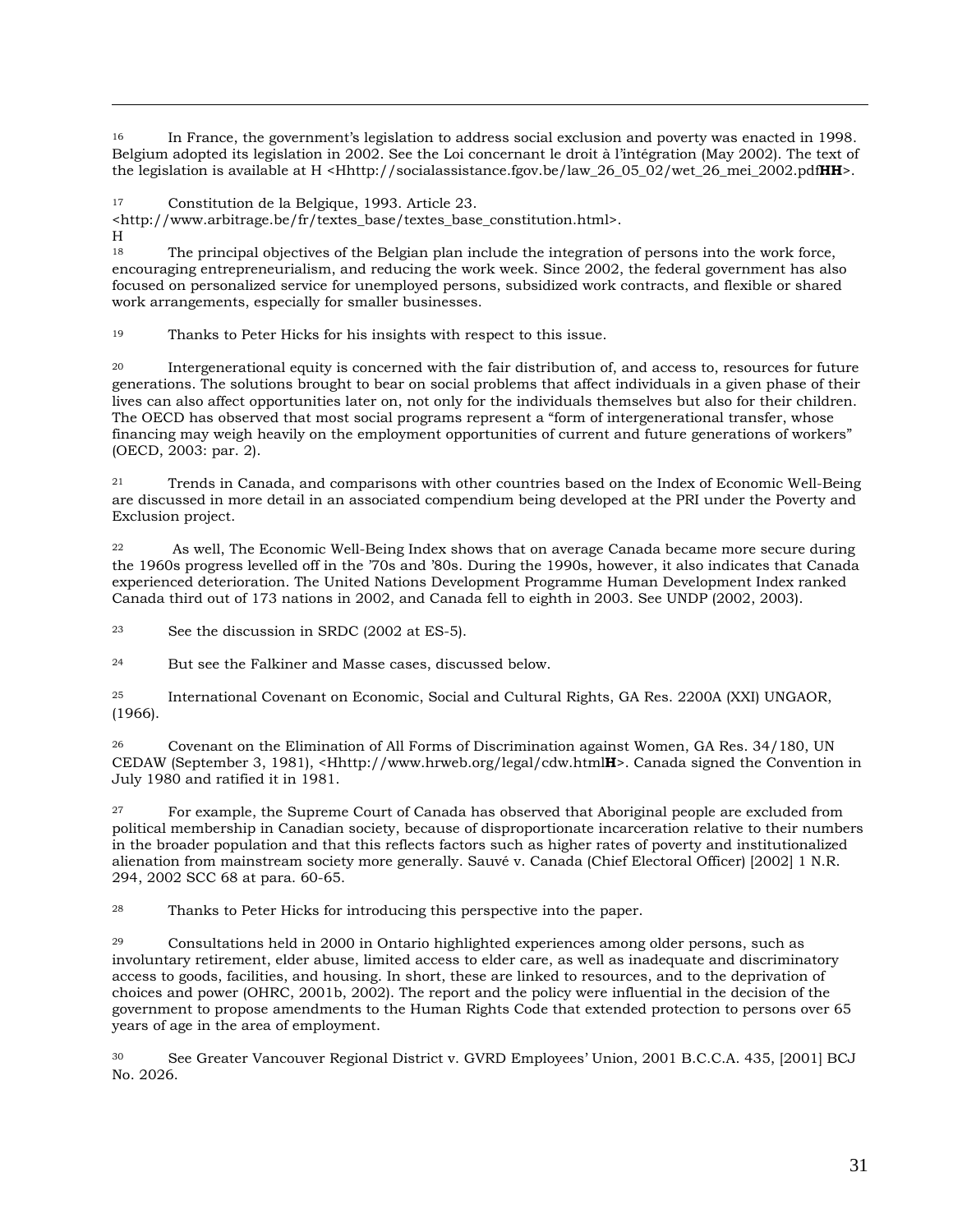$\overline{a}$ 31 For example see: Human Rights Code. R.S.O. 1990, c. H.19, part I and Canadian Human Rights Act. R.S.C. 1985, c. H-6, section 3(1).

32 See the decisions of the Supreme Court of Canada in Law v. Canada (Minister of Employment and Immigration), [1999] 1 S.C.R.497; M. v. H., [1999] 2 S.C.R. 3, [1999] S.C.J. No. 23.

33 Law, supra, at para. 64.

34 Recently, the Supreme Court of Canada struck down a British Columbia law that caused fathers to be excluded from birth registration documents. The Court found that based on sex as an enumerated ground, the legislation unfairly and arbitrarily excluded men from meaningful involvement in their children's lives. While the respondent tried to argue that the father's section 15 claim was weakened because he does not belong to a historically disadvantaged group, the Court reiterated that historical disadvantage is not a precondition to making a section 15(1) Charter claim. Trociuk v. British Columbia (Attorney General) 2003 SCC 34.

35 Law, supra at para. 63.

36 Eldridge v. British Columbia (Attorney General), [1997] 3 S.C.R. 624, [1997] S.C.J. No. 86. But see Eaton v. Brant County Board of Education, [1997] 1 S.C.R. 241.

37 The criteria for eligibility to such programs and benefits are frequently the source of litigation. See, for example, Gosselin v. Quebec (Attorney General), [2002] 4 S.C.R. 429 (challenge to a welfare and training scheme); Symes v. Canada, [1993] 4 S.C.R. 695, [1993] S.C.J./A.C.S. No. 131 (QL); Egan v. Canada, [1995] 2 S.C.R. 513, [1995] S.C.J. No. 43 (QL) (challenge to the Old Age Security Act); Law v. Canada (Minister of Employment and Immigration), [1999] 1 S.C.R. 497 (challenge to the Canada Pension Plan on the ground of age); Gwinner v. Alberta (Human Resources and Employment) [2002] AJ 1045 (Alta. C.A.) (challenge to an Alberta benefit program to supplement the income of widows).

38 In at least one case, R v. Rehberg (1994), 111 D.L.R. (4th) 336 (N.S.S.C.), a court has found poverty to be an analogous ground, but it was decided prior to the currently accepted test set by the Supreme Court of Canada in its two landmark cases Egan and Law.

39 Lovelace v. Ontario, [2000] 1 S.C.R. 950, (sub nom. Ardoch Algonquin First Nation and Allies v. Ontario) 2000 SCC 37, at para. 6, Iaccobucci J. [Lovelace cited to S.C.R.]. Some Canadian academic writing supports the acceptance of poverty as an analogous ground: see Jackman (1994).

40 These protections exist separately from the Charter and, in many instances, predate it. The nature and extent of protections vary from province to province. Ontario and Saskatchewan include "receipt of social assistance" as grounds of discrimination (although Ontario's is limited to the area of housing). Manitoba, Alberta, Nova Scotia, Yukon, and British Columbia prohibit discrimination based on "source of income," which is broader and covers all lawful sources of income and can protect the working poor or those who may be discriminated against, because of another source of income, such as spousal support or receipt of pension benefits. Quebec prohibits discrimination on the grounds of social condition under the Quebec Charter of Human Rights and Freedoms. R.S.Q. c. C-12. (There are specific provisions protecting people on the basis of "social condition." )

<sup>41</sup> The Senate of Canada and the Canadian Human Rights Act Review Panel recommended that social condition be added as a ground of discrimination in the Canadian Human Rights Act to protect persons in ongoing situations of social or economic disadvantage. This amendment would have essentially made a causal link between poverty and exclusion. In June 1998, Bill S-11 was unanimously passed in the Senate. Bill S-11 would have added "social condition" as a prohibited ground of discrimination in sections 2 and 3(1) of the Canadian Human Rights Act. In the House of Commons, the Bill received first reading and, in April 1999, the Minister of Justice announced that the CHRA Review Panel would consider, among other things, social condition as a prohibited ground of discrimination. Subsequent to the Minister's announcement, Bill S-11 was defeated on second reading in the House of Commons.

42 Kearney v. Bramalea Ltd. [1998] O.H.R.C.B.I. No. 21 (QL).

43 Falkiner v. Ontario (Ministry of Community and Social Services, Income Maintenance Branch) (2000), 49 O.R. (3d) 564 (C.A.); Gwinner v. Alberta (Human Resources and Employment) [2002] AJ 1045. But see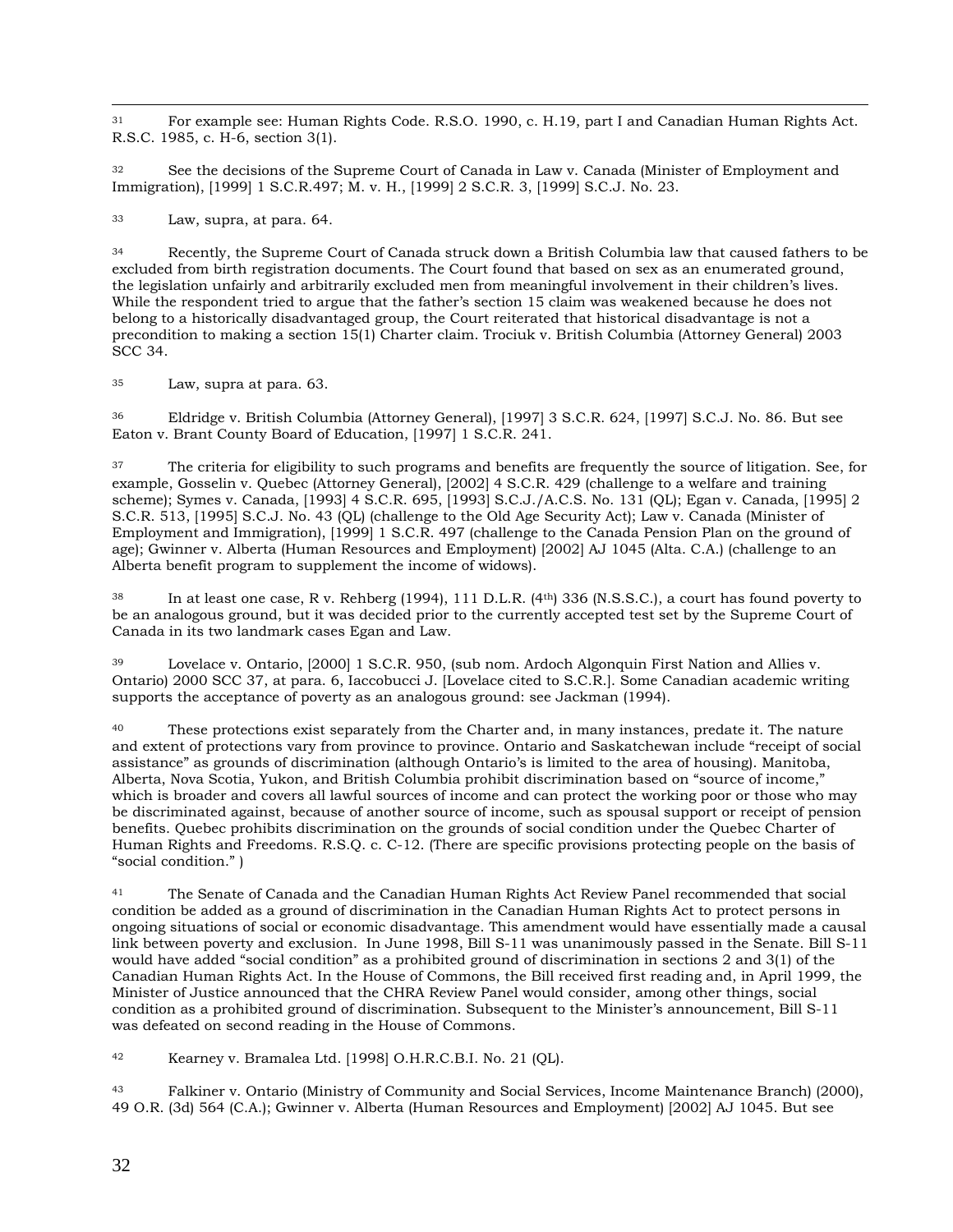<span id="page-38-27"></span><span id="page-38-9"></span><span id="page-38-0"></span> $\overline{a}$ Masse v. Ontario (Ministry of Community and Social Services), [1996] O.J. No. 1526 [Masse], leave to appeal to S.C.C. refused, [1996] S.C.C.A. No. 373, where the claimants sought review of reductions of the social assistance rates by 21.6 percent. Eighty percent of recipients of social assistance were affected. Masse was overturned, in part, by the Court of Appeal in a different case with respect to whether receipt of public assistance is an analogous ground, but was not overturned in the result, which foreshadowed the reasoning of the Supreme Court of Canada in Law, supra.

<span id="page-38-30"></span><span id="page-38-25"></span><span id="page-38-19"></span><span id="page-38-5"></span><span id="page-38-1"></span>44 Social Aid Act. R.S.Q. c. A-16, as rep. by An Act Respecting Income Security, R.S.Q. c. S-3.1.1, as rep. by An Act Respecting Income Support, Employment Assistance and Social Solidarity, R.S.Q., c. S-32.001 amending section 29(a) of the Regulation respecting social aid, R.R.Q., c. A-17, r. 1.

<span id="page-38-28"></span><span id="page-38-6"></span>45 Gosselin v. Quebec (Attorney General), [2002] 1 N.R. 298, 2002 SCC 84.

<span id="page-38-42"></span><span id="page-38-20"></span>46 The Fraser Institute, a conservative think-tank, considered Gosselin as a harbinger of a "right to welfare." See Schafer (2003).

<span id="page-38-36"></span><span id="page-38-32"></span><span id="page-38-7"></span>47 Gwinner v. Alberta (Human Resources and Employment) (2002), 217 D.L.R. (4th) 341, 2002 ABQB 685 (Alta C.A.).

<span id="page-38-33"></span>48 (1999), 40 C.P.C. (4th) 330.

<span id="page-38-41"></span><span id="page-38-40"></span><span id="page-38-39"></span><span id="page-38-38"></span><span id="page-38-37"></span><span id="page-38-35"></span><span id="page-38-34"></span><span id="page-38-31"></span><span id="page-38-29"></span><span id="page-38-26"></span><span id="page-38-24"></span><span id="page-38-23"></span><span id="page-38-22"></span><span id="page-38-21"></span><span id="page-38-18"></span><span id="page-38-17"></span><span id="page-38-16"></span><span id="page-38-15"></span><span id="page-38-14"></span><span id="page-38-13"></span><span id="page-38-12"></span><span id="page-38-11"></span><span id="page-38-10"></span><span id="page-38-8"></span><span id="page-38-4"></span><span id="page-38-3"></span><span id="page-38-2"></span>49 Most of the discussion has focused on section 15 equality rights. It bears mentioning that the courts have to date restricted the ability of litigants to secure social and economic rights through section 7 of the Charter which protects "life, liberty and security of the person." However, the door was left open in the Gosselin case for an evolution of that doctrine.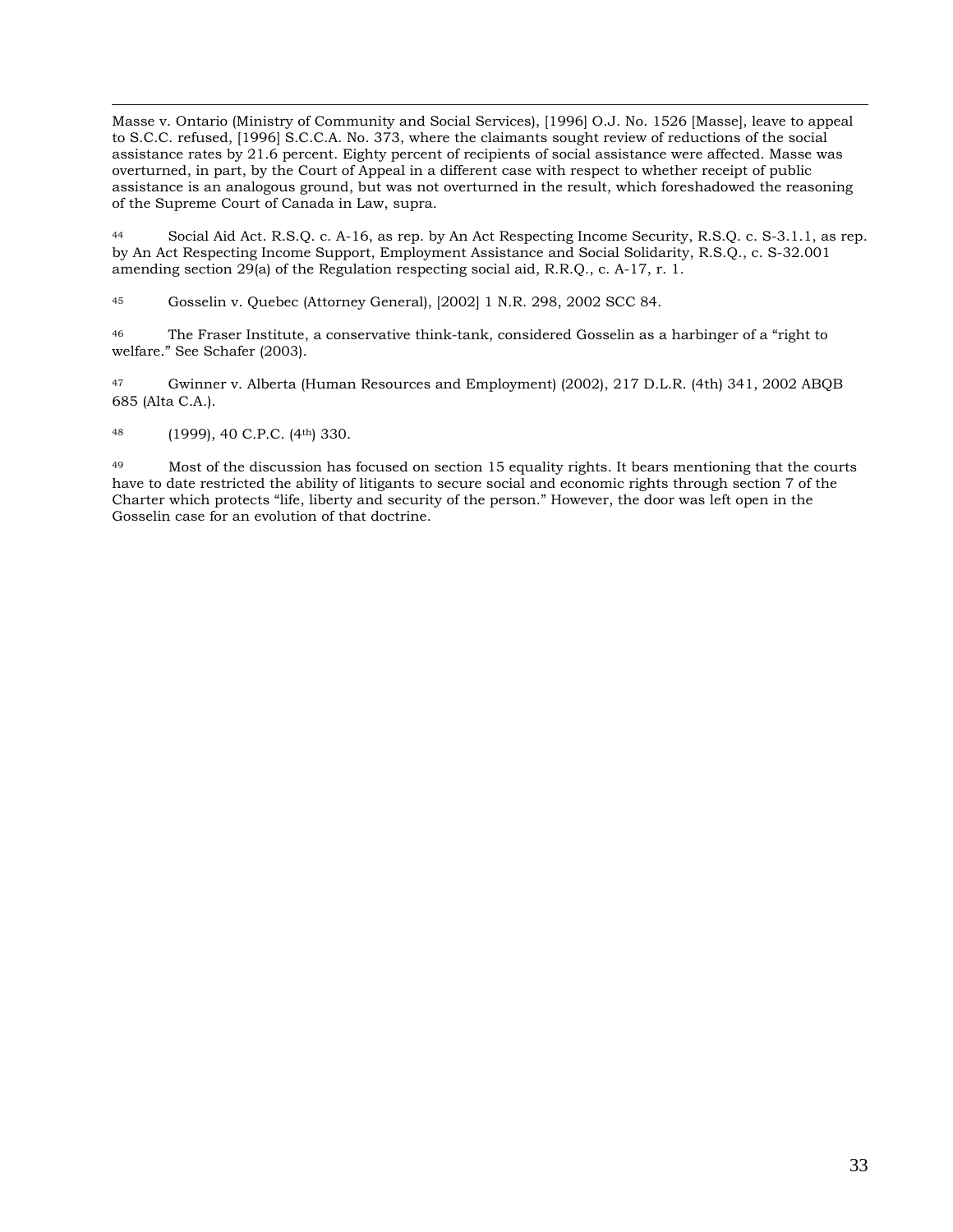## Select Bibliography

#### 1. Statues and Regulations

#### Canada

*Budget Implementation Act, 1995*, S.C. c. 17.

*Canada Assistance Plan*, R.S.C. 1985, c. C-1 (repealed)

*Canadian Charter of Rights and Freedoms*, Part I of the *Constitution Act, 1982* (U.K.), 1982, c. 11.

*Canadian Human Rights Act*, R.S.C. 1985, c. H-6.

*Constitution Act, 1982,* being Schedule B to the *Canada Act 1982* (U.K.), 1982, c.11.

*Constitution Act, 1867* (U.K.), 30 & 31 Victoria, c. 3, reprinted in R.S.C. 1985, App. II, No. 5.

#### Ontario

*Human Rights Code*, R.S.O. 1990, c. H.19

#### Quebec

*An Act to combat poverty and social exclusion*, S.Q. c. 61.

*Quebec Charter of human rights and freedoms,* R.S.Q. c.12.

*An Act respecting income support, employment assistance and social solidarity*, R.S.Q. S-32.001.

#### Belgium

*Loi du 26 mai 2002 concernant le droit a l'intégration sociale*. Moniteur Belge, 2-1104 2001/2002.

## 2. International Instruments

*Convention on the Elimination of All Forms of Discrimination against Women*, GA Res. 34/180, UN CEDAW (3 September 1981).

*International Covenant on Civil and Political Rights*, GA Res. 2200A (XXI)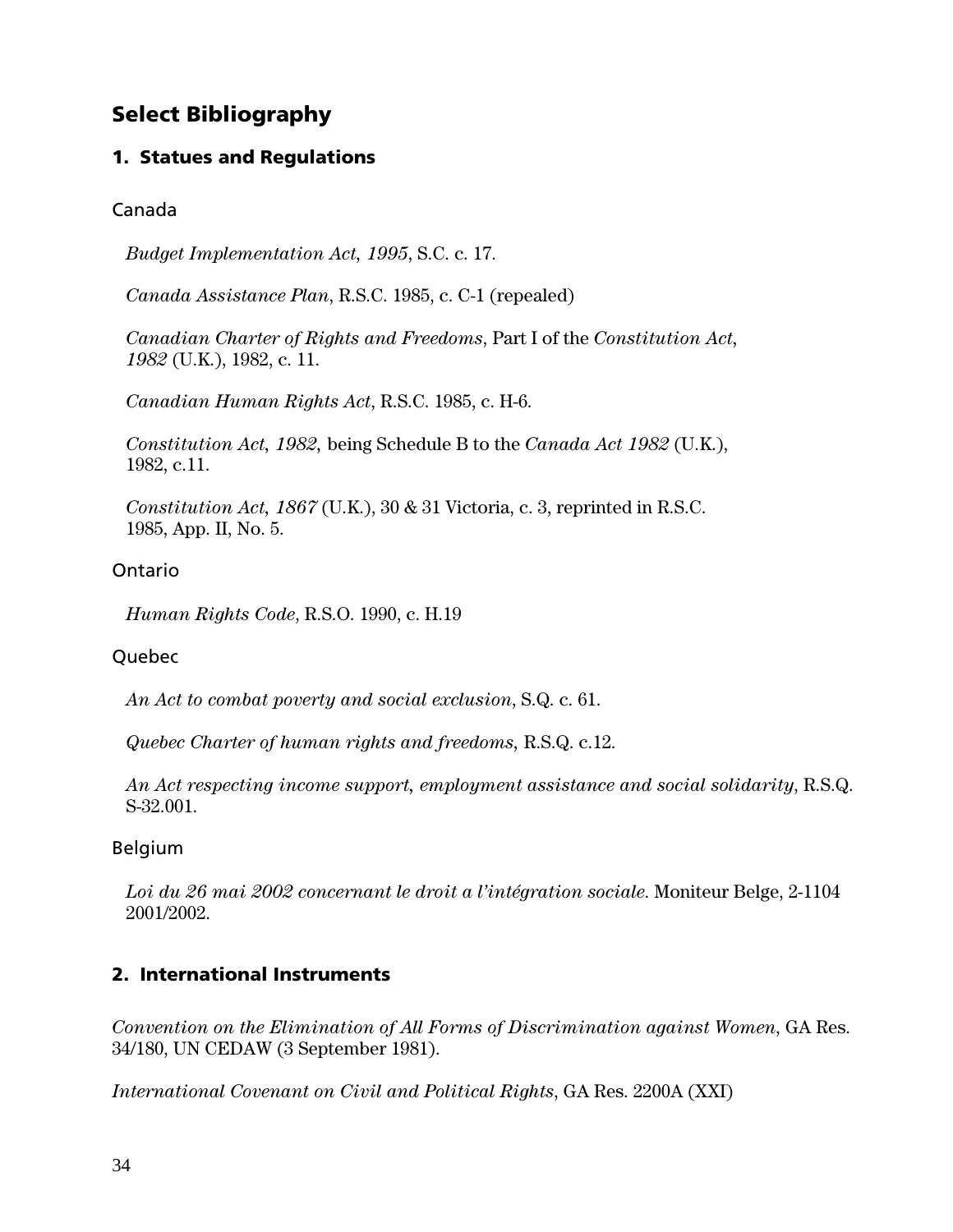UNGAOR, (1966).

*International Covenant on Economic, Social and Cultural Rights,* GA Res. 2200A (XXI) UNGAOR, (1966).

*Limburg Principles on the Implementation of the International Covenant on Economic, Social and Cultural Rights*, 1987 UN Doc. E/CN.4/1987/17.

*Universal Declaration of Human Rights*, GA Res. 217 A (III) UNGAOR, 3d Sess., Supp. No. 13, UN Doc. A/810 (1948) 71.

#### 3. Case Law

- *Auton (Guardian ad item of) v. British Columbia (Attorney General)* [2002] B.C.J. No. 2258, leave to appeal to SCC granted May 15, 2003.
- *Baker v. Canada (Minister of Citizenship and Immigration)*, [1999] 2 S.C.R. 817, [1999] S.C.J. No. 39.
- *Corbière v. Canada (Minister of Indian and Northern Affairs)*, [1999] 2 S.C.R. 203, [1999] S.C.J. No. 24.
- *Eaton v. Brant County Board of Education*, [1997] 1 S.C.R. 241, [1997] S.C.J. No. 98.

*Egan v. Canada*, [1995] 2 S.C.R. 513, [1995] S.C.J. No. 43 (QL).

*Eldridge v. British Columbia (Attorney General),* [1997] 3 S.C.R. 624, [1997] S.C.J. No. 86.

*Falkiner v. Ontario (Ministry of Community and Social Services, Income Maintenance Branch)* (2000), 49 O.R. (3d) 564 (C.A.). [Leave to appeal to S.C.C. granted [2000] S.C.C.A.297]

*Gosselin v. Quebec (Attorney General)*, [2002] 4 S.C.R. 429; [2002] 1 N.R. 298.

*Granovsky v. Canada (Minister of Employment and Immigration),* [2000] 1 S.C.R. 703, 2000 SCC 28.

*Gwinner v. Alberta (Human Resources and Employment)* (2002), 217 D.L.R. (4th) 341; 2002 ABQB 685 (Alta. C.A.)

*Halpern v. Canada (Attorney General)* [2003] O.J. No. 2268, 225 D.L.R. (4<sup>th</sup>) 529 (C.A).

*Kearney v. Bramalea Ltd.* [1998] O.H.R.C.B.I. No. 21 (QL).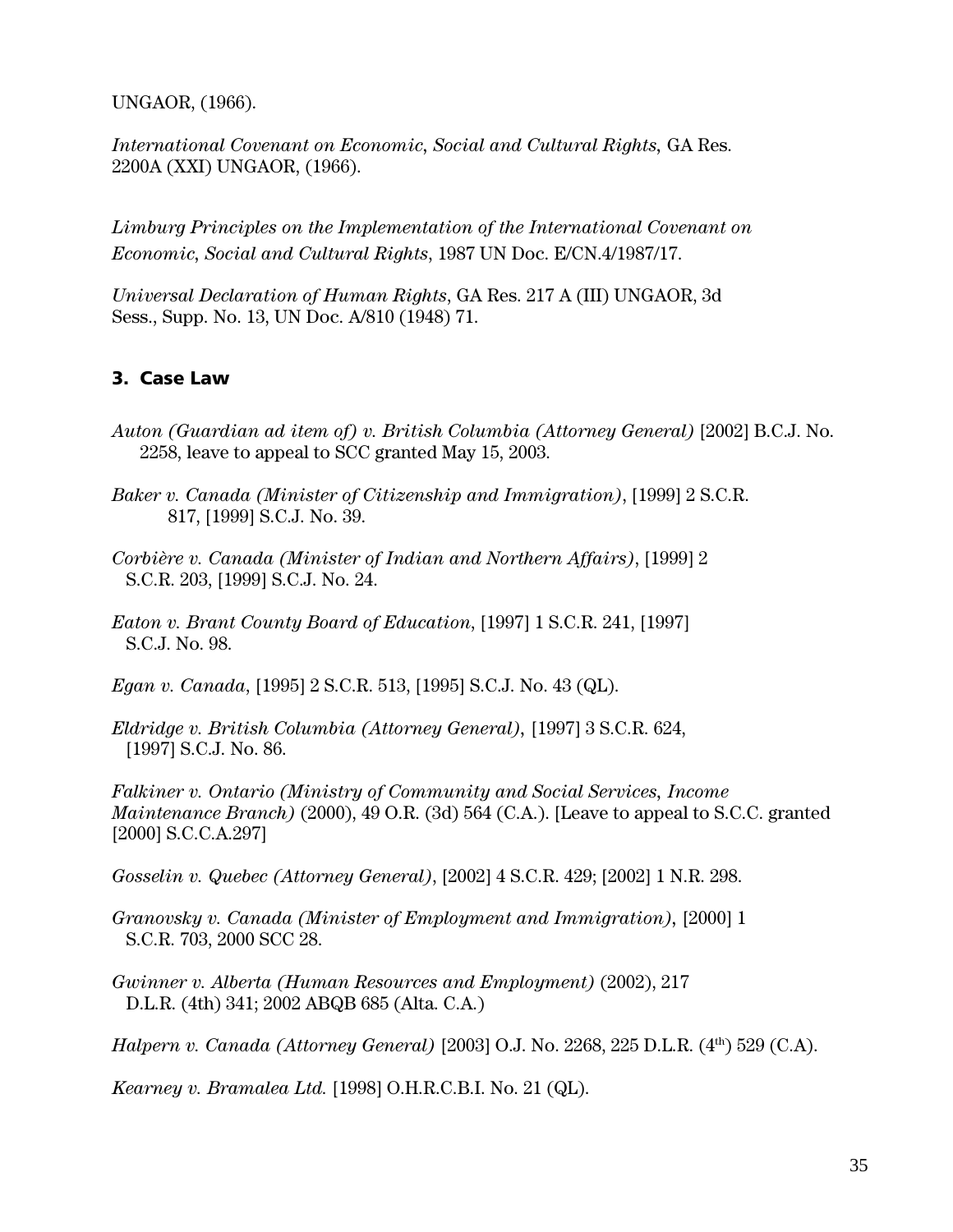- *Law v. Canada (Minister of Employment and Immigration)*, [1999] 1 S.C.R. 497, [1999] S.C.J. No. 12 (QL).
- *Lovelace v. Ontario,* [2000] 1 S.C.R. 950, (*sub nom. Ardoch Algonquin First Nation and Allies v.* Ontario) 2000 SCC 37.
- *Lowrey (Litigation guardian of) v. Ontario* [2003] O.J. No. 2009.
- *M. v. H.*, [1999] 2 S.C.R. 3, [1999] S.C.J. No. 23.
- *Masse v. Ontario (Ministry of Community and Social Services)*, [1996] O.J. No. 1526, leave to appeal to S.C.C. refused, [1996] S.C.C.A. No. 373.
- *McKinney v. University of Guelph* (1990), 76 D.L.R. (4<sup>th</sup>) 545 (S.C.C.).
- *Polewsky v. Home Hardware Stores Limited (2003), 60 O.R. (3rd) 600 (Div. Court).*
- *Quebec (Comm. des droits de la personne) v. Gauthier,* (1993) 19 CHRR D/312.
- *R. v. Rehberg* (1994), 111 D.L.R. (4<sup>th</sup>) 336 (N.S.S.C.).
- *Sauvé v. Canada (Chief Electoral Officer),* [2002] 1 N.R. 294, 2002 SCC 68.
- *Symes v. Canada*, [1993] 4 S.C.R. 695, [1993] S.C.J./A.C.S. No. 131 (QL).
- *Trociuk v. British Columbia (Attorney General)* 2003 SCC 34.
- *Vancouver Society of Immigrant and Visible Minority Women v. M.N.R.*, [1999] 1 S.C.R. 10.

*Vriend v. Alberta* [1998] 1 S.C.R. 493, [1998] S.C.J. No. 29.

#### 4. Authors and Reports Cited

- Berry, Helen and Mimi Lepage. nd. Citing Shelagh Day. *Social Condition Literature Search.* Prepared for the Department of Justice, <www.canada.justice.gc.ca/chra/en/socondlit.html>.
- Canada. 1999. "A Framework to Improve the Social Union for Canadians." Also known as the Social Union Framework Agreement (SUFA). An Agreement between the Government of Canada and the Governments of the Provinces and Territories. February 4, 1999. <http://www.scics.gc.ca/cinfo99/80003701\_e.html>.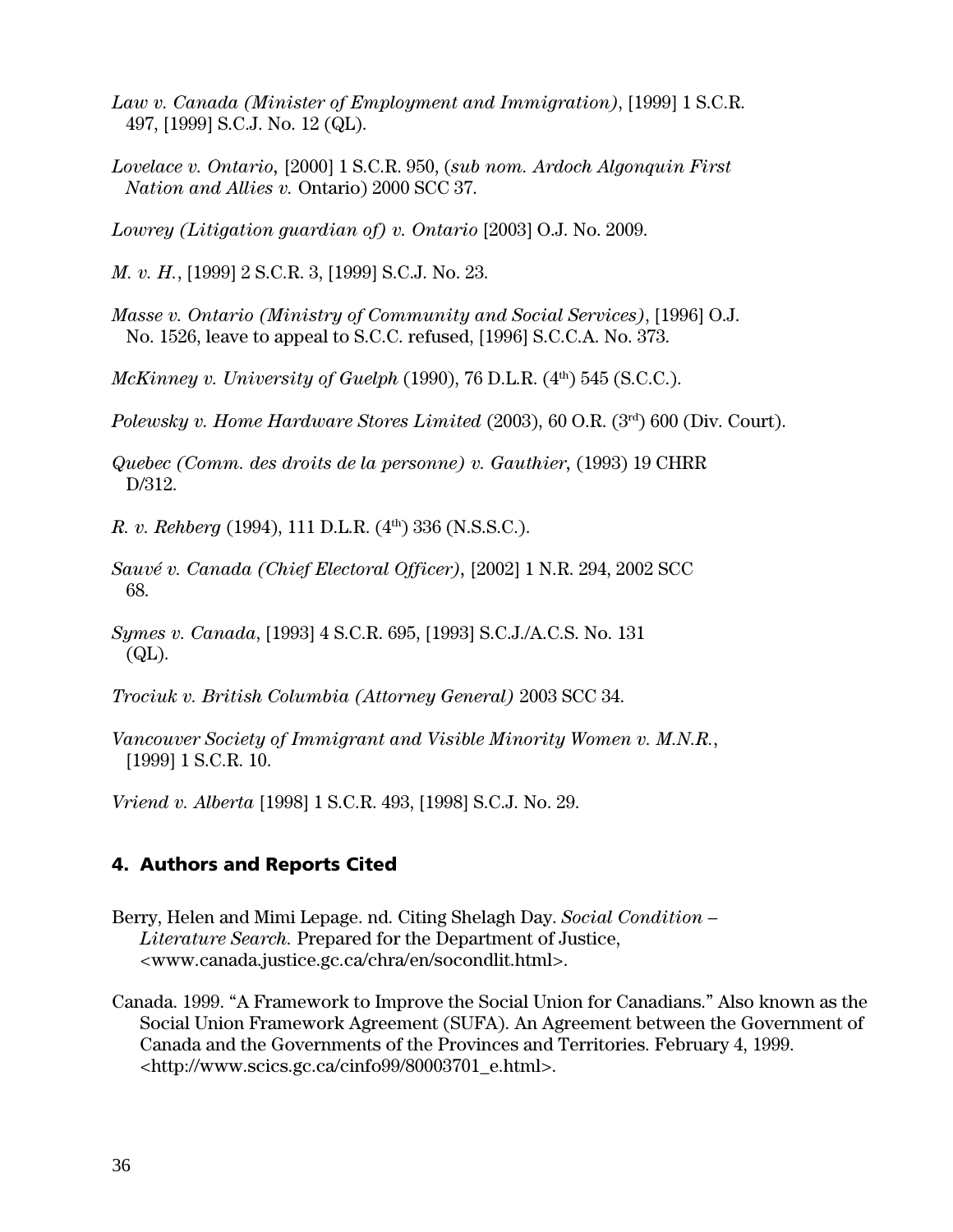- Canada, Department of Finance. 2004. "A Brief History of the Canada Health and Social Transfers." <http://www.fin.gc.ca/FEDPROV/hise.html>.
- Canada, Federal/Provincial/Territorial Meeting of Ministers Responsible for Social Services. 1998. *In Unison: A Canadian Approach to Disability Issues.* Doc. MP43- 390/1998E, Ottawa. <www.socialunion.gc.ca/pwd/unison/citizenship\_e.html>.

———. 2000. *In Unison 2000: Persons with Disabilities in Canada.* Doc. MP43390/2000E, Ottawa: Queen's Printer. <http://www.socialunion.gc.ca/In\_Unison2000/iu00100e.html>.

Canada, PCO (Privy Council Office). 2001. Chapter 1.1, "Choosing the Right Tools to Accomplish Policy Objectives." *Guide to Making Federal Acts and Regulations.* 2nd ed. <http://www.pcobcp.gc.ca/default.asp?page=publications&Language=E&doc=legislation/lmgcatalog\_e.ht  $m$ .

Canada, PRI (Policy Research Initiative). 2003. "Synthesis Report Conference on Asset-Based Approaches December 8-9, 2003" <http://policyresearch.gc.ca/doclib/Conference%20Summary%20Eng%20final.pdf> Gatineau, Québec.

- Canada, Senate of, Standing Senate Committee on Human Rights. 2001. "Promises to Keep: Implementing Canada's Human Rights Obligations," December, < http://www.parl.gc.ca/37/1/parlbus/commbus/senate/com-e/huma-e/rep-e/rep02dec01 e.htm>.
- Canadian Human Rights Act Review Panel. 2000. "Canadian Human Rights Act Review." Department of Justice and Ministry of the Attorney General, June 21.
- CCSD (Canadian Council on Social Development). 2004. "What Kind of Canada? A Call for a National Debate on the Canada Social Transfer." <http://www.ccsd.ca/pr/2004/social\_transfer/st.htm>. Accessed April 28, 2004.
- CESCR (Committee on Economic, Social and Cultural Rights). 1998. "Concluding Observations of the Committee on Economic, Social and Cultural Rights." December. <http://www.pch.gc.ca/progs/pdp-hrp/docs/cesc/cescconc\_e.cfm>.
	- ———. 2001. "Substantive Issues Arising in the Implementation of the International Covenant on Economic, Social and Cultural Rights: Poverty and the International Covenant on Economic, Social and Cultural Rights." CESCR E/C.12/2001/10, May 4.
- Choudhry, Sujit and Hunter, Claire, E. 2003. "Measuring Judicial Activism on the Supreme Court of Canada: A Comment on *Newfoundland (Treasury Board) v. NAPE*." *McGill Law Journal,* vol. 48: 525.
- CISDL (Centre for International Sustainable Development Law). 2002. *Weaving the Rules for Our Common Future.* <http://www.cisdl.org/wtr/>.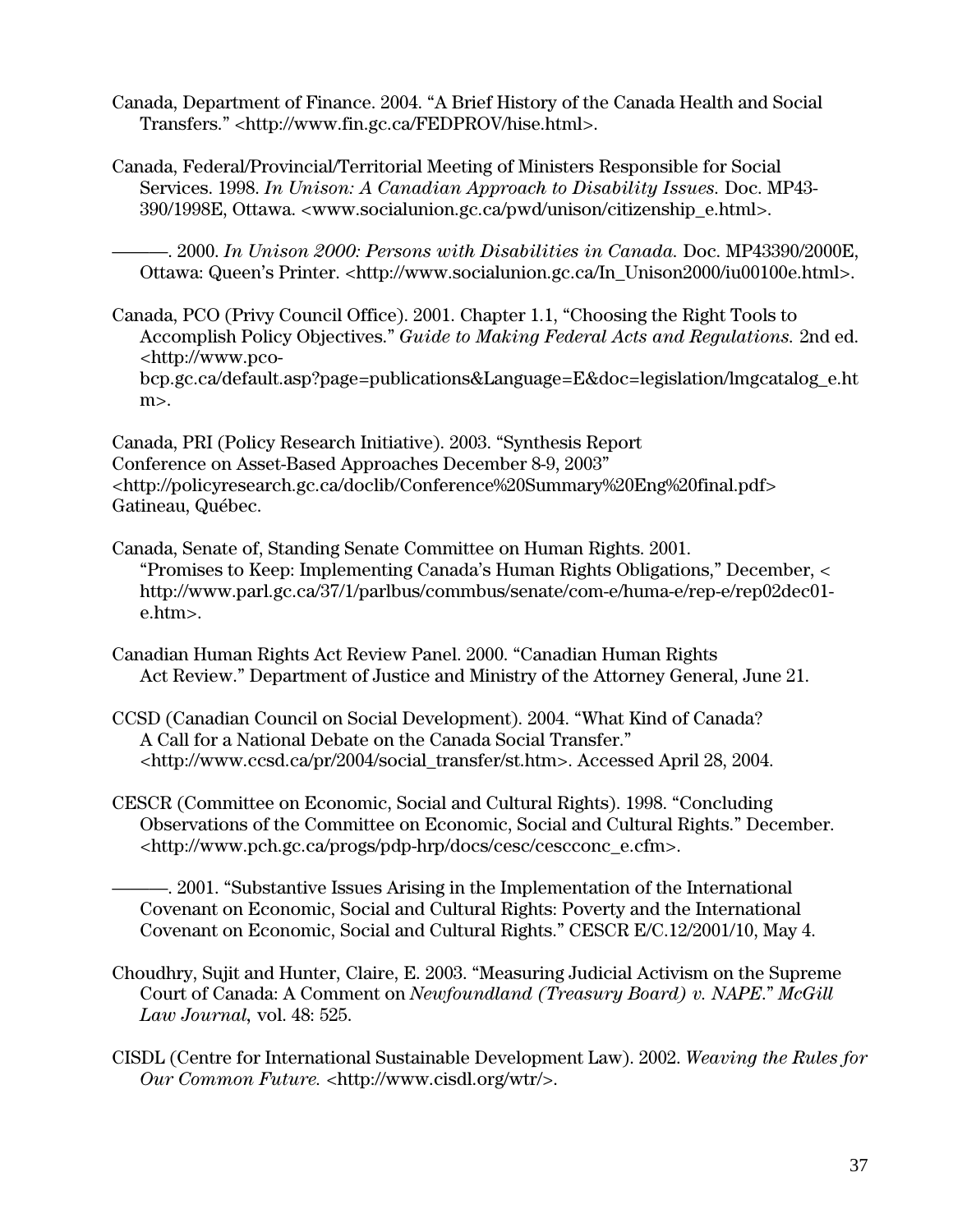Comim, Flavio and Anantha Kumar Duraiappah. 2002. "Sustainable Development: So Much Promise, So Little Action." *Nexus: Enhancing the Poverty-Environment Dialogue.* International Institute for Sustainable Development, <http://iisd1.iisd.ca/pdf/2002/economics\_nexus2.pdf>.

Commission of the European Communities. 1993. *Background Report: Social Exclusion – Poverty and Other Social Problems in the European Community*. ISEC/B11/93, Luxembourg, Office for Official Publications of the European Communities.

Council of the European Union.

———. 2001. "Rapport conjoint sur l'inclusion sociale." Luxembourg: Office for Official Publications of the European Communities, 15223-01, December 12.

- Day, Shelagh and Gwen Brodsky. 1999. *Women's Economic Inequality and the Canadian Human Rights Act.* Ottawa: Status of Women Canada. <http://www.swccfc.gc.ca/pubs/0662281578/199909\_0662281578\_4\_e.pdf>.
- Eliadis, P. 2001. "Foundation Paper: Instrument Choice in Global Democracies." Ottawa: Policy Research Initiative. <www.policyresearch.gc.ca>
- Eliadis, P. and M. Hill. 2003. "Instrument Choice in Global Democracies." *Horizons.* Ottawa: Policy Research Initiative. <http://policyresearch.gc.ca/page.asp?pagenm=v6n1\_art\_15>.
- Eliadis, P., Howlett, M. and M. Hill, eds. 2004. *Designing Government, from Instruments to Governance.* Montréal, McGill-Queen's University Press.
- Federal/Provincial/Territorial Ministerial Council on Social Policy Renewal. 2003. *Social Union Framework Agreement (SUFA).* June. <http://www.ecusexamen.ca/reports/FPT\_SUFA\_E.pdf>.

Finnemore, M. and S.J. Toope. 2001. "Alternatives to 'Legalization': Richer Views of Law and Politics." *International Organization,* vol. 5, no. 3.

First Ministers' Meeting. 1999. *A Framework to Improve the Social Union for Canadians. February 4, 1999.* Ref. 800 037/01, Ottawa, section 1, <http://www.scics.gc.ca/cinfo99/80003701\_e.html>.

- Groulx, L.-H.-J. 2002. "Qui sont les (vrais) pauvres?" *Le Devoir.* October 28. <http://www.ledevoir.com/2002/10/28/12110.html>.
- Hatfield, Michael. 2000. "Poverty and Exclusion Among the Working Age Population." Presented at the Canadian Economics Association, June.

———. 2001. "The Lens of Long-Term Low Income." Presented at the CCSD conference, A New Way of Thinking, November 9*.*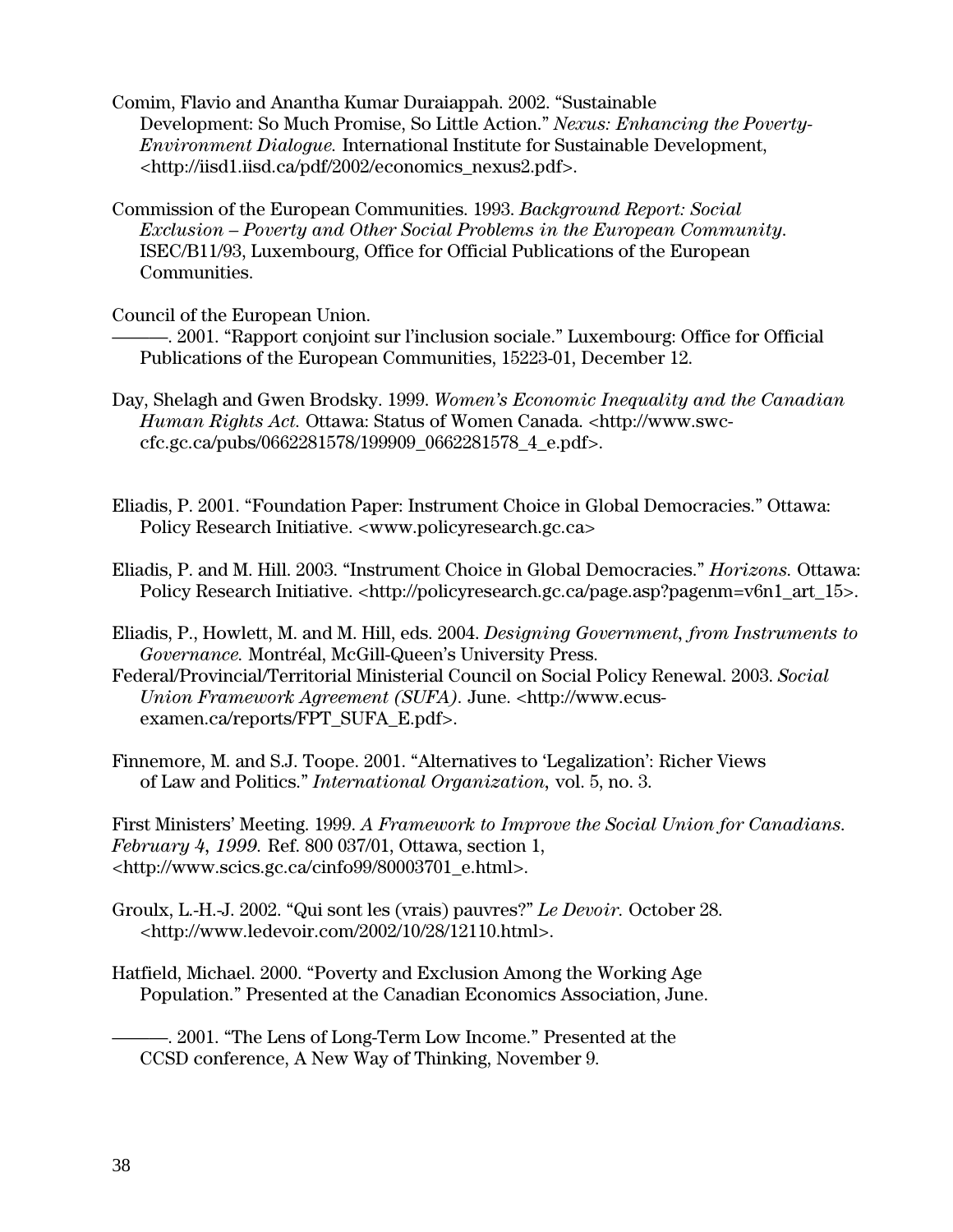- Hicks, Peter. 2002. *Preparing for Tomorrow's Social Policy Agenda.* Working Paper 02-04, Ottawa: Social Research and Demonstration Corporation.
- Hogg, P. 1999. *Constitutional Law of Canada.* Toronto: Carswell.
- IISD (International Institute for Sustainable Development). 2003. "Pioneering Work of Nobel Prize-Winning Economist Becomes Comic Book to Reach Mass Audience in Poor Nations." Media Release, February 5. <http://iisd1.iisd.ca/media/2003/feb\_05\_2003.asp>.
- ILA (International Law Association), ILA Committee on the Legal Aspects of Sustainable Development. 2002. *New Delhi Declaration on the Principles of International Sustainable Development Law.*
- Issalys, Pierre. 2004. "Choosing Among Forms of Public Action." In *Designing Government, from Instruments to Governance,* ed. Eliadis, Howlett, and Hill. Montréal, McGill-Queen's University Press.
- Jackman, Martha. 1994. "Constitutional Contact with the Disparities of the World: Poverty as a Prohibited Ground of Discrimination under the Canadian Charter and Human Rights Law." *Rev. Const. Stud*., vol. 2: 76.
- Lamarche, Lucie. 1999. "Social Condition as a Prohibited Ground of Discrimination in Human Rights Legislation: Review of the Quebec Charter of Human Rights and Freedoms." November. <www.canada.justice.gc.ca/chra/en/socond1.html>.
- Leblanc, P. 1994. "Canada's Experience with United Nations Human Rights Treaties." *The Agendas for Change Series: Perspectives on UN Reform No. 3.* Research commissioned by United Nations Reform Programme of the Canadian Committee for the 50th Anniversary of the U.N., November.
- Macdonald, R. 2004. "The Swiss Army Knife of Governance." In *Designing Government: from Instruments to Governance,* ed. Eliadis, Hill, and Howlett*.* Montréal: McGill-Queen's University Press.
- NAPO (National Anti-Poverty Organization). 1998. "Poverty Is a Human Rights Issue: NAPO to Take Information on Abuses of Rights by Canadian Governments to the United Nations." October. <http://www.povnet.org/human\_rights/geneva-napopr.htm>.
- NCW (National Council of Welfare). 2002. *Poverty Profile 1999*, Ottawa: Minister of Public Works and Government Services Canada. <http://www.ncwcnbes.net/htmdocument/reportpovertypro99/Introduction\_e.htm>.
- North, Douglass C. 1990. *Institutions, Institutional Change and Economic Performance.* Cambridge: Cambridge University Press.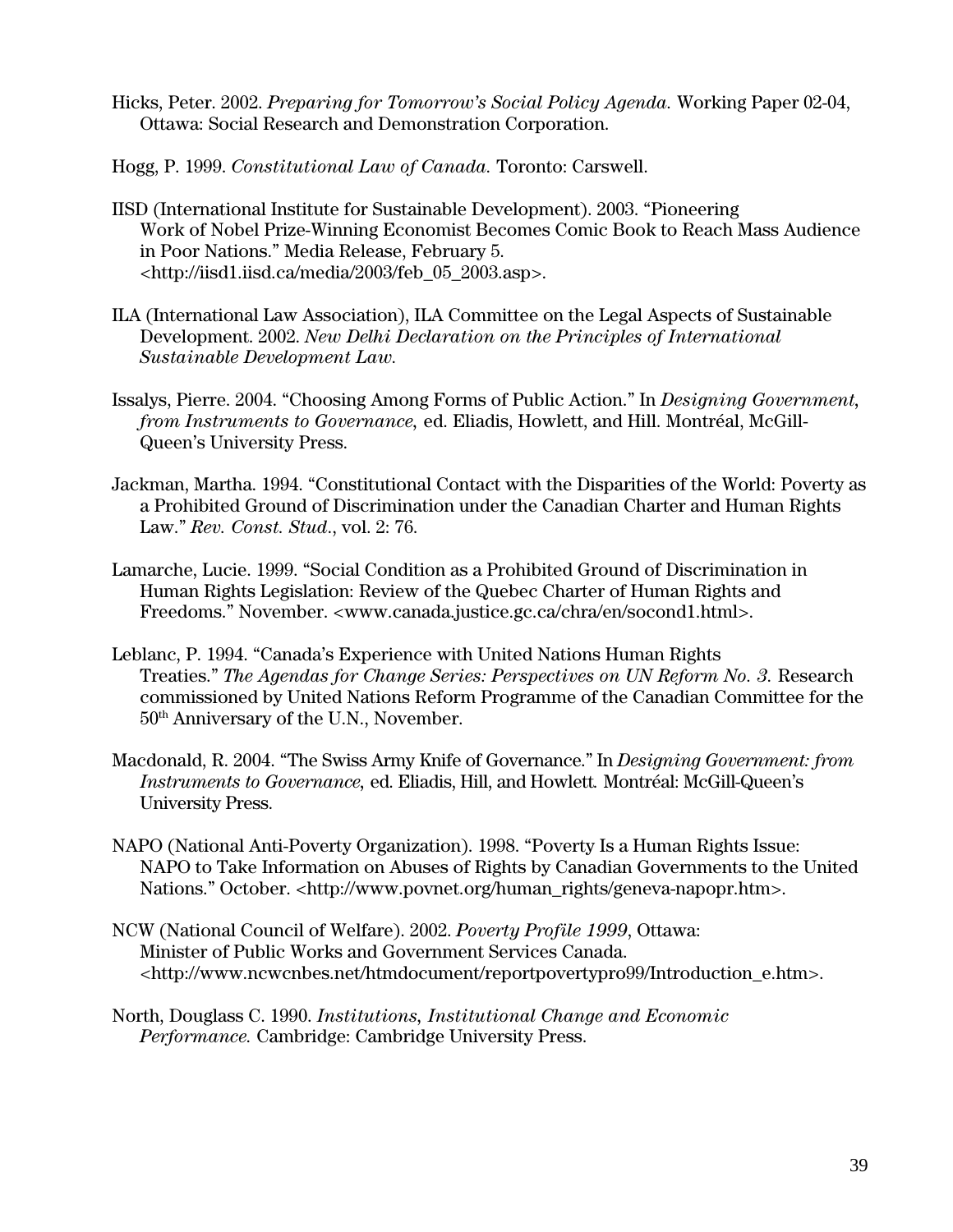- OECD (Organization for Economic Co-operation and Development). 2001. "Governance for Sustainable Development in Canada." <http://www1.oecd.org/puma/strat/pubs/CanadaSD.pdf>.
- OECD, General Secretariat. 2003. *Sustainable Development Building Sustainable Societies: The Role of Social Protection.* Discussion Paper Doc*.* No. SG/SD (2003b) 3. <http://www.oecd.org/dataoecd/19/2/16362056.pdf>.
- OHRC (Ontario Human Rights Commission), Policy and Education Branch. 2001a. *Policy and Guidelines on Disability and the Duty to Accommodate.* <http://www.ohrc.on.ca/english/publications/disability-policy.pdf>.
	- ———. 2001b. *Time for Action: Advancing Human Rights for Older Ontarians.* June. <http://www.ohrc.on.ca/english/consultations/age-consultation-report.shtml>.
	- ———. 2001c. "An Intersectional Approach to Discrimination: Addressing Multiple Grounds in Human Rights Claims."
		- <http://www.ohrc.on.ca/english/consultations/intersectionality-discussion-paper.pdf>.
	- ———. 2001d. "Human Rights Commissions and Economic and Social Rights." Research paper. <http://www.ohrc.on.ca/english/consultations/economic-social-rights-paper.pdf>.

———. 2002. *Policy on Discrimination Against Older Persons Because of Age.* March. <http://www.ohrc.on.ca/english/publications/age-policy.shtml>.

- Pettigrew, Pierre. 1997. "Renewing the Social Union and Canadian Federalism: A Twofold Project." Notes for an address to the Chamber of Commerce, Laval Quebec, October. <http://socialunion.gc.ca/news/p971024.html>.
- Posner, Richard A. 2001. *Frontiers of Legal Theory.* Cambridge, MA: Harvard University Press.
- Prescott-Allen, R. 2001. *The Wellbeing of Nations: A Country by Country Index of Quality of Life and the Environment.* Island Press and IDRC.
- Quebec, Commission des droits de la personne et des droits de la jeunesse. 2002. *Mémoire à la Commission des affaires sociales de l'Assemblé nationale : Projet de loi No. 112 – Loi Visant à Lutter Contre la Pauvreté et L`Exclusion Sociale*, September. <http://www.cdpdj.qc.ca/fr/publications/liste.asp? Sujet=48&noeud1=1&noeud2=6&cle=[0>](http://www.cdpdj.qc.ca/fr/publications/liste.asp?Sujet=48&noeud1=1&noeud2=6&cle=0).
- Quebec, Ministère de l'Emploi, de la Solidarité sociale et de la Famille. 2004. *Plan d'action gouvernemental en matière de lutte contre la pauvreté et l'exclusion sociale*. <http://www.messf.gouv.qc.ca/publications/pdf/plan\_action.pdf>.
- Schafer, Chris. 2003. "*Gosselin* Decision Forewarns of a Right to Welfare." *Fraser Forum*. The Fraser Institute, at 22.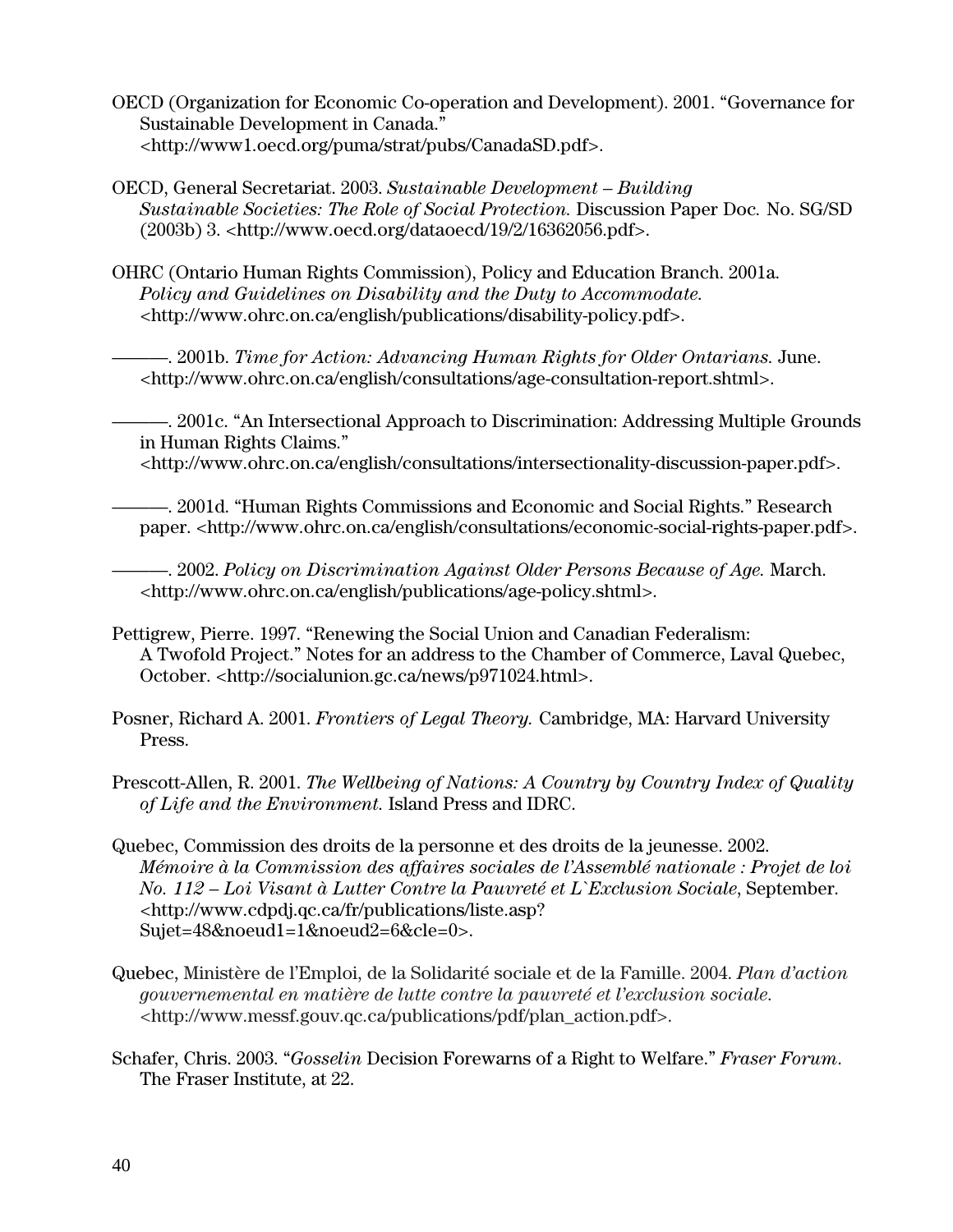Sen, Amartya. 1999. "Chapter 4: Poverty as Capability Deprivation." *Development as Freedom.* New York: Knopf Publishing.

———. 2000. *Social Exclusion: Concept, Application, and Scrutiny.* Office of Environment and Social Development, June. <http://www.flacso.org/biblioteca/sen\_social\_exclusion.pdf>.

- SRDC (Social Research and Demonstration Corporation). 2002. *Making Work Pay: Final Report on the Self-Sufficiency Project for Long-Term Welfare Recipients.* Ottawa, July.
- Toope, S. 2001. "Inside and Out: The Stories of Domestic and International Law." *University of New Brunswick Law Journal*, vol. 50, no. 11.

——— (2002). "International Law and Domestic Policy." Speaking remarks, Instrument Choice in Global Democracies Conference, Montréal, September 22. Summary of remarks on file at PRI.

Torjman, Sherry. 1995. "Milestone or Millstone? The Legacy of the Social Security Review." Keynote address delivered at the Seventh Social Welfare Policy Conference, August, Vancouver, BC: Caledon Institute of Social Policy.

*———*. 2000. *The Social Dimension of Sustainable Development.* Caledon Institute of Social Policy.

- Trebilcock, M. 2003. "Law and Development." *Nexus.* Toronto: University of Toronto, Faculty of Law, Spring-Summer.
- United Nations. 1992. *Rio Declaration on Environment and Development*, also known as the Rio Declaration, Report of the United Nations Conference on Environment and Development, 31 I.L.M. 874.

———. 2002. *Report of the World Summit on Sustainable Development.* U.N. Doc. A/CONF.199/20.

- UN, CEDAW (United Nations, Committee on the Elimination of All Forms of Discrimination against Women). 2003. *Consideration of Reports of State Parties – Canada,* 28th Sess., 603 and 604 Mtg., UN Doc. /C/2003/I/CRP.3/Add.5. <http://www.pch.gc.ca/progs/pdphrp/docs/cedaw5/observe\_e.pdf>.
- UNDP (United Nations Development Programme). 2002. *Human Development Report 2002.*  <http://hdr.undp.org/reports/global/2002/en/pdf/HDR%20PR\_HDI.pdf>.

———. 2003. *Human Development Report, 2003.* <http://www.undp.org/hdr2003/>.

UNOHCHR (United Nations, Office of the High Commissioner for Human Rights). 2002. *Draft Guidelines: A Human Rights Approach to Poverty Reduction Strategies. <*http://www.eldis.org/static/DOC10335.htm>.